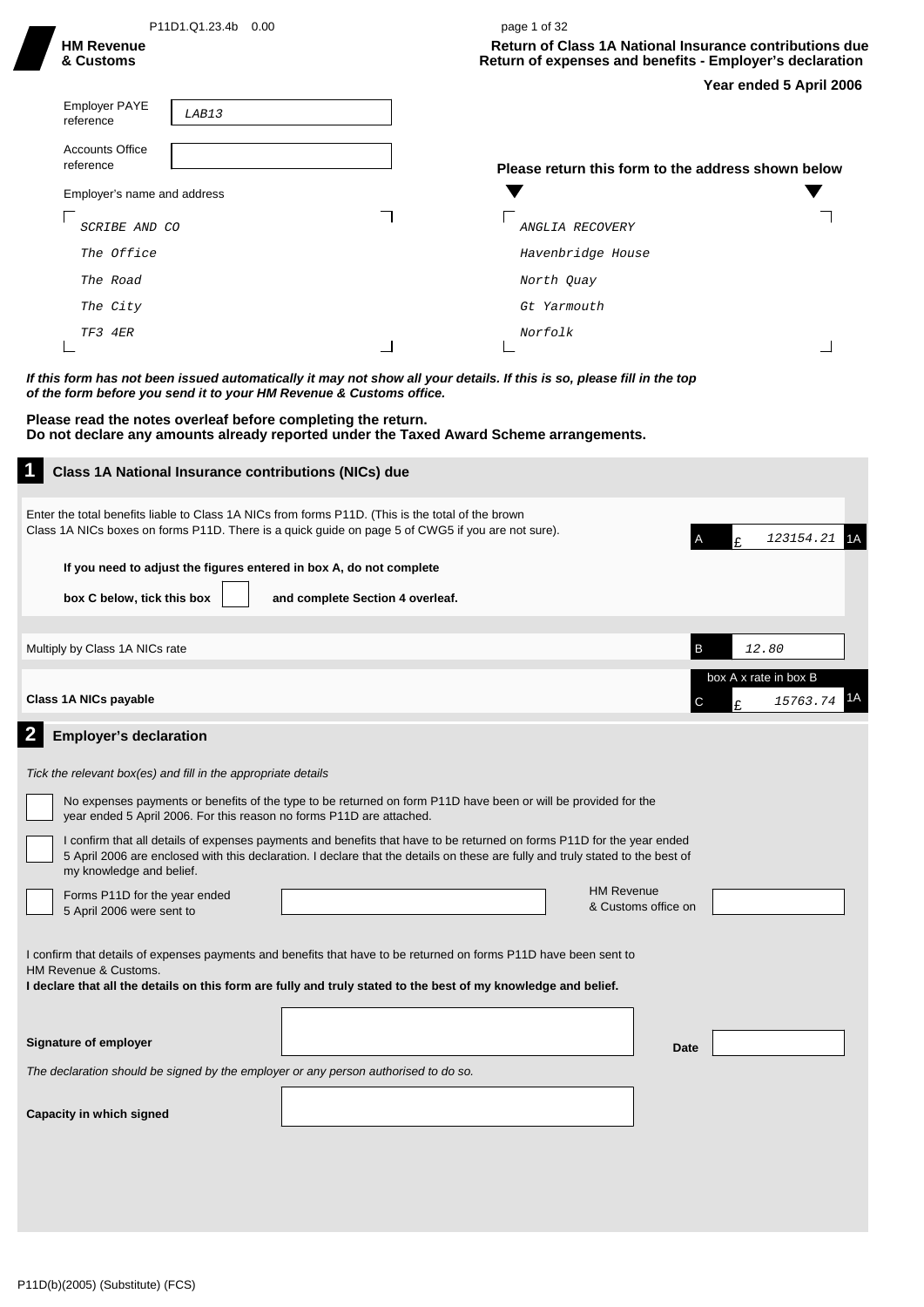You should give each employee or director a copy of their P11D information and send the completed forms P11D and P11D(b) to your HM Revenue & Customs office by **6 July 2006.** Pay Class 1A NICs shown on the return to the Accounts Office using the attached payslip by

- **19 July if the payment is by post or cash, or**
- **22 July if the payment is by an approved electronic method.**

Where the 22July falls on a weekend or bank holiday, your payment should reach our bank account no later than the last bank working day before the **22 July. Interest is chargeable on amounts paid late.**

**If your return is not received by 19 July, penalties will be charged automatically. You may also be penalised or prosecuted if you make false statements.**

**Please note if you have already indicated on form P35 that no P11D(b) is due, there is no need to send this form.**

### **Class 1A National Insurance contributions (NICs) due.**

Employers pay Class 1A NICs on benefits which have to be returned on forms P11D except where Class 1 NICs or Class 1B NICs are due. To help you identify the benefits where Class 1A NICs are due the boxes on the form P11D are brown and are marked 1A. Read the guidance in form P11D(Guide) and booklet CWG5 before completing the forms P11D and this return.

### **Forms P11D**

As an employer you must complete a return of expenses payments and benefits, form P11D, for each employee paid at a rate of £8,500 a year or more and for each director if:

- you have provided them with expenses or benefits which are not covered by a dispensation or  $\bullet$ PAYE Settlement Agreement
- $\bullet$ you have arranged for expenses or benefits to be provided by a third party.

Send this declaration with the completed form P11D to your Inland Revenue office. If you choose to send the forms P11D in batches, send the declaration with the final batch. References in this return to forms 'P11D' and Inland Revenue office should be read as including the return of expenses payments and benefits by magnetic media to Shipley Data Centre.

### **4 Adjustments to Class 1A NICs**

| Complete this section if you need to adjust the total benefits shown as liable to Class 1A NICs. |
|--------------------------------------------------------------------------------------------------|
| Paragraph 18 of CWG5 explains circumstances in which you may need to make adjustments.           |

| Enter the total benefits liable to Class 1A NICs from Section 1, box A overleaf.                             | 1A<br>A<br>£                               |
|--------------------------------------------------------------------------------------------------------------|--------------------------------------------|
| Enter any adjustment to the figures in box A                                                                 |                                            |
| Add any amounts not included in box A on which Class 1A NICs due<br>$\bullet$<br>Brief description           | Amount to be added<br>1A<br>B<br>£         |
| Deduct any amounts included in box A on which Class 1A NICs not due<br>$\bullet$<br><b>Brief description</b> | Amount to be deducted<br>$\mathsf{C}$<br>£ |
| Total of benefits on which Class 1A NICs are due                                                             | box A + box B minus box C<br>1A<br>D<br>£  |
| Multiply by Class 1A NICs rate                                                                               | E                                          |
| Class 1A NICs payable                                                                                        | box D x box E<br>1A                        |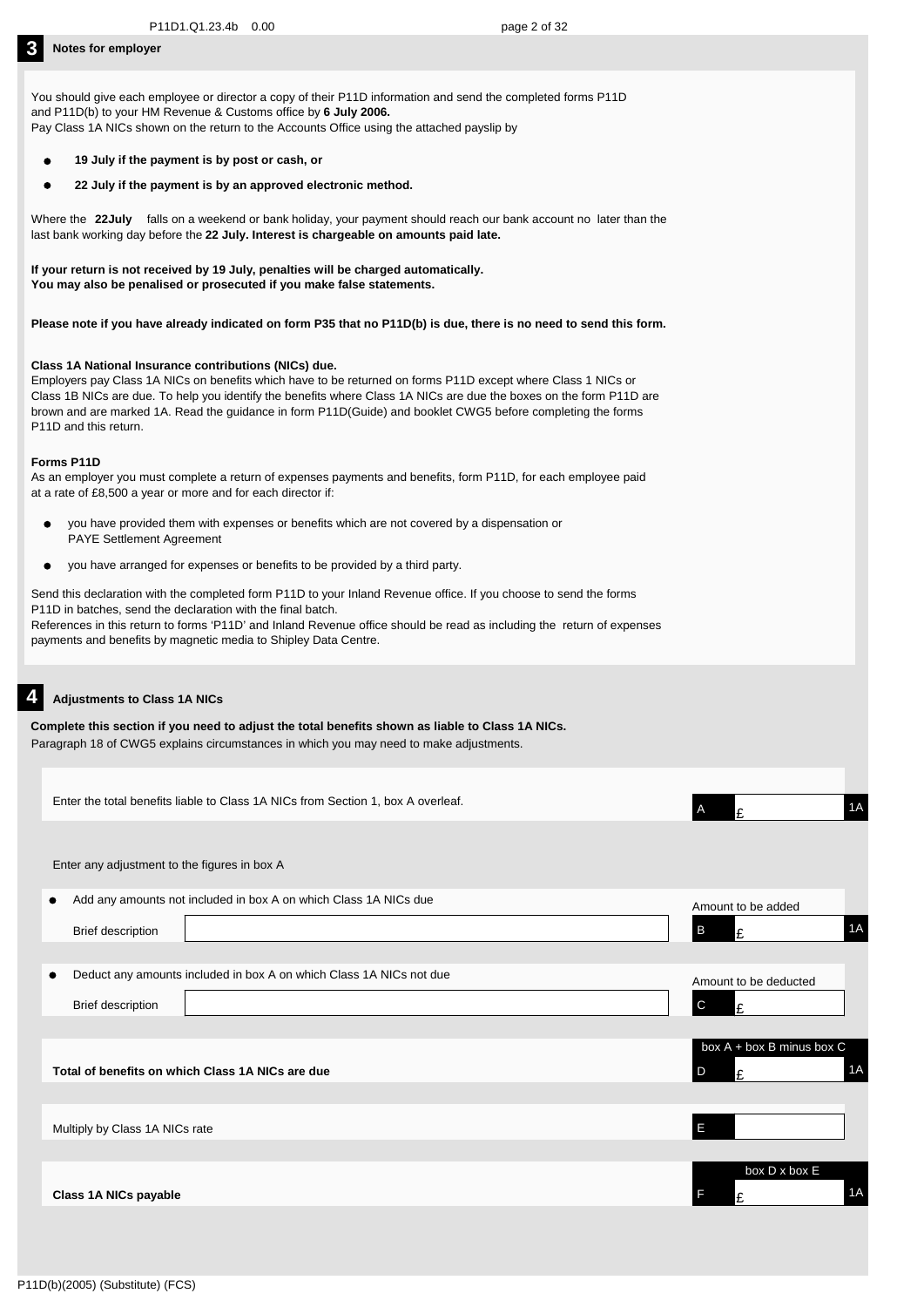### P11D1.Q1.23.4b 0.00 page 3 of 32

# **HM Revenue**

### **Note to employer Note to employee**

**Send the completed P11D and form P11D(b) to HM Revenue & Customs by 6 July 2006.** Complete this return for a director, or an employee who earned at a rate of £8,500 a year or more during the year 6 April 2005 to 5 April 2006. Do not include expenses and benefits covered by a dispensation or PAYE settlement agreement. Read the P11 Guide and booklet 480, Chapters 24 and 25, before you complete the form. You must give a copy of this information to the director or employee by 6 July 2006. The term employee is used to cover both directors and employees throughout the rest of this form.

## **& Customs** *P11D EXPENSES AND BENEFITS 2005-06*

| <b>Employer details</b><br>Employer name                                                                                                                                                                                                                       |                 | <b>Employee details</b><br>Employee name |                                                |                                        |    |
|----------------------------------------------------------------------------------------------------------------------------------------------------------------------------------------------------------------------------------------------------------------|-----------------|------------------------------------------|------------------------------------------------|----------------------------------------|----|
| SCRIBE AND CO                                                                                                                                                                                                                                                  |                 | Mr Michael Stone-Chips                   |                                                | If a director                          |    |
| Employer PAYE reference                                                                                                                                                                                                                                        |                 | Works number/department                  |                                                | tick here<br>National Insurance number |    |
| LAB13                                                                                                                                                                                                                                                          |                 | 231704-02                                | <i>JH872774D</i>                               |                                        |    |
| Employers pay Class 1A National Insurance contributions on most benefits. These are shown in boxes which are brown and have a                                                                                                                                  |                 |                                          |                                                | indicator                              |    |
| Assets transferred (cars, property, goods or other assets)                                                                                                                                                                                                     |                 | Cost/ Market value                       | Amount made good or<br>from which tax deducted | Cash equivalent                        |    |
| Description of asset                                                                                                                                                                                                                                           |                 | £                                        | $=$<br>Ι£                                      | 1.12<br>£                              | 1A |
| B<br>Payments made on behalf of employee                                                                                                                                                                                                                       |                 |                                          |                                                |                                        |    |
| Description of payment                                                                                                                                                                                                                                         |                 |                                          |                                                | 1.12<br>£                              |    |
| Tax on notional payments not borne by employee within 90 days of receipt of each notional payment                                                                                                                                                              |                 |                                          |                                                | 1.12<br>£                              |    |
| C<br><b>Vouchers or credit cards</b>                                                                                                                                                                                                                           |                 |                                          | Amount made good or                            |                                        |    |
| Value of vouchers and payments made using credit cards or tokens                                                                                                                                                                                               |                 | Gross amount                             | from which tax deducted<br>$=$                 | Cash equivalent<br>1.13                |    |
| (for qualifying childcare vouchers the excess over £50 a week)                                                                                                                                                                                                 |                 | £                                        | £                                              | £                                      |    |
| D<br>Living accommodation                                                                                                                                                                                                                                      |                 |                                          |                                                | Cash equivalent                        |    |
| Cash equivalent of accommodation provided for employee, or his/ her family or household                                                                                                                                                                        |                 |                                          |                                                | 1.14<br>F                              | 1A |
| E<br>Mileage allowance and passenger payments<br>Amount of car and mileage allowances paid to employee for business travel in employee's own vehicle,<br>and passenger payments, in excess of maximum exempt amounts (See P11D Guide for 2005-06 exempt rates) |                 |                                          |                                                | Taxable payment<br>1.15<br>£           |    |
| F<br>Cars and car fuel If more than two cars were made available, either at the same time or in succession, please give details on a separate sheet                                                                                                            | Car 1           |                                          | Car 2                                          |                                        |    |
| Make and Model                                                                                                                                                                                                                                                 | Range Rover HSE |                                          | <b>BMW</b>                                     |                                        |    |
| Date first registered                                                                                                                                                                                                                                          | 08/11/95        |                                          | 01/10/02                                       |                                        |    |
| Approved CO2 emissions figure for cars                                                                                                                                                                                                                         |                 | See P11D Guide for                       |                                                | See P11D Guide for                     |    |
| registered on or after 1 January 1998 Tick<br>box if the car does not have an approved CO2 figure                                                                                                                                                              | g/km            | details of cars that have                | 180<br>g/km                                    | details of cars that have              |    |
| Engine size                                                                                                                                                                                                                                                    | 4554<br>СC      | no approved C02 figure                   | 1998<br>cc                                     | no approved C02 figure                 |    |
| Type of fuel or power used Please use the key<br>letter shown in the P11D Guide                                                                                                                                                                                | $\cal P$        |                                          | $\cal P$                                       |                                        |    |
| Dates car was available                                                                                                                                                                                                                                        |                 |                                          |                                                |                                        |    |
| Only enter a 'from' or 'to' date if the car was first made<br>available and/or ceased to be available in 2005-06                                                                                                                                               | From            | to                                       | From<br>01/09/05                               | to<br>05/04/06                         |    |
| List price of car Including car and standard<br>accessories only: if there is no list price, or if it is a                                                                                                                                                     |                 |                                          |                                                |                                        |    |
| classic car, employers see booklet 480                                                                                                                                                                                                                         | 33358<br>Ι£     |                                          | 21200<br>Ι£                                    |                                        |    |
| Accessories<br>All non-standard accessories.<br>see P11D Guide                                                                                                                                                                                                 | 212<br>Ŀ        |                                          | 0.00<br>£                                      |                                        |    |
| Capital contributions (maximum £5,000)                                                                                                                                                                                                                         |                 |                                          |                                                |                                        |    |
| the employee made towards the cost of<br>car or accessories                                                                                                                                                                                                    | 0<br>Ŀ          |                                          | 0.0<br>£                                       |                                        |    |
| Amount paid by employee for private use of<br>the car                                                                                                                                                                                                          | 0.00<br>£       |                                          | 0.00<br>£                                      |                                        |    |
| Date free fuel was withdrawn<br>Tick if reinstated in year (see P11D Guide)                                                                                                                                                                                    |                 |                                          |                                                |                                        |    |
| Cash equivalent of each car                                                                                                                                                                                                                                    | 10742.40<br>l£  |                                          | 2898.88<br>l£                                  |                                        |    |
| Total cash equivalent of all cars available<br>in 2005-06                                                                                                                                                                                                      |                 |                                          |                                                | 1.16<br>13641.28                       | 1Α |
| Cash equivalent of fuel for each car                                                                                                                                                                                                                           | 4608<br>Ι£      |                                          | 1969<br>Ι£                                     |                                        |    |
| Total cash equivalent of fuel for all cars available in 2005-06                                                                                                                                                                                                |                 |                                          |                                                | 1.17<br>6577<br>£                      | 1Α |
|                                                                                                                                                                                                                                                                |                 |                                          |                                                |                                        |    |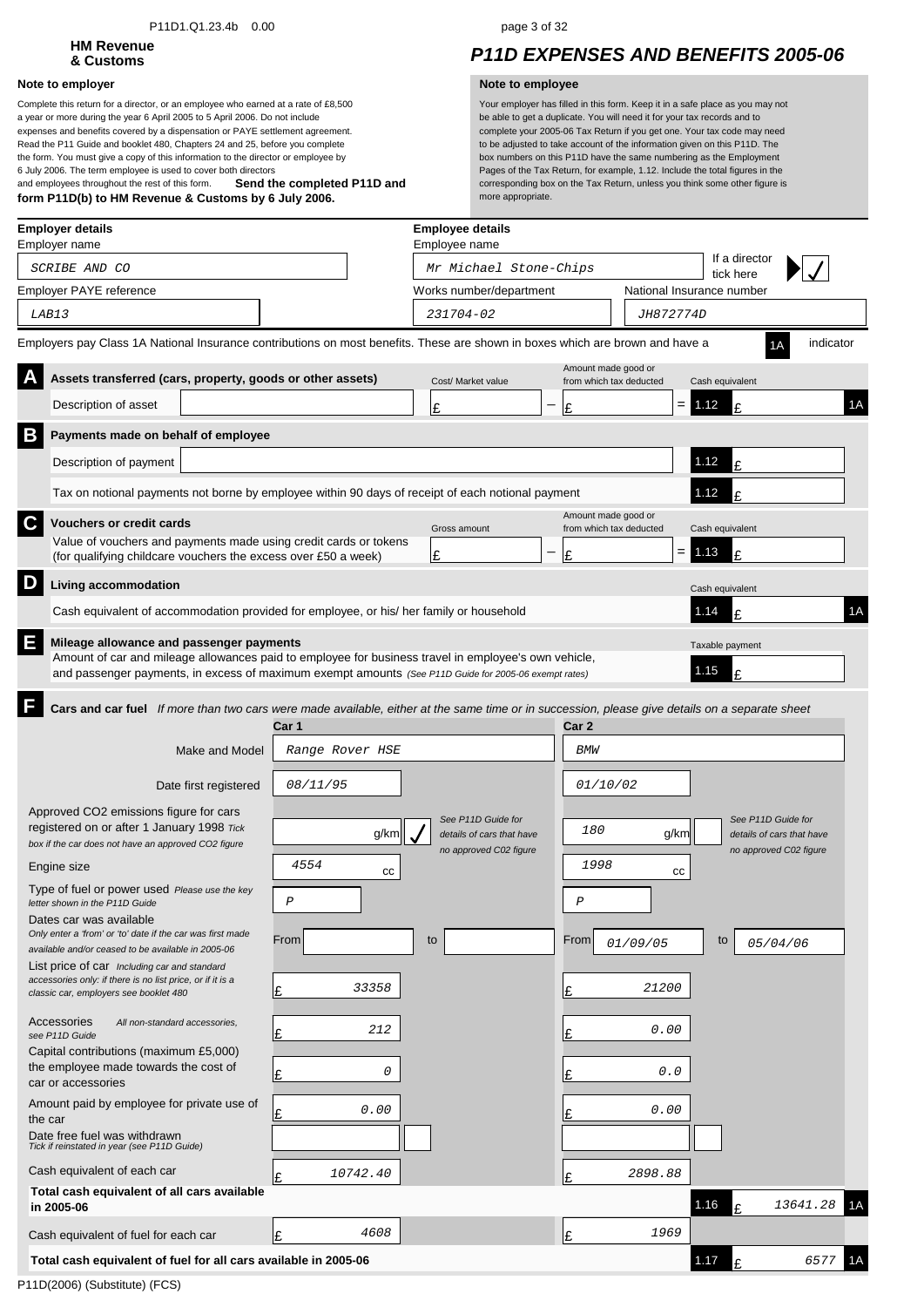| G | Vans                                                                                                                     |                                                |                                                                                                                                         |  |                                        |   |                                                |     |          |                 |     |    |
|---|--------------------------------------------------------------------------------------------------------------------------|------------------------------------------------|-----------------------------------------------------------------------------------------------------------------------------------------|--|----------------------------------------|---|------------------------------------------------|-----|----------|-----------------|-----|----|
|   | Cash equivalent of all vans made available for private use                                                               |                                                |                                                                                                                                         |  |                                        |   |                                                |     | 1.18     | £               |     | 1A |
| Н | Interest-free and low interest loans                                                                                     |                                                | If the total amount outstanding on all loans does not exceed £5,000 at any time in the year, there is no need to complete this section. |  |                                        |   | Loan 1                                         |     |          | Loan 2          |     |    |
|   | Number of joint borrowers (if applicable)                                                                                |                                                |                                                                                                                                         |  |                                        |   |                                                |     |          |                 |     |    |
|   | Amount outstanding at 5 April 2005 or at date loan was made if later                                                     |                                                | £                                                                                                                                       |  |                                        | £ |                                                |     |          |                 |     |    |
|   | Amount outstanding at 5 April 2006 or at date loan was discharged if earlier                                             |                                                | Ι£                                                                                                                                      |  |                                        | £ |                                                |     |          |                 |     |    |
|   | Maximum amount outstanding at any time in the year                                                                       |                                                |                                                                                                                                         |  |                                        |   | Ι£                                             |     |          | £               |     |    |
|   |                                                                                                                          |                                                | Total amount of interest paid by the borrower in 2005-06 - enter "NIL" if none was paid                                                 |  |                                        |   | Ι£                                             |     |          | £               |     |    |
|   | Date loan was made in 2005-06 if applicable                                                                              |                                                |                                                                                                                                         |  |                                        |   |                                                |     |          |                 |     |    |
|   | Date loan was discharged in 2005-06 if applicable                                                                        |                                                |                                                                                                                                         |  |                                        |   |                                                |     |          |                 |     |    |
|   |                                                                                                                          |                                                | Cash equivalent of loans after deducting any interest paid by the borrower                                                              |  | 1.19                                   |   | £                                              | 1AI | 1.19     | £               |     | 1A |
|   | Private medical treatment or insurance                                                                                   |                                                |                                                                                                                                         |  | Cost to you                            |   | Amount made good or<br>from which tax deducted |     |          | Cash equivalent |     |    |
|   | Private medical treatment or insurance                                                                                   |                                                |                                                                                                                                         |  | £                                      |   | £                                              | $=$ | 1.21     | £               |     | 1A |
|   | Qualifying relocation expenses payments and benefits<br>Non-qualifying benefits and expenses go in section M and N below |                                                |                                                                                                                                         |  |                                        |   |                                                |     |          |                 |     |    |
|   |                                                                                                                          |                                                | Excess over £8,000 of all qualifying relocation expenses payments and benefits for each move                                            |  |                                        |   |                                                |     | 1.22     | t               |     | 1A |
|   | <b>Services supplied</b>                                                                                                 |                                                |                                                                                                                                         |  | Cost to you                            |   | Amount made good or<br>from which tax deducted |     |          | Cash equivalent |     |    |
|   | Services supplied to the employee                                                                                        |                                                |                                                                                                                                         |  | £                                      |   | £                                              | $=$ | 1.22     | £               |     | 1A |
|   | Assets placed at the employee's disposal                                                                                 |                                                |                                                                                                                                         |  | Annual value plus<br>expenses incurred |   | Amount made good or<br>from which tax deducted |     |          | Cash equivalent |     |    |
|   | Description of asset                                                                                                     |                                                |                                                                                                                                         |  | ¢                                      |   | Ι٥                                             |     | $= 1.22$ | t               |     | 1A |
|   |                                                                                                                          |                                                | Other items (including subscriptions and professional fees)                                                                             |  | Cost to you                            |   | Amount made good or<br>from which tax deducted |     |          | Cash equivalent |     |    |
|   | Description of<br>other items                                                                                            |                                                |                                                                                                                                         |  | £                                      |   | £                                              | $=$ | 1.22     | £               |     | 1A |
|   | Description of<br>other items                                                                                            |                                                |                                                                                                                                         |  | £                                      |   | Ι£                                             | $=$ | 1.22     | £               |     |    |
|   |                                                                                                                          |                                                |                                                                                                                                         |  |                                        |   |                                                |     |          | Tax paid        |     |    |
|   |                                                                                                                          |                                                | Income tax paid but not deducted from director's remuneration                                                                           |  |                                        |   |                                                |     | 1.22     | £               |     |    |
|   |                                                                                                                          |                                                | Expenses payments made to, or on behalf of, the employee                                                                                |  | Cost to you                            |   | Amount made good or<br>from which tax deducted |     |          | Taxable payment |     |    |
|   | payments for employee's own car - see section E)                                                                         |                                                | Travelling and subsistence payments (except mileage allowance                                                                           |  | 68<br>£                                |   | 0<br>£                                         | $=$ | 1.23     | £               | 68  |    |
|   | Entertainment (trading organisations read P11D Guide and then<br>enter a tick or a cross as appropriate here)            |                                                |                                                                                                                                         |  | £                                      |   | £                                              | $=$ | 1.23     | £               |     |    |
|   |                                                                                                                          | General expenses allowance for business travel |                                                                                                                                         |  |                                        |   | £                                              | $=$ | .23      | £               |     |    |
|   | Payments for use of home telephone                                                                                       |                                                |                                                                                                                                         |  | 329<br>£                               |   | 0<br>£                                         | $=$ | 1.23     | £               | 329 |    |
|   |                                                                                                                          |                                                | Non-qualifying relocation expenses (those not shown in section J or M)                                                                  |  | £                                      |   | £                                              | =   | 23       | £               |     |    |
|   | Description of other expenses                                                                                            |                                                |                                                                                                                                         |  | £                                      |   | t                                              | =   | .23      |                 |     |    |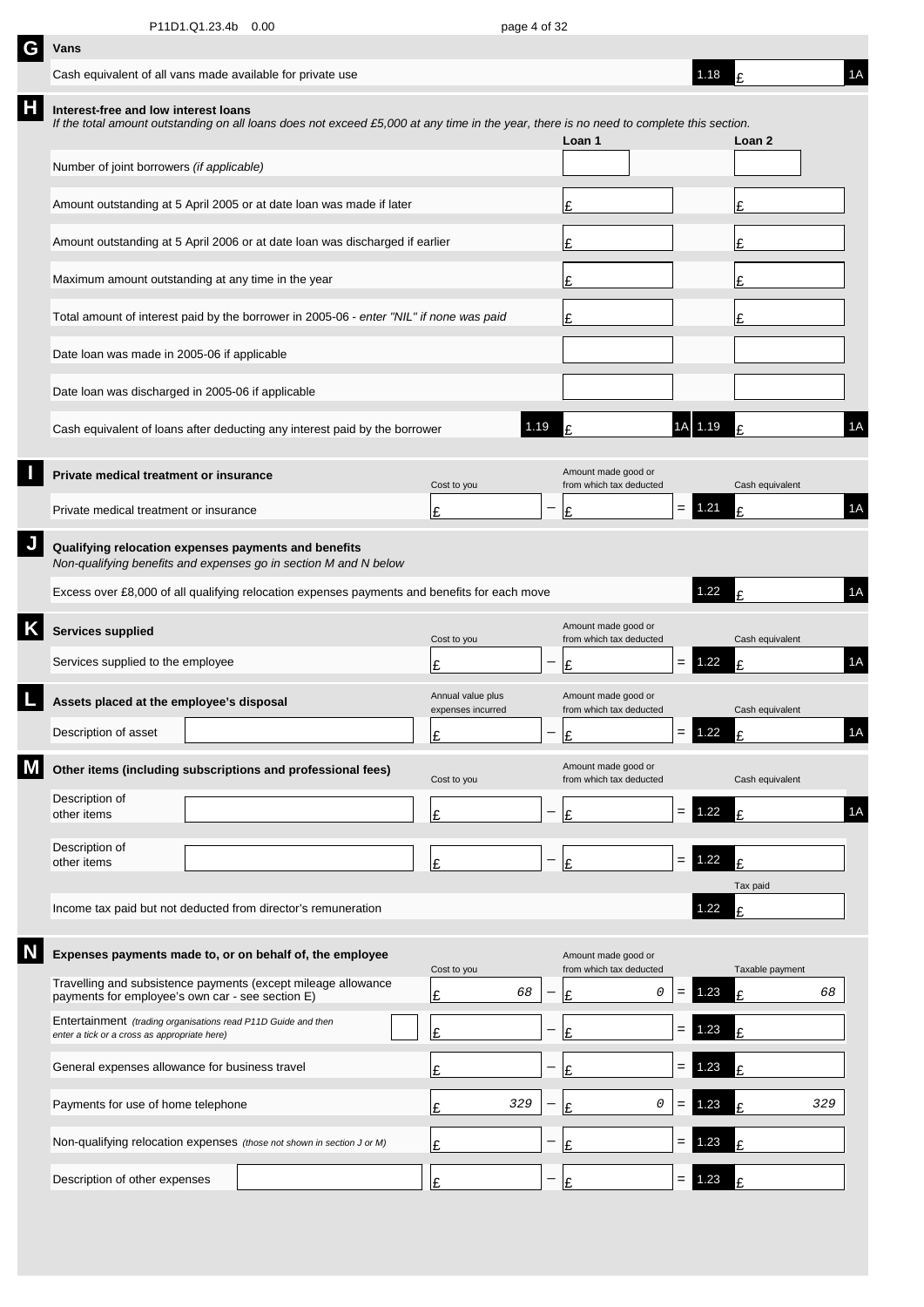### P11D1.Q1.23.4b 0.00 page 5 of 32

# **HM Revenue**

### **Note to employer Note to employee**

**Send the completed P11D and form P11D(b) to HM Revenue & Customs by 6 July 2006.** Complete this return for a director, or an employee who earned at a rate of £8,500 a year or more during the year 6 April 2005 to 5 April 2006. Do not include expenses and benefits covered by a dispensation or PAYE settlement agreement. Read the P11 Guide and booklet 480, Chapters 24 and 25, before you complete the form. You must give a copy of this information to the director or employee by 6 July 2006. The term employee is used to cover both directors and employees throughout the rest of this form.

## **& Customs** *P11D EXPENSES AND BENEFITS 2005-06*

|   | <b>Employer details</b><br>Employer name                                                                                                             |                       |                                                                                                                                                                                                               | <b>Employee details</b><br>Employee name |                                                 |                     |                                               |                              |                           |
|---|------------------------------------------------------------------------------------------------------------------------------------------------------|-----------------------|---------------------------------------------------------------------------------------------------------------------------------------------------------------------------------------------------------------|------------------------------------------|-------------------------------------------------|---------------------|-----------------------------------------------|------------------------------|---------------------------|
|   | SCRIBE AND CO                                                                                                                                        |                       |                                                                                                                                                                                                               |                                          | Miss Janet Davis                                |                     |                                               | If a director<br>tick here   |                           |
|   | Employer PAYE reference                                                                                                                              |                       |                                                                                                                                                                                                               |                                          | Works number/department                         |                     |                                               | National Insurance number    |                           |
|   | LAB13                                                                                                                                                |                       |                                                                                                                                                                                                               | 231704-03                                |                                                 |                     | NB123456B                                     |                              |                           |
|   | Employers pay Class 1A National Insurance contributions on most benefits. These are shown in boxes which are brown and have a                        |                       |                                                                                                                                                                                                               |                                          |                                                 |                     |                                               |                              | indicator                 |
|   | Assets transferred (cars, property, goods or other assets)                                                                                           |                       |                                                                                                                                                                                                               | Cost/ Market value                       |                                                 | Amount made good or | from which tax deducted                       | Cash equivalent              |                           |
|   | Description of asset                                                                                                                                 | cars                  |                                                                                                                                                                                                               | £                                        | 2368                                            | £                   | 0                                             | 1.12<br>¢                    | 2368                      |
| B | Payments made on behalf of employee                                                                                                                  |                       |                                                                                                                                                                                                               |                                          |                                                 |                     |                                               |                              |                           |
|   | Description of payment                                                                                                                               |                       |                                                                                                                                                                                                               |                                          |                                                 |                     |                                               | 1.12<br>£                    |                           |
|   |                                                                                                                                                      |                       | Tax on notional payments not borne by employee within 90 days of receipt of each notional payment                                                                                                             |                                          |                                                 |                     |                                               | 1.12<br>t                    |                           |
| C | <b>Vouchers or credit cards</b>                                                                                                                      |                       |                                                                                                                                                                                                               |                                          |                                                 | Amount made good or |                                               |                              |                           |
|   |                                                                                                                                                      |                       | Value of vouchers and payments made using credit cards or tokens                                                                                                                                              | Gross amount                             |                                                 |                     | from which tax deducted<br>$=$ $\overline{ }$ | Cash equivalent<br>1.13      |                           |
|   | (for qualifying childcare vouchers the excess over £50 a week)                                                                                       |                       |                                                                                                                                                                                                               | Ι£                                       |                                                 | £                   |                                               | £                            |                           |
| D | Living accommodation                                                                                                                                 |                       |                                                                                                                                                                                                               |                                          |                                                 |                     |                                               | Cash equivalent              |                           |
|   |                                                                                                                                                      |                       | Cash equivalent of accommodation provided for employee, or his/ her family or household                                                                                                                       |                                          |                                                 |                     |                                               | 1.14<br>£                    | 1A                        |
| Ε | Mileage allowance and passenger payments                                                                                                             |                       | Amount of car and mileage allowances paid to employee for business travel in employee's own vehicle,<br>and passenger payments, in excess of maximum exempt amounts (See P11D Guide for 2005-06 exempt rates) |                                          |                                                 |                     |                                               | Taxable payment<br>1.15<br>t |                           |
| F |                                                                                                                                                      | <b>Make and Model</b> | Cars and car fuel If more than two cars were made available, either at the same time or in succession, please give details on a separate sheet<br>Car 1<br>Mini Cooper                                        |                                          |                                                 | Car 2               |                                               |                              |                           |
|   |                                                                                                                                                      | Date first registered | 01/04/2004                                                                                                                                                                                                    |                                          |                                                 |                     |                                               |                              |                           |
|   | Approved CO2 emissions figure for cars<br>registered on or after 1 January 1998 Tick<br>box if the car does not have an approved CO2 figure          |                       | 197<br>g/km                                                                                                                                                                                                   |                                          | See P11D Guide for<br>details of cars that have |                     | g/km                                          | See P11D Guide for           | details of cars that have |
|   | Engine size                                                                                                                                          |                       | СC                                                                                                                                                                                                            |                                          | no approved C02 figure                          |                     | СC                                            |                              | no approved C02 figure    |
|   | Type of fuel or power used Please use the key<br>letter shown in the P11D Guide                                                                      |                       | $\cal P$                                                                                                                                                                                                      |                                          |                                                 |                     |                                               |                              |                           |
|   | Dates car was available<br>Only enter a 'from' or 'to' date if the car was first made                                                                |                       |                                                                                                                                                                                                               |                                          |                                                 |                     |                                               |                              |                           |
|   | available and/or ceased to be available in 2005-06                                                                                                   |                       | From                                                                                                                                                                                                          | to                                       |                                                 | From                |                                               | to                           |                           |
|   | List price of car Including car and standard<br>accessories only: if there is no list price, or if it is a<br>classic car, employers see booklet 480 |                       | 16675<br>£                                                                                                                                                                                                    |                                          |                                                 | £                   |                                               |                              |                           |
|   | Accessories<br>All non-standard accessories,<br>see P11D Guide                                                                                       |                       | 0.00<br>£                                                                                                                                                                                                     |                                          |                                                 | Ŀ                   |                                               |                              |                           |
|   | Capital contributions (maximum £5,000)<br>the employee made towards the cost of<br>car or accessories                                                |                       | 0.00<br>£                                                                                                                                                                                                     |                                          |                                                 |                     |                                               |                              |                           |
|   | Amount paid by employee for private use of<br>the car                                                                                                |                       | 0.00<br>£                                                                                                                                                                                                     |                                          |                                                 |                     |                                               |                              |                           |
|   | Date free fuel was withdrawn<br>Tick if reinstated in year (see P11D Guide)                                                                          |                       | 02/02/2006                                                                                                                                                                                                    |                                          |                                                 |                     |                                               |                              |                           |
|   | Cash equivalent of each car                                                                                                                          |                       | 4335.50<br>£                                                                                                                                                                                                  |                                          |                                                 | £                   |                                               |                              |                           |
|   | Total cash equivalent of all cars available<br>in 2005-06                                                                                            |                       |                                                                                                                                                                                                               |                                          |                                                 |                     |                                               | 1.16<br>£                    | 4335.50<br>1Α             |
|   | Cash equivalent of fuel for each car                                                                                                                 |                       | 3108<br>Ι£                                                                                                                                                                                                    |                                          |                                                 | £                   |                                               |                              |                           |
|   | Total cash equivalent of fuel for all cars available in 2005-06                                                                                      |                       |                                                                                                                                                                                                               |                                          |                                                 |                     |                                               | 1.17<br>£                    | 1A<br>3108                |
|   |                                                                                                                                                      |                       |                                                                                                                                                                                                               |                                          |                                                 |                     |                                               |                              |                           |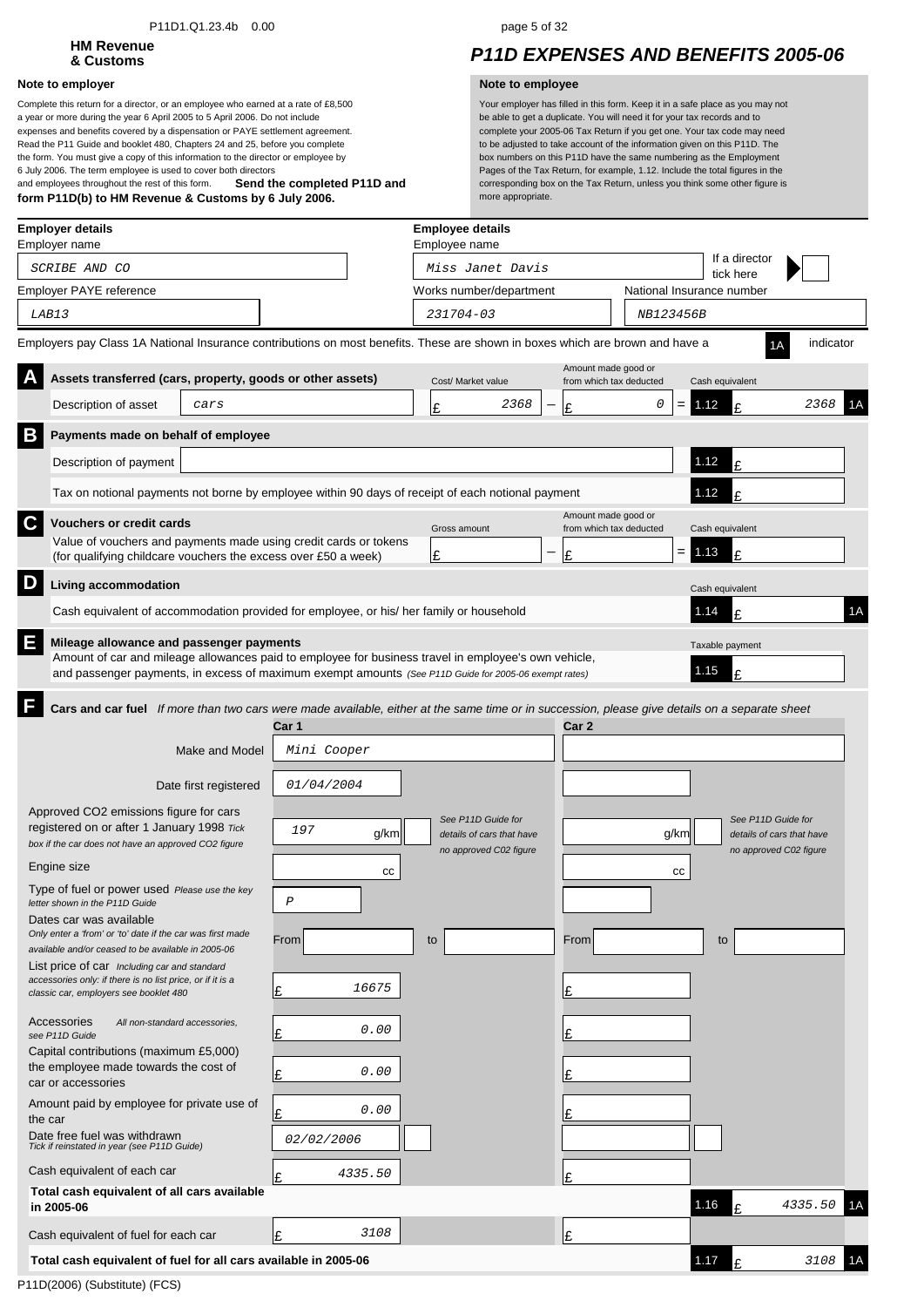| G | Vans                                                                                                                     |                                                                                                                                         |                                        |                   |                                                |     |      |                 |    |
|---|--------------------------------------------------------------------------------------------------------------------------|-----------------------------------------------------------------------------------------------------------------------------------------|----------------------------------------|-------------------|------------------------------------------------|-----|------|-----------------|----|
|   | Cash equivalent of all vans made available for private use                                                               |                                                                                                                                         |                                        |                   |                                                |     | 1.18 |                 | 1A |
| Н | Interest-free and low interest loans                                                                                     | If the total amount outstanding on all loans does not exceed £5,000 at any time in the year, there is no need to complete this section. |                                        |                   | Loan 1                                         |     |      | Loan 2          |    |
|   | Number of joint borrowers (if applicable)                                                                                |                                                                                                                                         |                                        |                   | $\mathbf{1}$                                   |     |      |                 |    |
|   | Amount outstanding at 5 April 2005 or at date loan was made if later                                                     |                                                                                                                                         |                                        |                   | 11500<br>£                                     |     |      | Ι£              |    |
|   |                                                                                                                          | Amount outstanding at 5 April 2006 or at date loan was discharged if earlier                                                            |                                        |                   | 16000<br>£                                     |     |      | £               |    |
|   | Maximum amount outstanding at any time in the year                                                                       |                                                                                                                                         |                                        |                   | 16000<br>£                                     |     |      | £               |    |
|   |                                                                                                                          | Total amount of interest paid by the borrower in 2005-06 - enter "NIL" if none was paid                                                 |                                        |                   | 0<br>£                                         |     |      | £               |    |
|   | Date loan was made in 2005-06 if applicable                                                                              |                                                                                                                                         |                                        |                   |                                                |     |      |                 |    |
|   | Date loan was discharged in 2005-06 if applicable                                                                        |                                                                                                                                         |                                        |                   | 28/02/06                                       |     |      |                 |    |
|   |                                                                                                                          | Cash equivalent of loans after deducting any interest paid by the borrower                                                              | 1.19                                   |                   | 572.92                                         | 1A  | 1.19 | f               | 1A |
|   | Private medical treatment or insurance                                                                                   |                                                                                                                                         | Cost to you                            |                   | Amount made good or<br>from which tax deducted |     |      | Cash equivalent |    |
|   | Private medical treatment or insurance                                                                                   |                                                                                                                                         | £                                      |                   | £                                              | $=$ | 1.21 | £               | 1A |
| J | Qualifying relocation expenses payments and benefits<br>Non-qualifying benefits and expenses go in section M and N below |                                                                                                                                         |                                        |                   |                                                |     |      |                 |    |
|   |                                                                                                                          | Excess over £8,000 of all qualifying relocation expenses payments and benefits for each move                                            |                                        |                   |                                                |     | 1.22 | F               | 1A |
| Κ | Services supplied                                                                                                        |                                                                                                                                         | Cost to you                            |                   | Amount made good or<br>from which tax deducted |     |      | Cash equivalent |    |
|   | Services supplied to the employee                                                                                        |                                                                                                                                         | £                                      |                   | £                                              | $=$ | 1.22 | £               | 1A |
|   | Assets placed at the employee's disposal                                                                                 |                                                                                                                                         | Annual value plus<br>expenses incurred |                   | Amount made good or<br>from which tax deducted |     |      | Cash equivalent |    |
|   | Description of asset                                                                                                     |                                                                                                                                         | Ŀ                                      | $\qquad \qquad -$ | £                                              | $=$ | 1.22 | c               | 1A |
| М | Other items (including subscriptions and professional fees)                                                              |                                                                                                                                         | Cost to you                            |                   | Amount made good or<br>from which tax deducted |     |      | Cash equivalent |    |
|   | Description of<br>other items                                                                                            |                                                                                                                                         | £                                      |                   | £                                              | $=$ | 1.22 | £               | 1A |
|   | Description of<br>other items                                                                                            |                                                                                                                                         | £                                      | —                 | £                                              | $=$ | 1.22 | £               |    |
|   |                                                                                                                          |                                                                                                                                         |                                        |                   |                                                |     |      | Tax paid        |    |
|   | Income tax paid but not deducted from director's remuneration                                                            |                                                                                                                                         |                                        |                   |                                                |     | 1.22 | £               |    |
|   | Expenses payments made to, or on behalf of, the employee                                                                 |                                                                                                                                         | Cost to you                            |                   | Amount made good or<br>from which tax deducted |     |      | Taxable payment |    |
|   | Travelling and subsistence payments (except mileage allowance<br>payments for employee's own car - see section E)        |                                                                                                                                         | £                                      |                   | £                                              | $=$ | 1.23 | £               |    |
|   | Entertainment (trading organisations read P11D Guide and then<br>enter a tick or a cross as appropriate here)            |                                                                                                                                         | £                                      |                   | £                                              | $=$ | .23  | £               |    |
|   | General expenses allowance for business travel                                                                           |                                                                                                                                         | £                                      |                   | £                                              | $=$ | .23  | £               |    |
|   | Payments for use of home telephone                                                                                       |                                                                                                                                         | £                                      |                   | £                                              | $=$ | .23  | £               |    |
|   | Non-qualifying relocation expenses (those not shown in section J or M)                                                   |                                                                                                                                         | £                                      |                   | £                                              | =   | 23   |                 |    |
|   | Description of other expenses                                                                                            |                                                                                                                                         | £                                      |                   | £                                              | $=$ | 1.23 | £               |    |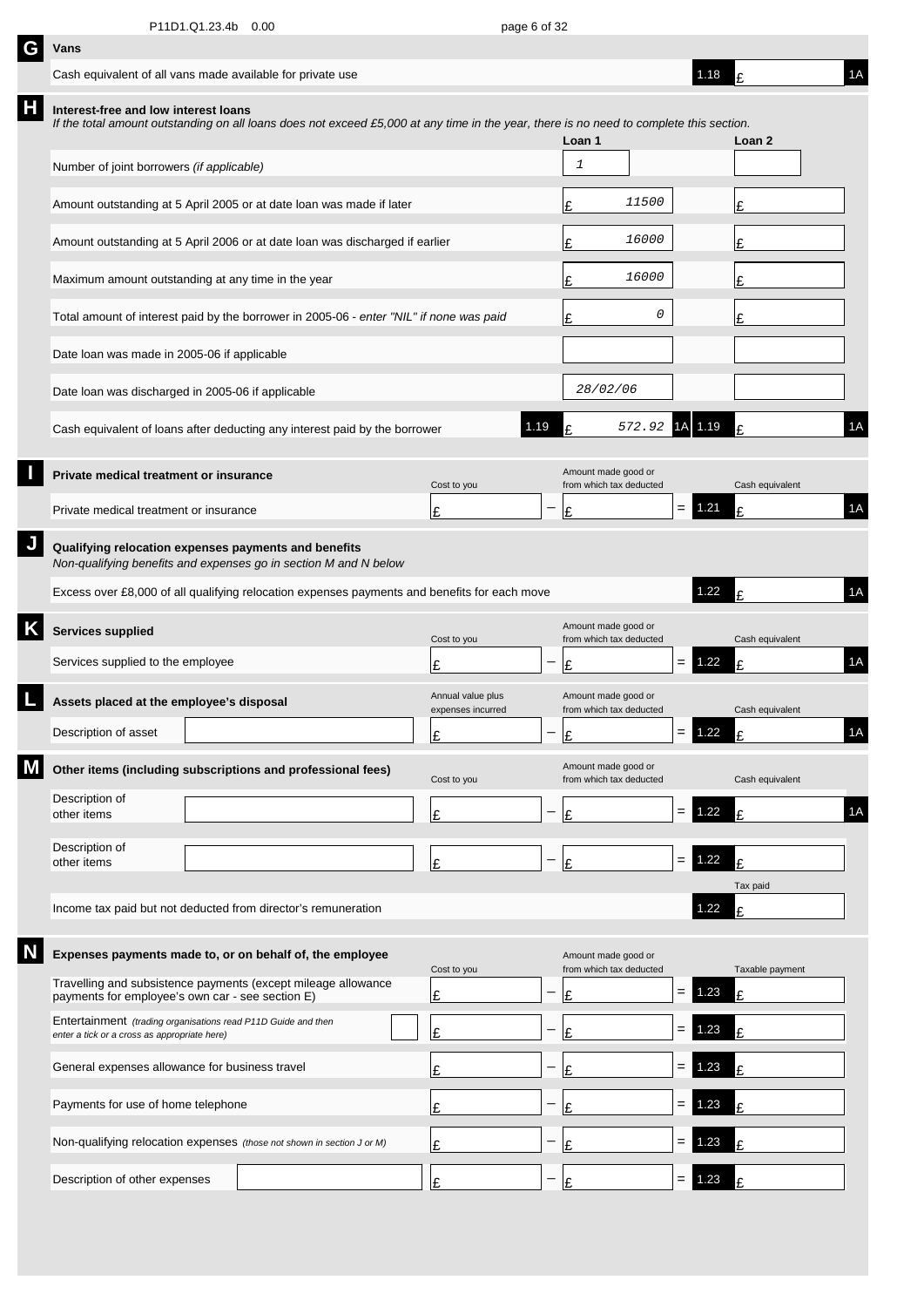### P11D1.Q1.23.4b 0.00 page 7 of 32

# **HM Revenue**

### **Note to employer Note to employee**

**Send the completed P11D and form P11D(b) to HM Revenue & Customs by 6 July 2006.** Complete this return for a director, or an employee who earned at a rate of £8,500 a year or more during the year 6 April 2005 to 5 April 2006. Do not include expenses and benefits covered by a dispensation or PAYE settlement agreement. Read the P11 Guide and booklet 480, Chapters 24 and 25, before you complete the form. You must give a copy of this information to the director or employee by 6 July 2006. The term employee is used to cover both directors and employees throughout the rest of this form.

## **& Customs** *P11D EXPENSES AND BENEFITS 2005-06*

|   | <b>Employer details</b><br>Employer name                                                                                                                                                                                                                  |                       |                    | <b>Employee details</b><br>Employee name            |      |                                                |           |                              |                                                     |    |
|---|-----------------------------------------------------------------------------------------------------------------------------------------------------------------------------------------------------------------------------------------------------------|-----------------------|--------------------|-----------------------------------------------------|------|------------------------------------------------|-----------|------------------------------|-----------------------------------------------------|----|
|   | SCRIBE AND CO                                                                                                                                                                                                                                             |                       |                    | Mrs Edna Jones                                      |      |                                                |           | If a director<br>tick here   |                                                     |    |
|   | Employer PAYE reference                                                                                                                                                                                                                                   |                       |                    | Works number/department                             |      |                                                |           | National Insurance number    |                                                     |    |
|   | LAB13                                                                                                                                                                                                                                                     |                       |                    | 231704-04                                           |      |                                                | NOT KNOWN |                              |                                                     |    |
|   | Employers pay Class 1A National Insurance contributions on most benefits. These are shown in boxes which are brown and have a                                                                                                                             |                       |                    |                                                     |      |                                                |           |                              | indicator                                           |    |
|   | Assets transferred (cars, property, goods or other assets)                                                                                                                                                                                                |                       |                    | Cost/ Market value                                  |      | Amount made good or<br>from which tax deducted |           | Cash equivalent              |                                                     |    |
|   | Description of asset                                                                                                                                                                                                                                      | other                 |                    | £                                                   | 1700 | 0.00<br>Ι£                                     | $=$       | 1.12<br>£                    | <i>1700</i>                                         | 1Α |
| B | Payments made on behalf of employee                                                                                                                                                                                                                       |                       |                    |                                                     |      |                                                |           |                              |                                                     |    |
|   | Description of payment                                                                                                                                                                                                                                    |                       |                    |                                                     |      |                                                |           | 1.12<br>£                    |                                                     |    |
|   | Tax on notional payments not borne by employee within 90 days of receipt of each notional payment                                                                                                                                                         |                       |                    |                                                     |      |                                                |           | 1.12<br>£                    | 150                                                 |    |
| C | <b>Vouchers or credit cards</b>                                                                                                                                                                                                                           |                       |                    | Gross amount                                        |      | Amount made good or<br>from which tax deducted |           | Cash equivalent              |                                                     |    |
|   | Value of vouchers and payments made using credit cards or tokens<br>(for qualifying childcare vouchers the excess over £50 a week)                                                                                                                        |                       |                    | £                                                   |      | £                                              | $= 1.13$  | £                            |                                                     |    |
| D | Living accommodation                                                                                                                                                                                                                                      |                       |                    |                                                     |      |                                                |           |                              |                                                     |    |
|   | Cash equivalent of accommodation provided for employee, or his/ her family or household                                                                                                                                                                   |                       |                    |                                                     |      |                                                |           | Cash equivalent<br>1.14<br>f |                                                     | 1A |
|   |                                                                                                                                                                                                                                                           |                       |                    |                                                     |      |                                                |           |                              |                                                     |    |
| E | Mileage allowance and passenger payments<br>Amount of car and mileage allowances paid to employee for business travel in employee's own vehicle,<br>and passenger payments, in excess of maximum exempt amounts (See P11D Guide for 2005-06 exempt rates) |                       |                    |                                                     |      |                                                |           | Taxable payment<br>1.15<br>£ |                                                     |    |
|   | Cars and car fuel If more than two cars were made available, either at the same time or in succession, please give details on a separate sheet                                                                                                            |                       |                    |                                                     |      |                                                |           |                              |                                                     |    |
|   |                                                                                                                                                                                                                                                           |                       | Car 1              |                                                     |      | Car 2                                          |           |                              |                                                     |    |
|   |                                                                                                                                                                                                                                                           | Make and Model        | <b>JAGUAR</b>      |                                                     |      |                                                |           |                              |                                                     |    |
|   |                                                                                                                                                                                                                                                           | Date first registered | 23/02/2001         |                                                     |      |                                                |           |                              |                                                     |    |
|   | Approved CO2 emissions figure for cars                                                                                                                                                                                                                    |                       |                    | See P11D Guide for                                  |      |                                                |           | See P11D Guide for           |                                                     |    |
|   | registered on or after 1 January 1998 Tick<br>box if the car does not have an approved CO2 figure                                                                                                                                                         |                       | 157<br>g/km        | details of cars that have<br>no approved C02 figure |      |                                                | g/km      |                              | details of cars that have<br>no approved C02 figure |    |
|   | Engine size                                                                                                                                                                                                                                               |                       | cc                 |                                                     |      |                                                | cc        |                              |                                                     |    |
|   | Type of fuel or power used Please use the key<br>letter shown in the P11D Guide                                                                                                                                                                           |                       | $\boldsymbol{B}$   |                                                     |      |                                                |           |                              |                                                     |    |
|   | Dates car was available                                                                                                                                                                                                                                   |                       |                    |                                                     |      |                                                |           |                              |                                                     |    |
|   | Only enter a 'from' or 'to' date if the car was first made<br>available and/or ceased to be available in 2005-06                                                                                                                                          |                       | From<br>08/05/2005 | to                                                  |      | From                                           |           | to                           |                                                     |    |
|   | List price of car Including car and standard<br>accessories only: if there is no list price, or if it is a<br>classic car, employers see booklet 480                                                                                                      |                       | 28941<br>Ι£        |                                                     |      | Ι£                                             |           |                              |                                                     |    |
|   | Accessories<br>All non-standard accessories,<br>see P11D Guide                                                                                                                                                                                            |                       | 0.00<br>Ι£         |                                                     |      | l£                                             |           |                              |                                                     |    |
|   | Capital contributions (maximum £5,000)<br>the employee made towards the cost of<br>car or accessories                                                                                                                                                     |                       | 0.00<br>Ŀ          |                                                     |      | l£                                             |           |                              |                                                     |    |
|   | Amount paid by employee for private use of<br>the car                                                                                                                                                                                                     |                       | 0.00<br>Ι£         |                                                     |      | £                                              |           |                              |                                                     |    |
|   | Date free fuel was withdrawn<br>Tick if reinstated in year (see P11D Guide)                                                                                                                                                                               |                       | 02/02/2006         |                                                     |      |                                                |           |                              |                                                     |    |
|   | Cash equivalent of each car                                                                                                                                                                                                                               |                       | 4488.63            |                                                     |      | £                                              |           |                              |                                                     |    |
|   | Total cash equivalent of all cars available<br>in 2005-06                                                                                                                                                                                                 |                       |                    |                                                     |      |                                                |           | 1.16<br>£                    | 4488.63                                             | 1Α |
|   | Cash equivalent of fuel for each car                                                                                                                                                                                                                      |                       | 2233<br>Ι£         |                                                     |      | Ι£                                             |           |                              |                                                     |    |
|   | Total cash equivalent of fuel for all cars available in 2005-06                                                                                                                                                                                           |                       |                    |                                                     |      |                                                |           | 1.17<br>£                    | 2233                                                | 1Α |
|   |                                                                                                                                                                                                                                                           |                       |                    |                                                     |      |                                                |           |                              |                                                     |    |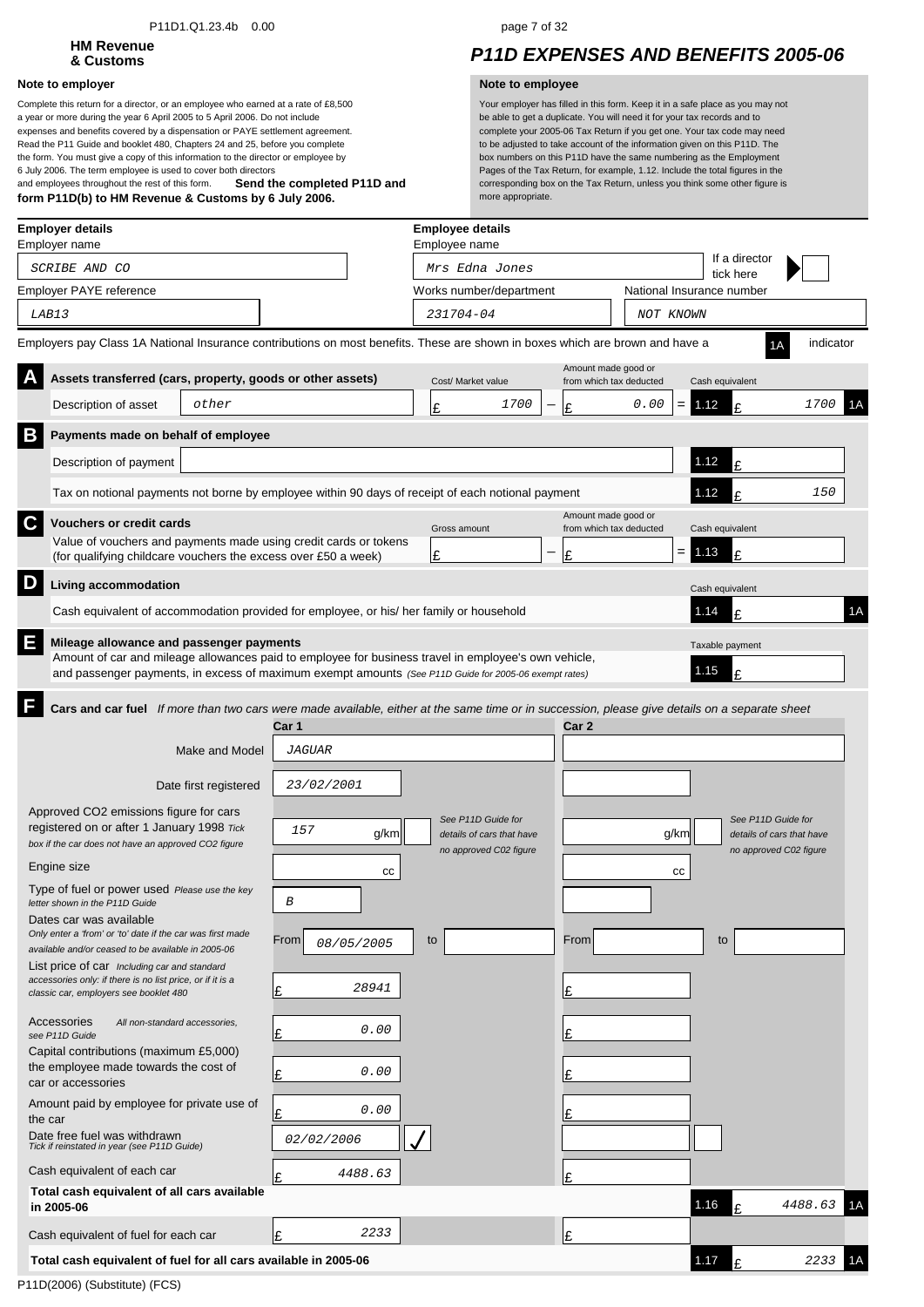| G | Vans                                                                                                                     |  |                                                                                                                                         |                                        |      |                                                |                   |          |                 |    |  |  |
|---|--------------------------------------------------------------------------------------------------------------------------|--|-----------------------------------------------------------------------------------------------------------------------------------------|----------------------------------------|------|------------------------------------------------|-------------------|----------|-----------------|----|--|--|
|   | Cash equivalent of all vans made available for private use                                                               |  |                                                                                                                                         |                                        |      |                                                |                   | 1.18     |                 | 1A |  |  |
| Н | Interest-free and low interest loans                                                                                     |  | If the total amount outstanding on all loans does not exceed £5,000 at any time in the year, there is no need to complete this section. |                                        |      | Loan 1                                         |                   |          | Loan 2          |    |  |  |
|   | Number of joint borrowers (if applicable)                                                                                |  |                                                                                                                                         |                                        |      |                                                |                   |          |                 |    |  |  |
|   |                                                                                                                          |  | Amount outstanding at 5 April 2005 or at date loan was made if later                                                                    |                                        |      | £                                              |                   |          | £               |    |  |  |
|   |                                                                                                                          |  | Amount outstanding at 5 April 2006 or at date loan was discharged if earlier                                                            |                                        | £    |                                                |                   | £        |                 |    |  |  |
|   | Maximum amount outstanding at any time in the year                                                                       |  |                                                                                                                                         |                                        | £    |                                                |                   | £        |                 |    |  |  |
|   |                                                                                                                          |  | Total amount of interest paid by the borrower in 2005-06 - enter "NIL" if none was paid                                                 |                                        | £    |                                                |                   | £        |                 |    |  |  |
|   | Date loan was made in 2005-06 if applicable                                                                              |  |                                                                                                                                         |                                        |      |                                                |                   |          |                 |    |  |  |
|   | Date loan was discharged in 2005-06 if applicable                                                                        |  |                                                                                                                                         |                                        |      |                                                |                   |          |                 |    |  |  |
|   |                                                                                                                          |  | Cash equivalent of loans after deducting any interest paid by the borrower                                                              |                                        | 1.19 | t                                              | 1A                | 1.19     |                 | 1A |  |  |
|   | Private medical treatment or insurance                                                                                   |  |                                                                                                                                         | Cost to you                            |      | Amount made good or<br>from which tax deducted |                   |          | Cash equivalent |    |  |  |
|   | Private medical treatment or insurance                                                                                   |  |                                                                                                                                         | 434<br>£                               |      | 134<br>£                                       | $=$               | 1.21     | 300<br>£        | 1Α |  |  |
|   | Qualifying relocation expenses payments and benefits<br>Non-qualifying benefits and expenses go in section M and N below |  |                                                                                                                                         |                                        |      |                                                |                   |          |                 |    |  |  |
|   |                                                                                                                          |  | Excess over £8,000 of all qualifying relocation expenses payments and benefits for each move                                            |                                        |      |                                                |                   | 1.22     |                 | 1A |  |  |
|   | <b>Services supplied</b>                                                                                                 |  |                                                                                                                                         | Cost to you                            |      | Amount made good or<br>from which tax deducted |                   |          | Cash equivalent |    |  |  |
|   | Services supplied to the employee                                                                                        |  |                                                                                                                                         | £                                      |      | £                                              | $=$               | 1.22     | $\mathbf{f}$    | 1A |  |  |
|   | Assets placed at the employee's disposal                                                                                 |  |                                                                                                                                         | Annual value plus<br>expenses incurred |      | Amount made good or<br>from which tax deducted |                   |          | Cash equivalent |    |  |  |
|   | Description of asset                                                                                                     |  |                                                                                                                                         | c<br>뜨                                 |      | ءا                                             |                   | $= 1.22$ | t               | 1A |  |  |
|   |                                                                                                                          |  | Other items (including subscriptions and professional fees)                                                                             | Cost to you                            |      | Amount made good or<br>from which tax deducted |                   |          | Cash equivalent |    |  |  |
|   | Description of<br>other items                                                                                            |  |                                                                                                                                         | £                                      |      | £                                              | $\quad =$         | 1.22     | £               | 1A |  |  |
|   | Description of                                                                                                           |  |                                                                                                                                         |                                        |      |                                                |                   | 1.22     |                 |    |  |  |
|   | other items                                                                                                              |  |                                                                                                                                         | £                                      |      | £                                              | $\qquad \qquad =$ |          | £<br>Tax paid   |    |  |  |
|   |                                                                                                                          |  | Income tax paid but not deducted from director's remuneration                                                                           |                                        |      |                                                |                   | 1.22     | £               |    |  |  |
|   |                                                                                                                          |  | Expenses payments made to, or on behalf of, the employee                                                                                | Cost to you                            |      | Amount made good or<br>from which tax deducted |                   |          | Taxable payment |    |  |  |
|   | payments for employee's own car - see section E)                                                                         |  | Travelling and subsistence payments (except mileage allowance                                                                           | £                                      |      | £                                              | $\qquad \qquad =$ | 1.23     | £               |    |  |  |
|   | Entertainment (trading organisations read P11D Guide and then<br>enter a tick or a cross as appropriate here)            |  |                                                                                                                                         | £                                      |      | £                                              | $=$               | 1.23     | £               |    |  |  |
|   | General expenses allowance for business travel                                                                           |  |                                                                                                                                         | £                                      |      | £                                              | $=$               | .23      | £               |    |  |  |
|   | Payments for use of home telephone                                                                                       |  |                                                                                                                                         | £                                      |      | £                                              | $=$               | .23      | £               |    |  |  |
|   |                                                                                                                          |  | Non-qualifying relocation expenses (those not shown in section J or M)                                                                  | £                                      |      | £                                              | $=$               | .23      | £               |    |  |  |
|   | Description of other expenses                                                                                            |  |                                                                                                                                         | £                                      |      | £                                              | $=$               | 1.23     |                 |    |  |  |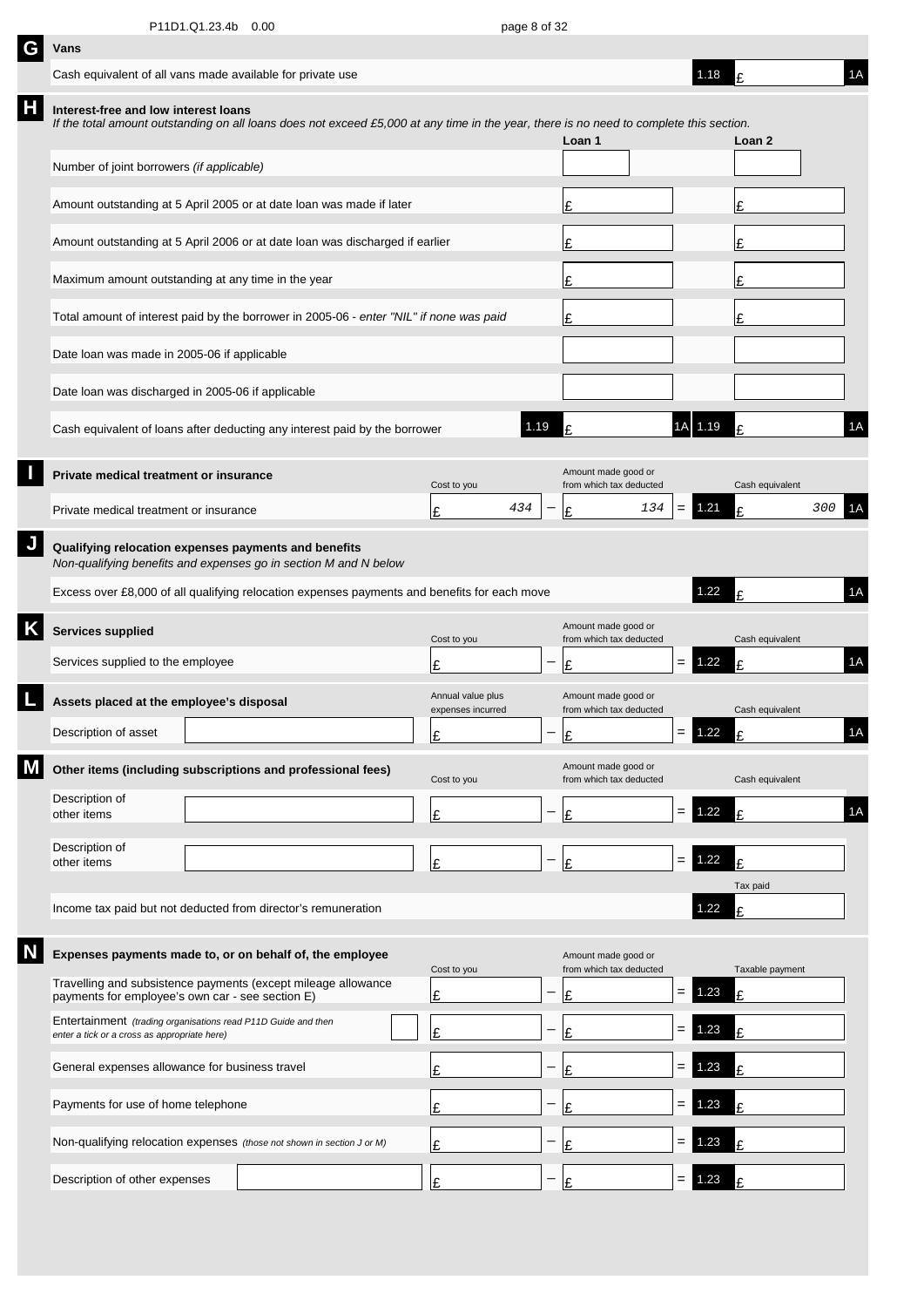### P11D1.Q1.23.4b 0.00 page 9 of 32

# **HM Revenue**

### **Note to employer Note to employee**

**Send the completed P11D and form P11D(b) to HM Revenue & Customs by 6 July 2006.** Complete this return for a director, or an employee who earned at a rate of £8,500 a year or more during the year 6 April 2005 to 5 April 2006. Do not include expenses and benefits covered by a dispensation or PAYE settlement agreement. Read the P11 Guide and booklet 480, Chapters 24 and 25, before you complete the form. You must give a copy of this information to the director or employee by 6 July 2006. The term employee is used to cover both directors and employees throughout the rest of this form.

## **& Customs** *P11D EXPENSES AND BENEFITS 2005-06*

|   | <b>Employer details</b><br>Employer name                                                                                                                                                                      |                  | <b>Employee details</b><br>Employee name            |                                                |                           |                                                     |           |    |
|---|---------------------------------------------------------------------------------------------------------------------------------------------------------------------------------------------------------------|------------------|-----------------------------------------------------|------------------------------------------------|---------------------------|-----------------------------------------------------|-----------|----|
|   | SCRIBE AND CO                                                                                                                                                                                                 |                  | Ms Jane Edwards                                     |                                                |                           | If a director<br>tick here                          |           |    |
|   | Employer PAYE reference                                                                                                                                                                                       |                  | Works number/department                             |                                                | National Insurance number |                                                     |           |    |
|   | LAB13                                                                                                                                                                                                         |                  | 231704-05                                           | NB777142C                                      |                           |                                                     |           |    |
|   | Employers pay Class 1A National Insurance contributions on most benefits. These are shown in boxes which are brown and have a                                                                                 |                  |                                                     |                                                |                           |                                                     | indicator |    |
|   | Assets transferred (cars, property, goods or other assets)                                                                                                                                                    |                  | Cost/ Market value                                  | Amount made good or<br>from which tax deducted |                           | Cash equivalent                                     |           |    |
|   | Description of asset                                                                                                                                                                                          |                  | Ŀ                                                   | Ι£                                             | $= 1.12$                  | £                                                   |           | 1A |
| B | Payments made on behalf of employee                                                                                                                                                                           |                  |                                                     |                                                |                           |                                                     |           |    |
|   | Description of payment                                                                                                                                                                                        |                  |                                                     |                                                |                           | 1.12<br>£                                           |           |    |
|   | Tax on notional payments not borne by employee within 90 days of receipt of each notional payment                                                                                                             |                  |                                                     |                                                |                           | 1.12<br>£                                           |           |    |
| C | <b>Vouchers or credit cards</b>                                                                                                                                                                               |                  | Gross amount                                        | Amount made good or<br>from which tax deducted |                           | Cash equivalent                                     |           |    |
|   | Value of vouchers and payments made using credit cards or tokens<br>(for qualifying childcare vouchers the excess over £50 a week)                                                                            |                  | £                                                   | Ι£                                             | $= 1.13$                  | £                                                   |           |    |
| D | Living accommodation                                                                                                                                                                                          |                  |                                                     |                                                |                           | Cash equivalent                                     |           |    |
|   | Cash equivalent of accommodation provided for employee, or his/ her family or household                                                                                                                       |                  |                                                     |                                                |                           | 1.14<br>£                                           |           | 1A |
| E | Mileage allowance and passenger payments                                                                                                                                                                      |                  |                                                     |                                                |                           |                                                     |           |    |
|   | Amount of car and mileage allowances paid to employee for business travel in employee's own vehicle,<br>and passenger payments, in excess of maximum exempt amounts (See P11D Guide for 2005-06 exempt rates) |                  |                                                     |                                                |                           | Taxable payment<br>1.15<br>£                        |           |    |
|   | Cars and car fuel If more than two cars were made available, either at the same time or in succession, please give details on a separate sheet                                                                |                  |                                                     |                                                |                           |                                                     |           |    |
|   |                                                                                                                                                                                                               | Car 1            |                                                     | Car 2                                          |                           |                                                     |           |    |
|   | Make and Model                                                                                                                                                                                                | Smart Car        |                                                     |                                                |                           |                                                     |           |    |
|   | Date first registered                                                                                                                                                                                         | 20/12/1999       |                                                     |                                                |                           |                                                     |           |    |
|   | Approved CO2 emissions figure for cars                                                                                                                                                                        |                  | See P11D Guide for                                  |                                                |                           | See P11D Guide for                                  |           |    |
|   | registered on or after 1 January 1998 Tick<br>box if the car does not have an approved CO2 figure                                                                                                             | g/km             | details of cars that have<br>no approved C02 figure |                                                | g/km                      | details of cars that have<br>no approved C02 figure |           |    |
|   | Engine size                                                                                                                                                                                                   | cc               |                                                     |                                                | СC                        |                                                     |           |    |
|   | Type of fuel or power used Please use the key<br>letter shown in the P11D Guide                                                                                                                               | $\boldsymbol{E}$ |                                                     |                                                |                           |                                                     |           |    |
|   | Dates car was available<br>Only enter a 'from' or 'to' date if the car was first made<br>available and/or ceased to be available in 2005-06                                                                   | From             | to                                                  | From                                           |                           | to                                                  |           |    |
|   | List price of car Including car and standard<br>accessories only: if there is no list price, or if it is a<br>classic car, employers see booklet 480                                                          | 12045<br>Ι£      |                                                     | Ŀ                                              |                           |                                                     |           |    |
|   | Accessories<br>All non-standard accessories,<br>see P11D Guide                                                                                                                                                | 0.00<br>Ι£       |                                                     | Ι£                                             |                           |                                                     |           |    |
|   | Capital contributions (maximum £5,000)<br>the employee made towards the cost of<br>car or accessories                                                                                                         | 0.00<br>Ι£       |                                                     | Ι£                                             |                           |                                                     |           |    |
|   | Amount paid by employee for private use of<br>the car                                                                                                                                                         | 500.00           |                                                     |                                                |                           |                                                     |           |    |
|   | Date free fuel was withdrawn<br>Tick if reinstated in year (see P11D Guide)                                                                                                                                   |                  |                                                     |                                                |                           |                                                     |           |    |
|   | Cash equivalent of each car                                                                                                                                                                                   | 584.05<br>l£     |                                                     | Ι£                                             |                           |                                                     |           |    |
|   | Total cash equivalent of all cars available<br>in 2005-06                                                                                                                                                     |                  |                                                     |                                                |                           | 1.16<br>£                                           | 584.05    |    |
|   | Cash equivalent of fuel for each car                                                                                                                                                                          | Ι£               |                                                     | Ι£                                             |                           |                                                     |           |    |
|   | Total cash equivalent of fuel for all cars available in 2005-06                                                                                                                                               |                  |                                                     |                                                |                           | 1.17<br>£                                           |           | 1A |
|   | $DAA$ DOOOO $DABABAB$ $DABCDCD$                                                                                                                                                                               |                  |                                                     |                                                |                           |                                                     |           |    |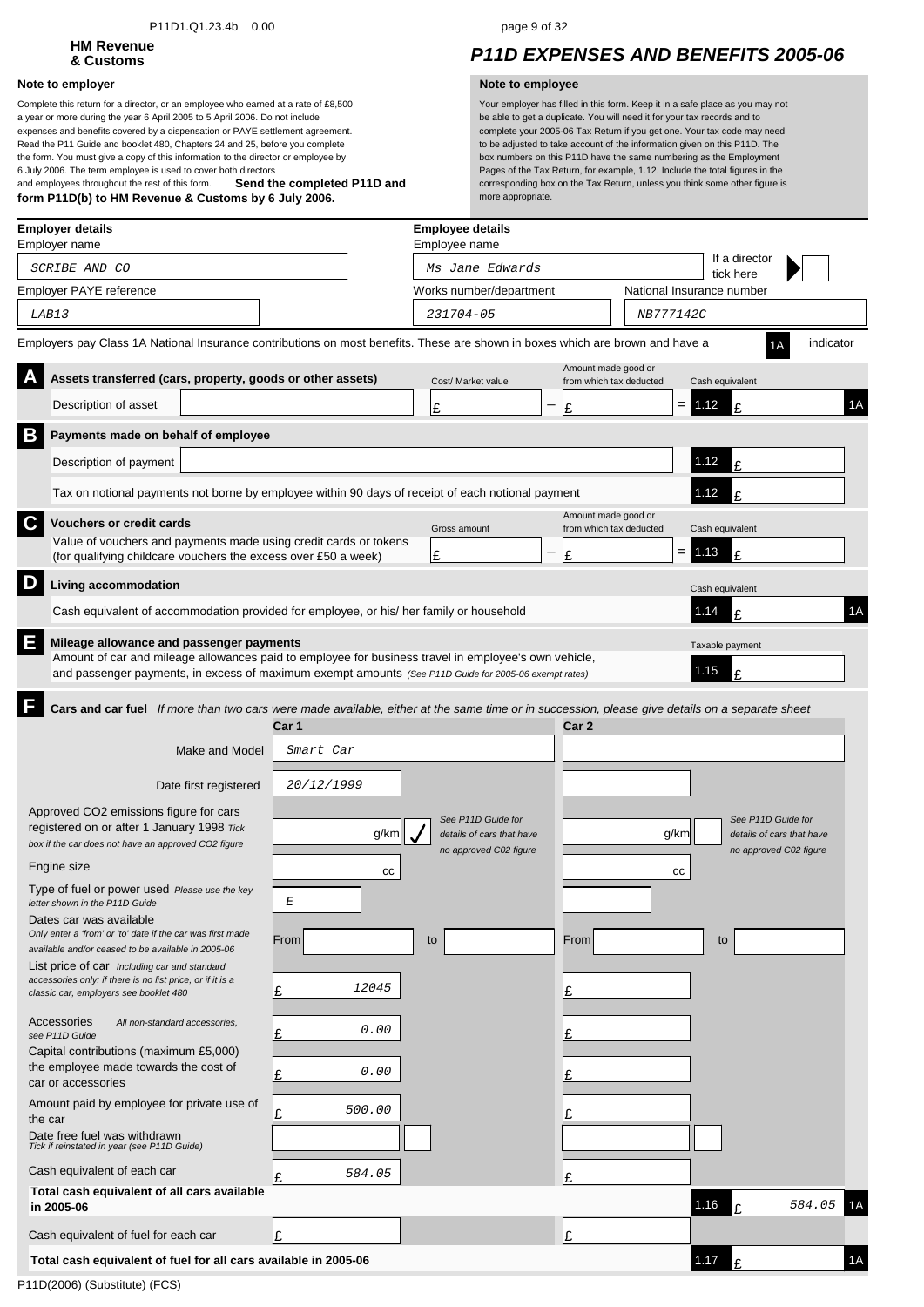| G | Vans                                                                                                                     |                                    |                                                                                                                                         |    |                                        |                          |                                                |     |          |                 |                |    |
|---|--------------------------------------------------------------------------------------------------------------------------|------------------------------------|-----------------------------------------------------------------------------------------------------------------------------------------|----|----------------------------------------|--------------------------|------------------------------------------------|-----|----------|-----------------|----------------|----|
|   | Cash equivalent of all vans made available for private use                                                               |                                    |                                                                                                                                         |    |                                        |                          |                                                |     | 1.18     | £               |                | 1A |
| Н | Interest-free and low interest loans                                                                                     |                                    | If the total amount outstanding on all loans does not exceed £5,000 at any time in the year, there is no need to complete this section. |    |                                        |                          | Loan 1                                         |     |          | Loan 2          |                |    |
|   | Number of joint borrowers (if applicable)                                                                                |                                    |                                                                                                                                         |    |                                        |                          |                                                |     |          |                 |                |    |
|   |                                                                                                                          |                                    | Amount outstanding at 5 April 2005 or at date loan was made if later                                                                    |    |                                        |                          | £                                              |     |          | £               |                |    |
|   | Amount outstanding at 5 April 2006 or at date loan was discharged if earlier                                             |                                    |                                                                                                                                         | Ι£ |                                        |                          | £                                              |     |          |                 |                |    |
|   | Maximum amount outstanding at any time in the year                                                                       |                                    |                                                                                                                                         |    |                                        |                          | Ι£                                             |     |          | £               |                |    |
|   | Total amount of interest paid by the borrower in 2005-06 - enter "NIL" if none was paid                                  |                                    |                                                                                                                                         | Ι£ |                                        |                          | £                                              |     |          |                 |                |    |
|   | Date loan was made in 2005-06 if applicable                                                                              |                                    |                                                                                                                                         |    |                                        |                          |                                                |     |          |                 |                |    |
|   | Date loan was discharged in 2005-06 if applicable                                                                        |                                    |                                                                                                                                         |    |                                        |                          |                                                |     |          |                 |                |    |
|   |                                                                                                                          |                                    | Cash equivalent of loans after deducting any interest paid by the borrower                                                              |    | 1.19                                   |                          | £                                              | 1AI | 1.19     | £               |                | 1A |
|   | Private medical treatment or insurance                                                                                   |                                    |                                                                                                                                         |    | Cost to you                            |                          | Amount made good or<br>from which tax deducted |     |          | Cash equivalent |                |    |
|   | Private medical treatment or insurance                                                                                   |                                    |                                                                                                                                         |    | £                                      |                          | Ι£                                             | $=$ | 1.21     | £               |                | 1A |
|   | Qualifying relocation expenses payments and benefits<br>Non-qualifying benefits and expenses go in section M and N below |                                    |                                                                                                                                         |    |                                        |                          |                                                |     |          |                 |                |    |
|   |                                                                                                                          |                                    | Excess over £8,000 of all qualifying relocation expenses payments and benefits for each move                                            |    |                                        |                          |                                                |     | 1.22     | t               | 378            | 1A |
|   | <b>Services supplied</b>                                                                                                 |                                    |                                                                                                                                         |    | Cost to you                            |                          | Amount made good or<br>from which tax deducted |     |          | Cash equivalent |                |    |
|   | Services supplied to the employee                                                                                        |                                    |                                                                                                                                         |    | £                                      |                          | £                                              | $=$ | 1.22     | £               |                | 1A |
|   | Assets placed at the employee's disposal                                                                                 |                                    |                                                                                                                                         |    | Annual value plus<br>expenses incurred |                          | Amount made good or<br>from which tax deducted |     |          | Cash equivalent |                |    |
|   | Description of asset                                                                                                     |                                    | timeshare accommodation                                                                                                                 |    | 300<br>Ŀ                               | $\overline{\phantom{a}}$ | 300<br>١¢                                      |     | $= 1.22$ | t               | $\overline{O}$ | 1A |
|   |                                                                                                                          |                                    | Other items (including subscriptions and professional fees)                                                                             |    | Cost to you                            |                          | Amount made good or<br>from which tax deducted |     |          | Cash equivalent |                |    |
|   | Description of<br>other items                                                                                            |                                    |                                                                                                                                         |    | £                                      |                          | Ι£                                             | $=$ | 1.22     | £               |                | 1A |
|   | Description of<br>other items                                                                                            |                                    |                                                                                                                                         |    | £                                      |                          | Ι£                                             | $=$ | 1.22     | £               |                |    |
|   |                                                                                                                          |                                    |                                                                                                                                         |    |                                        |                          |                                                |     |          | Tax paid        |                |    |
|   |                                                                                                                          |                                    | Income tax paid but not deducted from director's remuneration                                                                           |    |                                        |                          |                                                |     | 1.22     | £               |                |    |
|   |                                                                                                                          |                                    | Expenses payments made to, or on behalf of, the employee                                                                                |    | Cost to you                            |                          | Amount made good or<br>from which tax deducted |     |          | Taxable payment |                |    |
|   | payments for employee's own car - see section E)                                                                         |                                    | Travelling and subsistence payments (except mileage allowance                                                                           |    | £                                      |                          | t                                              | $=$ | 1.23     | £               |                |    |
|   | Entertainment (trading organisations read P11D Guide and then<br>enter a tick or a cross as appropriate here)            |                                    |                                                                                                                                         |    | £                                      |                          | £                                              | $=$ | 1.23     | £               |                |    |
|   | General expenses allowance for business travel                                                                           |                                    |                                                                                                                                         |    | Ι£                                     |                          | £                                              | $=$ | 23       | £               |                |    |
|   |                                                                                                                          | Payments for use of home telephone |                                                                                                                                         |    |                                        |                          | £                                              | $=$ | .23      | £               |                |    |
|   |                                                                                                                          |                                    | Non-qualifying relocation expenses (those not shown in section J or M)                                                                  |    | £                                      |                          | £                                              | =   | 23       | £               |                |    |
|   | Description of other expenses                                                                                            |                                    |                                                                                                                                         |    | £                                      |                          | t                                              | =   | .23      |                 |                |    |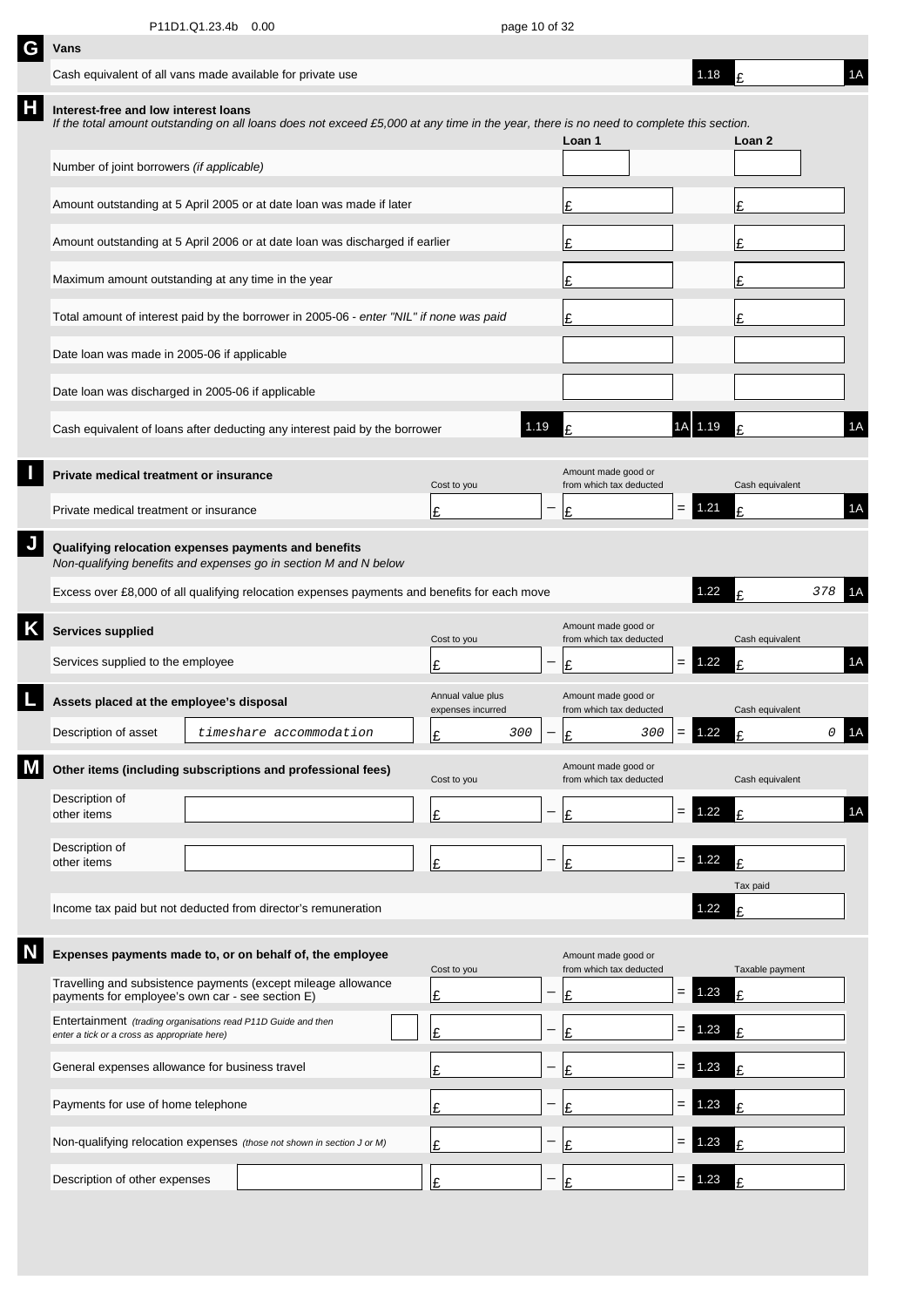### P11D1.Q1.23.4b 0.00 page 11 of 32

# **HM Revenue**

### **Note to employer Note to employee**

**Send the completed P11D and form P11D(b) to HM Revenue & Customs by 6 July 2006.** Complete this return for a director, or an employee who earned at a rate of £8,500 a year or more during the year 6 April 2005 to 5 April 2006. Do not include expenses and benefits covered by a dispensation or PAYE settlement agreement. Read the P11 Guide and booklet 480, Chapters 24 and 25, before you complete the form. You must give a copy of this information to the director or employee by 6 July 2006. The term employee is used to cover both directors and employees throughout the rest of this form.

## **& Customs** *P11D EXPENSES AND BENEFITS 2005-06*

| <b>Employer details</b><br>Employer name                                                                                                              |                    | <b>Employee details</b><br>Employee name        |                                                |                           |                                                 |           |    |
|-------------------------------------------------------------------------------------------------------------------------------------------------------|--------------------|-------------------------------------------------|------------------------------------------------|---------------------------|-------------------------------------------------|-----------|----|
| SCRIBE AND CO                                                                                                                                         |                    | Mr Howard Clough                                |                                                |                           | If a director                                   |           |    |
| Employer PAYE reference                                                                                                                               |                    | Works number/department                         |                                                | National Insurance number | tick here                                       |           |    |
| LAB13                                                                                                                                                 |                    | 231704-06                                       |                                                | BN125478_                 |                                                 |           |    |
| Employers pay Class 1A National Insurance contributions on most benefits. These are shown in boxes which are brown and have a                         |                    |                                                 |                                                |                           |                                                 | indicator |    |
| Assets transferred (cars, property, goods or other assets)                                                                                            |                    | Cost/ Market value                              | Amount made good or<br>from which tax deducted |                           | Cash equivalent                                 |           |    |
| Description of asset                                                                                                                                  |                    | £                                               | —<br>Ι£                                        | $=$                       | 1.12<br>£                                       |           | 1A |
| Β<br>Payments made on behalf of employee                                                                                                              |                    |                                                 |                                                |                           |                                                 |           |    |
| Description of payment<br>domestic bills                                                                                                              |                    |                                                 |                                                |                           | 1.12<br>£                                       | 1960      |    |
| Tax on notional payments not borne by employee within 90 days of receipt of each notional payment                                                     |                    |                                                 |                                                |                           | 1.12<br>£                                       |           |    |
| C<br><b>Vouchers or credit cards</b>                                                                                                                  |                    | Gross amount                                    | Amount made good or<br>from which tax deducted |                           | Cash equivalent                                 |           |    |
| Value of vouchers and payments made using credit cards or tokens                                                                                      |                    | £                                               | Ι£                                             | $=$                       | 1.13<br>£                                       |           |    |
| (for qualifying childcare vouchers the excess over £50 a week)<br>D                                                                                   |                    |                                                 |                                                |                           |                                                 |           |    |
| Living accommodation                                                                                                                                  |                    |                                                 |                                                |                           | Cash equivalent                                 |           |    |
| Cash equivalent of accommodation provided for employee, or his/ her family or household                                                               |                    |                                                 |                                                |                           | 1.14<br>£                                       |           | 1A |
| E<br>Mileage allowance and passenger payments<br>Amount of car and mileage allowances paid to employee for business travel in employee's own vehicle, |                    |                                                 |                                                |                           | Taxable payment                                 |           |    |
| and passenger payments, in excess of maximum exempt amounts (See P11D Guide for 2005-06 exempt rates)                                                 |                    |                                                 |                                                |                           | 1.15<br>£                                       | 540       |    |
| F<br>Cars and car fuel If more than two cars were made available, either at the same time or in succession, please give details on a separate sheet   |                    |                                                 |                                                |                           |                                                 |           |    |
|                                                                                                                                                       | Car 1              |                                                 | Car 2                                          |                           |                                                 |           |    |
| Make and Model                                                                                                                                        | Honda Civic        |                                                 | Toyota                                         |                           |                                                 |           |    |
| Date first registered                                                                                                                                 | <i>01/02/2002</i>  |                                                 | <i>02/01/1997</i>                              |                           |                                                 |           |    |
| Approved CO2 emissions figure for cars                                                                                                                |                    |                                                 |                                                |                           |                                                 |           |    |
| registered on or after 1 January 1998 Tick<br>box if the car does not have an approved CO2 figure                                                     | 125<br>g/km        | See P11D Guide for<br>details of cars that have |                                                | g/km                      | See P11D Guide for<br>details of cars that have |           |    |
| Engine size                                                                                                                                           |                    | no approved C02 figure                          | 2200                                           |                           | no approved C02 figure                          |           |    |
| Type of fuel or power used Please use the key                                                                                                         | cc                 |                                                 |                                                | СC                        |                                                 |           |    |
| letter shown in the P11D Guide<br>Dates car was available                                                                                             | Н                  |                                                 | С                                              |                           |                                                 |           |    |
| Only enter a 'from' or 'to' date if the car was first made                                                                                            | From<br>06/04/2005 | to<br>31/12/2005                                | From                                           | 09/01/2006                | to                                              |           |    |
| available and/or ceased to be available in 2005-06<br>List price of car Including car and standard                                                    |                    |                                                 |                                                |                           |                                                 |           |    |
| accessories only: if there is no list price, or if it is a<br>classic car, employers see booklet 480                                                  | 18000<br>Ŀ         |                                                 | £                                              | 10000                     |                                                 |           |    |
| Accessories<br>All non-standard accessories,<br>see P11D Guide                                                                                        | 0.00<br>Ŀ          |                                                 | Ŀ                                              | 0.00                      |                                                 |           |    |
| Capital contributions (maximum £5,000)                                                                                                                |                    |                                                 |                                                |                           |                                                 |           |    |
| the employee made towards the cost of<br>car or accessories                                                                                           | 0.00<br>Ι£         |                                                 | Ι£                                             | 0.00                      |                                                 |           |    |
| Amount paid by employee for private use of<br>the car                                                                                                 | 0.00<br>Ŀ          |                                                 | Ι£                                             | 0.00                      |                                                 |           |    |
| Date free fuel was withdrawn<br>Tick if reinstated in year (see P11D Guide)                                                                           |                    |                                                 |                                                |                           |                                                 |           |    |
| Cash equivalent of each car                                                                                                                           | 1730.96<br>Ι£      |                                                 | Ι£                                             | 762.74                    |                                                 |           |    |
| Total cash equivalent of all cars available<br>in 2005-06                                                                                             |                    |                                                 |                                                |                           | 1.16<br>£                                       | 2493.70   | 1Α |
| Cash equivalent of fuel for each car                                                                                                                  | 1385<br>Ι£         |                                                 | Ι£                                             | 1098                      |                                                 |           |    |
| Total cash equivalent of fuel for all cars available in 2005-06                                                                                       |                    |                                                 |                                                |                           | 1.17<br>£                                       | 2483      |    |
|                                                                                                                                                       |                    |                                                 |                                                |                           |                                                 |           |    |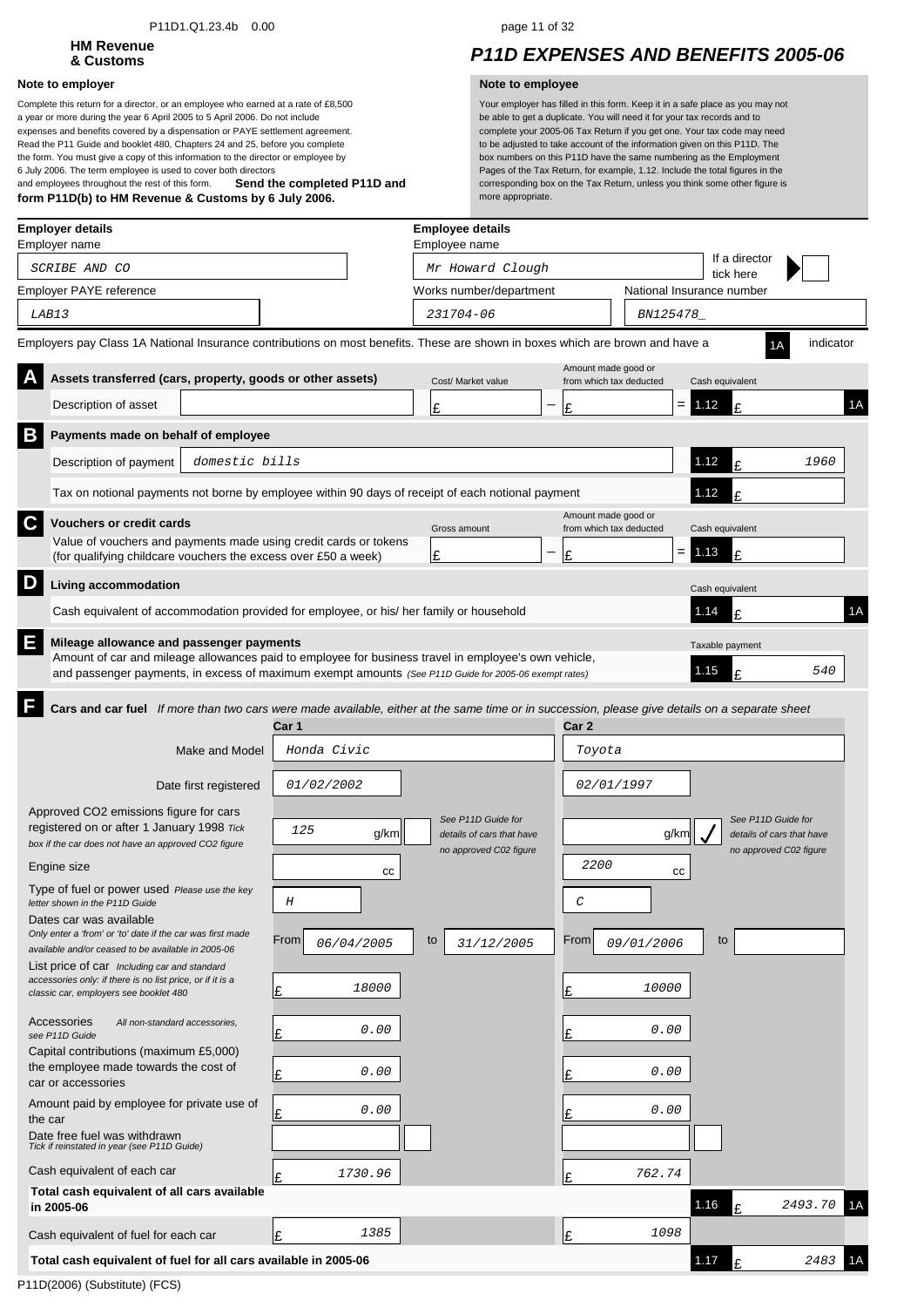| G | Vans                                                                                                          |                                                                                                                                         |                                        |      |                                                |                    |          |                 |    |
|---|---------------------------------------------------------------------------------------------------------------|-----------------------------------------------------------------------------------------------------------------------------------------|----------------------------------------|------|------------------------------------------------|--------------------|----------|-----------------|----|
|   | Cash equivalent of all vans made available for private use                                                    |                                                                                                                                         |                                        |      |                                                |                    | 1.18     |                 | 1A |
| Н | Interest-free and low interest loans                                                                          | If the total amount outstanding on all loans does not exceed £5,000 at any time in the year, there is no need to complete this section. |                                        |      | Loan 1                                         |                    |          | Loan 2          |    |
|   | Number of joint borrowers (if applicable)                                                                     |                                                                                                                                         |                                        |      |                                                |                    |          |                 |    |
|   |                                                                                                               | Amount outstanding at 5 April 2005 or at date loan was made if later                                                                    |                                        |      | £                                              |                    |          | £               |    |
|   |                                                                                                               | Amount outstanding at 5 April 2006 or at date loan was discharged if earlier                                                            |                                        |      | £                                              |                    |          | £               |    |
|   | Maximum amount outstanding at any time in the year                                                            |                                                                                                                                         |                                        |      | £                                              |                    |          | £               |    |
|   |                                                                                                               | Total amount of interest paid by the borrower in 2005-06 - enter "NIL" if none was paid                                                 |                                        |      | £                                              |                    |          | £               |    |
|   | Date loan was made in 2005-06 if applicable                                                                   |                                                                                                                                         |                                        |      |                                                |                    |          |                 |    |
|   | Date loan was discharged in 2005-06 if applicable                                                             |                                                                                                                                         |                                        |      |                                                |                    |          |                 |    |
|   |                                                                                                               | Cash equivalent of loans after deducting any interest paid by the borrower                                                              |                                        | 1.19 | t                                              | 1A                 | 1.19     |                 | 1A |
|   | Private medical treatment or insurance                                                                        |                                                                                                                                         | Cost to you                            |      | Amount made good or<br>from which tax deducted |                    |          | Cash equivalent |    |
|   | Private medical treatment or insurance                                                                        |                                                                                                                                         | £                                      |      | £                                              | $=$ $\overline{ }$ | 1.21     | £               | 1A |
|   | Qualifying relocation expenses payments and benefits                                                          | Non-qualifying benefits and expenses go in section M and N below                                                                        |                                        |      |                                                |                    |          |                 |    |
|   |                                                                                                               | Excess over £8,000 of all qualifying relocation expenses payments and benefits for each move                                            |                                        |      |                                                |                    | 1.22     |                 | 1A |
|   | <b>Services supplied</b>                                                                                      |                                                                                                                                         | Cost to you                            |      | Amount made good or<br>from which tax deducted |                    |          | Cash equivalent |    |
|   | Services supplied to the employee                                                                             |                                                                                                                                         | £                                      |      | £                                              | $=$                | 1.22     | $\mathbf{f}$    | 1A |
|   | Assets placed at the employee's disposal                                                                      |                                                                                                                                         | Annual value plus<br>expenses incurred |      | Amount made good or<br>from which tax deducted |                    |          | Cash equivalent |    |
|   | Description of asset                                                                                          |                                                                                                                                         | c<br>뜨                                 |      | ءا                                             |                    | $= 1.22$ | t               | 1A |
|   |                                                                                                               | Other items (including subscriptions and professional fees)                                                                             | Cost to you                            |      | Amount made good or<br>from which tax deducted |                    |          | Cash equivalent |    |
|   | Description of<br>other items                                                                                 |                                                                                                                                         | £                                      |      | £                                              | $\quad =$          | 1.22     | £               | 1A |
|   | Description of                                                                                                |                                                                                                                                         |                                        |      |                                                |                    | 1.22     |                 |    |
|   | other items                                                                                                   |                                                                                                                                         | £                                      |      | £                                              | $\qquad \qquad =$  |          | £<br>Tax paid   |    |
|   |                                                                                                               | Income tax paid but not deducted from director's remuneration                                                                           |                                        |      |                                                |                    | 1.22     | £               |    |
|   |                                                                                                               | Expenses payments made to, or on behalf of, the employee                                                                                | Cost to you                            |      | Amount made good or<br>from which tax deducted |                    |          | Taxable payment |    |
|   | payments for employee's own car - see section E)                                                              | Travelling and subsistence payments (except mileage allowance                                                                           | £                                      |      | £                                              | $\qquad \qquad =$  | 1.23     | £               |    |
|   | Entertainment (trading organisations read P11D Guide and then<br>enter a tick or a cross as appropriate here) |                                                                                                                                         | £                                      |      | £                                              | $=$                | 1.23     | £               |    |
|   | General expenses allowance for business travel                                                                |                                                                                                                                         | £                                      |      | £                                              | $=$                | .23      | £               |    |
|   | Payments for use of home telephone                                                                            |                                                                                                                                         | £                                      |      | £                                              | $=$                | .23      | £               |    |
|   |                                                                                                               | Non-qualifying relocation expenses (those not shown in section J or M)                                                                  | £                                      |      | £                                              | $=$                | .23      | £               |    |
|   | Description of other expenses                                                                                 |                                                                                                                                         | £                                      |      | £                                              | $=$                | 1.23     |                 |    |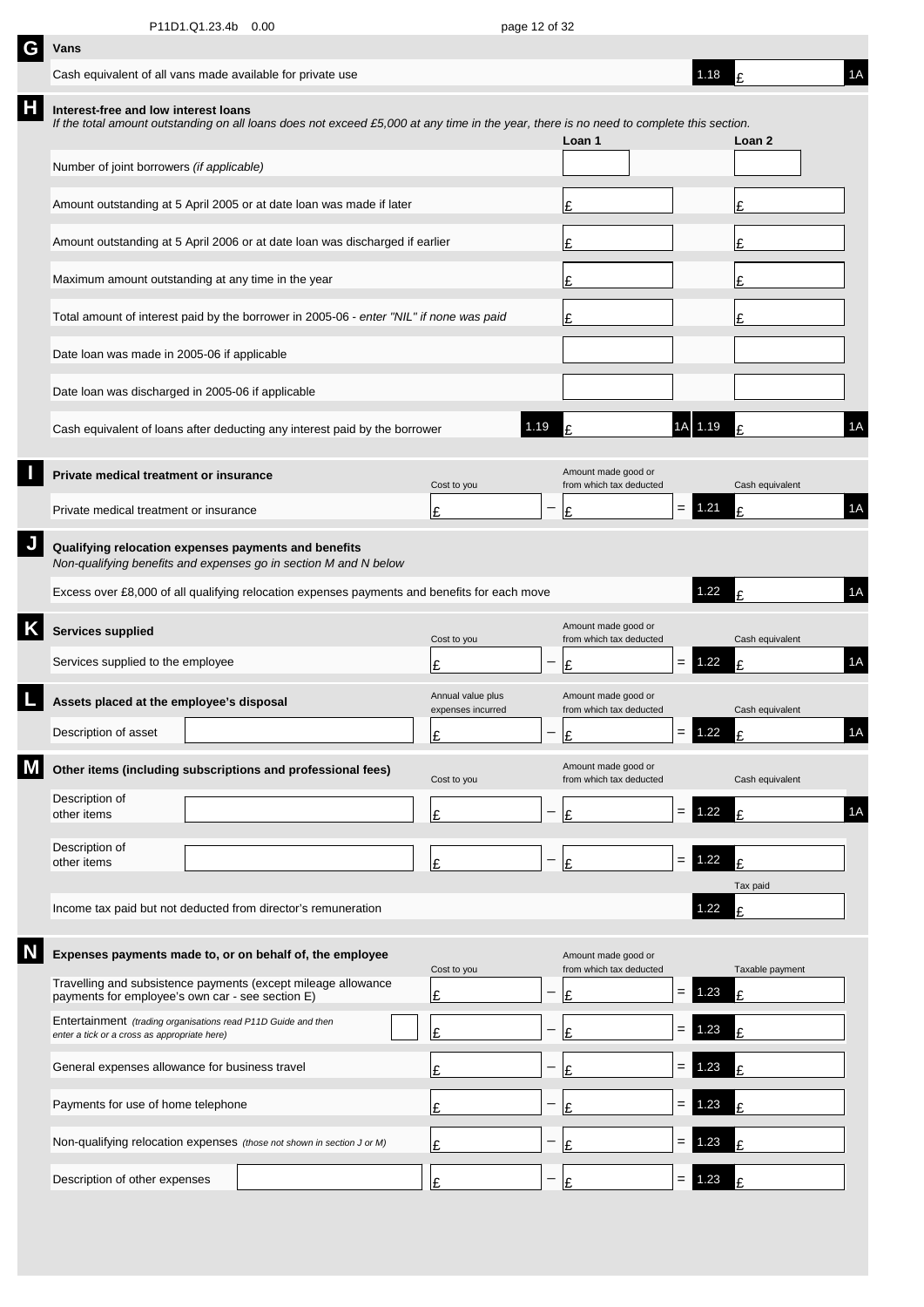### P11D1.Q1.23.4b 0.00 page 13 of 32

# **HM Revenue**

### **Note to employer Note to employee**

**Send the completed P11D and form P11D(b) to HM Revenue & Customs by 6 July 2006.** Complete this return for a director, or an employee who earned at a rate of £8,500 a year or more during the year 6 April 2005 to 5 April 2006. Do not include expenses and benefits covered by a dispensation or PAYE settlement agreement. Read the P11 Guide and booklet 480, Chapters 24 and 25, before you complete the form. You must give a copy of this information to the director or employee by 6 July 2006. The term employee is used to cover both directors and employees throughout the rest of this form.

## **& Customs** *P11D EXPENSES AND BENEFITS 2005-06*

| <b>Employer details</b><br>Employer name                                                                                                                                                                      |                 | <b>Employee details</b><br>Employee name            |                                                |                           |                                                     |               |
|---------------------------------------------------------------------------------------------------------------------------------------------------------------------------------------------------------------|-----------------|-----------------------------------------------------|------------------------------------------------|---------------------------|-----------------------------------------------------|---------------|
| SCRIBE AND CO                                                                                                                                                                                                 |                 | Sir Daniel James Moss                               |                                                |                           | If a director<br>tick here                          |               |
| Employer PAYE reference                                                                                                                                                                                       |                 | Works number/department                             |                                                | National Insurance number |                                                     |               |
| LAB13                                                                                                                                                                                                         |                 | 231704-45                                           |                                                | <i>SW456321A</i>          |                                                     |               |
| Employers pay Class 1A National Insurance contributions on most benefits. These are shown in boxes which are brown and have a                                                                                 |                 |                                                     |                                                |                           |                                                     | indicator     |
| Assets transferred (cars, property, goods or other assets)                                                                                                                                                    |                 | Cost/ Market value                                  | Amount made good or<br>from which tax deducted |                           | Cash equivalent                                     |               |
| Description of asset                                                                                                                                                                                          |                 | £                                                   | £                                              | $=$                       | 1.12<br>F                                           | 1A            |
| B<br>Payments made on behalf of employee                                                                                                                                                                      |                 |                                                     |                                                |                           |                                                     |               |
| Description of payment                                                                                                                                                                                        |                 |                                                     |                                                |                           | 1.12<br>£                                           |               |
| Tax on notional payments not borne by employee within 90 days of receipt of each notional payment                                                                                                             |                 |                                                     |                                                |                           | 1.12<br>£                                           |               |
| C<br><b>Vouchers or credit cards</b>                                                                                                                                                                          |                 | Gross amount                                        | Amount made good or<br>from which tax deducted |                           | Cash equivalent                                     |               |
| Value of vouchers and payments made using credit cards or tokens<br>(for qualifying childcare vouchers the excess over £50 a week)                                                                            |                 | Ι£                                                  | £                                              | $=$                       | 1.13<br>£                                           |               |
| D<br>Living accommodation                                                                                                                                                                                     |                 |                                                     |                                                |                           | Cash equivalent                                     |               |
| Cash equivalent of accommodation provided for employee, or his/ her family or household                                                                                                                       |                 |                                                     |                                                |                           | 1.14<br>£                                           | 1A            |
| E<br>Mileage allowance and passenger payments                                                                                                                                                                 |                 |                                                     |                                                |                           | Taxable payment                                     |               |
| Amount of car and mileage allowances paid to employee for business travel in employee's own vehicle,<br>and passenger payments, in excess of maximum exempt amounts (See P11D Guide for 2005-06 exempt rates) |                 |                                                     |                                                |                           | 1.15<br>£                                           |               |
| F                                                                                                                                                                                                             |                 |                                                     |                                                |                           |                                                     |               |
| Cars and car fuel If more than two cars were made available, either at the same time or in succession, please give details on a separate sheet                                                                | Car 1           |                                                     | Car 2                                          |                           |                                                     |               |
| Make and Model                                                                                                                                                                                                | Toyota Supra    |                                                     |                                                |                           |                                                     |               |
| Date first registered                                                                                                                                                                                         | 26/04/03        |                                                     |                                                |                           |                                                     |               |
| Approved CO2 emissions figure for cars                                                                                                                                                                        |                 | See P11D Guide for                                  |                                                |                           | See P11D Guide for                                  |               |
| registered on or after 1 January 1998 Tick<br>box if the car does not have an approved CO2 figure                                                                                                             | 170<br>g/km     | details of cars that have<br>no approved C02 figure |                                                | g/km                      | details of cars that have<br>no approved C02 figure |               |
| Engine size                                                                                                                                                                                                   | 2954<br>СC      |                                                     |                                                | cc                        |                                                     |               |
| Type of fuel or power used Please use the key<br>letter shown in the P11D Guide                                                                                                                               | $\cal P$        |                                                     |                                                |                           |                                                     |               |
| Dates car was available<br>Only enter a 'from' or 'to' date if the car was first made                                                                                                                         |                 |                                                     |                                                |                           |                                                     |               |
| available and/or ceased to be available in 2005-06                                                                                                                                                            | From<br>22/7/05 | to<br>22/3/06                                       | From                                           |                           | to                                                  |               |
| List price of car Including car and standard<br>accessories only: if there is no list price, or if it is a                                                                                                    | 19969<br>Ι£     |                                                     | Ι£                                             |                           |                                                     |               |
| classic car, employers see booklet 480<br>Accessories                                                                                                                                                         |                 |                                                     |                                                |                           |                                                     |               |
| All non-standard accessories,<br>see P11D Guide                                                                                                                                                               | 520<br>Ι£       |                                                     | Ι£                                             |                           |                                                     |               |
| Capital contributions (maximum £5,000)<br>the employee made towards the cost of                                                                                                                               | 0<br>Ι£         |                                                     |                                                |                           |                                                     |               |
| car or accessories<br>Amount paid by employee for private use of                                                                                                                                              |                 |                                                     |                                                |                           |                                                     |               |
| the car                                                                                                                                                                                                       | 0<br>Ŀ          |                                                     | Ι£                                             |                           |                                                     |               |
| Date free fuel was withdrawn<br>Tick if reinstated in year (see P11D Guide)                                                                                                                                   | 01/11/2005      |                                                     |                                                |                           |                                                     |               |
| Cash equivalent of each car                                                                                                                                                                                   | 2876.32         |                                                     | £                                              |                           |                                                     |               |
| Total cash equivalent of all cars available<br>in 2005-06                                                                                                                                                     |                 |                                                     |                                                |                           | 1.16<br>£                                           | 2876.32<br>1Α |
| Cash equivalent of fuel for each car                                                                                                                                                                          | 2022<br>Ι£      |                                                     | £                                              |                           |                                                     |               |
| Total cash equivalent of fuel for all cars available in 2005-06                                                                                                                                               |                 |                                                     |                                                |                           | 1.17<br>£                                           | 2022<br>1Α    |
|                                                                                                                                                                                                               |                 |                                                     |                                                |                           |                                                     |               |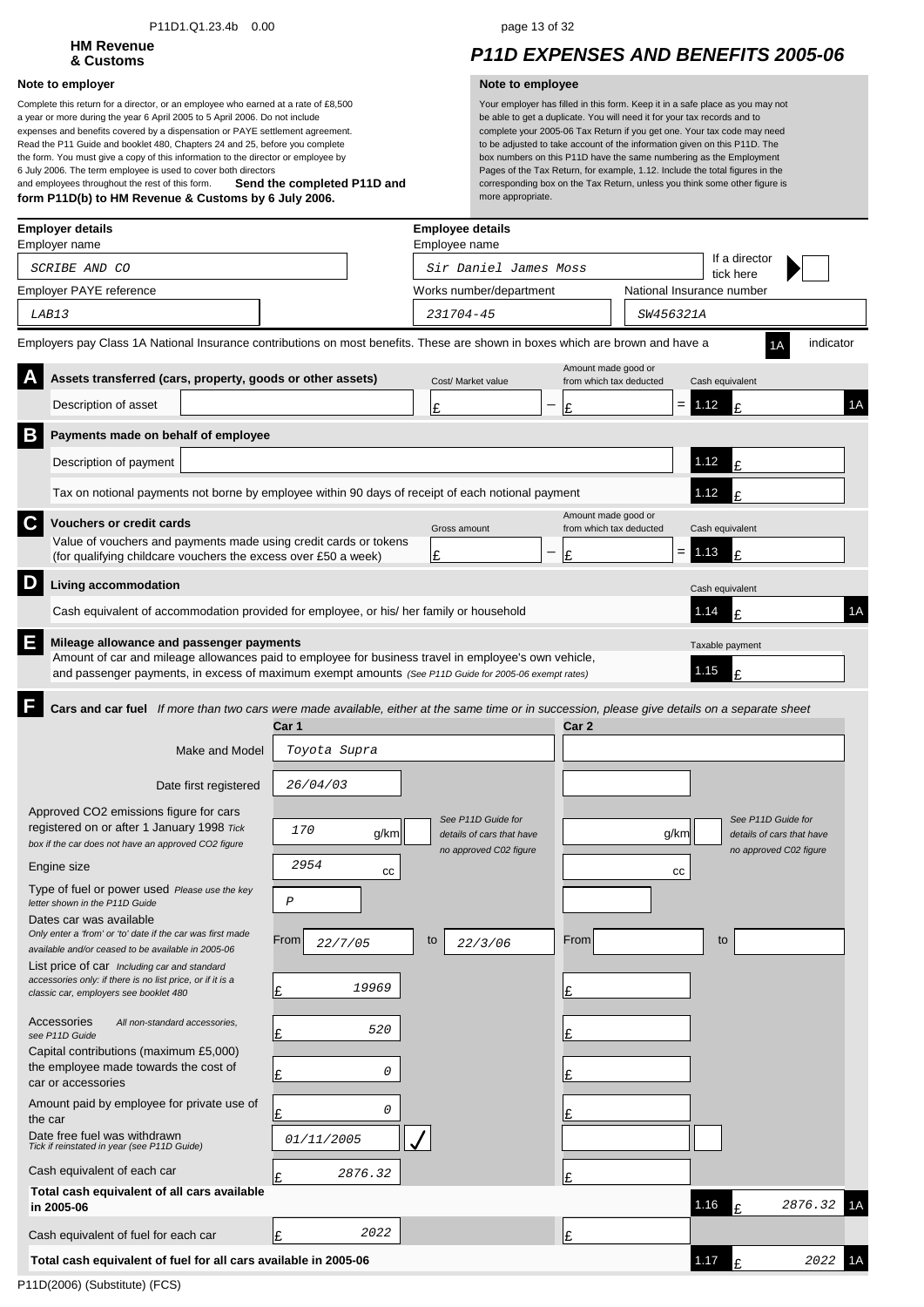| G | Vans                                                                                                          |                                                                                                                                         |                                        |      |                          |                                                |     |      |                 |      |    |
|---|---------------------------------------------------------------------------------------------------------------|-----------------------------------------------------------------------------------------------------------------------------------------|----------------------------------------|------|--------------------------|------------------------------------------------|-----|------|-----------------|------|----|
|   | Cash equivalent of all vans made available for private use                                                    |                                                                                                                                         |                                        |      |                          |                                                |     | 1.18 |                 |      | 1A |
| Н | Interest-free and low interest loans                                                                          | If the total amount outstanding on all loans does not exceed £5,000 at any time in the year, there is no need to complete this section. |                                        |      |                          | Loan 1                                         |     |      | Loan 2          |      |    |
|   | Number of joint borrowers (if applicable)                                                                     |                                                                                                                                         |                                        |      |                          |                                                |     |      |                 |      |    |
|   |                                                                                                               | Amount outstanding at 5 April 2005 or at date loan was made if later                                                                    |                                        |      |                          | £                                              |     |      | Ι£              |      |    |
|   |                                                                                                               | Amount outstanding at 5 April 2006 or at date loan was discharged if earlier                                                            |                                        |      |                          | Ι£                                             |     |      | Ι£              |      |    |
|   | Maximum amount outstanding at any time in the year                                                            |                                                                                                                                         |                                        |      |                          | Ι£                                             |     |      | Ι£              |      |    |
|   |                                                                                                               | Total amount of interest paid by the borrower in 2005-06 - enter "NIL" if none was paid                                                 |                                        |      |                          | Ι£                                             |     |      | £               |      |    |
|   | Date loan was made in 2005-06 if applicable                                                                   |                                                                                                                                         |                                        |      |                          |                                                |     |      |                 |      |    |
|   | Date loan was discharged in 2005-06 if applicable                                                             |                                                                                                                                         |                                        |      |                          |                                                |     |      |                 |      |    |
|   |                                                                                                               | Cash equivalent of loans after deducting any interest paid by the borrower                                                              |                                        | 1.19 |                          |                                                | 1A  | 1.19 |                 |      | 1A |
|   | Private medical treatment or insurance                                                                        |                                                                                                                                         | Cost to you                            |      |                          | Amount made good or<br>from which tax deducted |     |      | Cash equivalent |      |    |
|   | Private medical treatment or insurance                                                                        |                                                                                                                                         | £                                      | 343  |                          | 0<br>Ι£                                        | $=$ | 1.21 | £               | 343  | 1Α |
|   | Qualifying relocation expenses payments and benefits                                                          | Non-qualifying benefits and expenses go in section M and N below                                                                        |                                        |      |                          |                                                |     |      |                 |      |    |
|   |                                                                                                               | Excess over £8,000 of all qualifying relocation expenses payments and benefits for each move                                            |                                        |      |                          |                                                |     | 1.22 |                 |      | 1A |
|   | <b>Services supplied</b>                                                                                      |                                                                                                                                         | Cost to you                            |      |                          | Amount made good or<br>from which tax deducted |     |      | Cash equivalent |      |    |
|   | Services supplied to the employee                                                                             |                                                                                                                                         | Ι£                                     |      |                          | £                                              | $=$ | 1.22 | £               |      | 1A |
|   | Assets placed at the employee's disposal                                                                      |                                                                                                                                         | Annual value plus<br>expenses incurred |      |                          | Amount made good or<br>from which tax deducted |     |      | Cash equivalent |      |    |
|   | Description of asset                                                                                          |                                                                                                                                         | c<br>뜨                                 |      | $\overline{\phantom{0}}$ | $\mathbf{C}$                                   | = 1 | 1.22 | t               |      | 1A |
|   |                                                                                                               | Other items (including subscriptions and professional fees)                                                                             | Cost to you                            |      |                          | Amount made good or<br>from which tax deducted |     |      | Cash equivalent |      |    |
|   | Description of<br>other items                                                                                 | subscriptions and fees                                                                                                                  | £                                      | 320  |                          | 0<br>£                                         | $=$ | 1.22 | £               | 320  | 1A |
|   | Description of<br>other items                                                                                 | educational assistance                                                                                                                  | £                                      | 3400 |                          | 0<br>Ι£                                        | $=$ | 1.22 | £               | 3400 |    |
|   |                                                                                                               | Income tax paid but not deducted from director's remuneration                                                                           |                                        |      |                          |                                                |     | 1.22 | Tax paid<br>£   |      |    |
|   |                                                                                                               | Expenses payments made to, or on behalf of, the employee                                                                                | Cost to you                            |      |                          | Amount made good or<br>from which tax deducted |     |      | Taxable payment |      |    |
|   | payments for employee's own car - see section E)                                                              | Travelling and subsistence payments (except mileage allowance                                                                           | £                                      |      |                          | £                                              | $=$ | .23  | £               |      |    |
|   | Entertainment (trading organisations read P11D Guide and then<br>enter a tick or a cross as appropriate here) |                                                                                                                                         | Ι£                                     |      |                          | £                                              | $=$ | .23  | £               |      |    |
|   | General expenses allowance for business travel                                                                |                                                                                                                                         | Ŀ                                      |      |                          | £                                              | $=$ | .23  | £               |      |    |
|   | Payments for use of home telephone                                                                            |                                                                                                                                         | Ŀ                                      |      |                          | £                                              | $=$ | .23  | £               |      |    |
|   |                                                                                                               | Non-qualifying relocation expenses (those not shown in section J or M)                                                                  | £                                      |      |                          | £                                              | $=$ | .23  | £               |      |    |
|   | Description of other expenses                                                                                 |                                                                                                                                         | £                                      |      |                          | £                                              | =   | .23  |                 |      |    |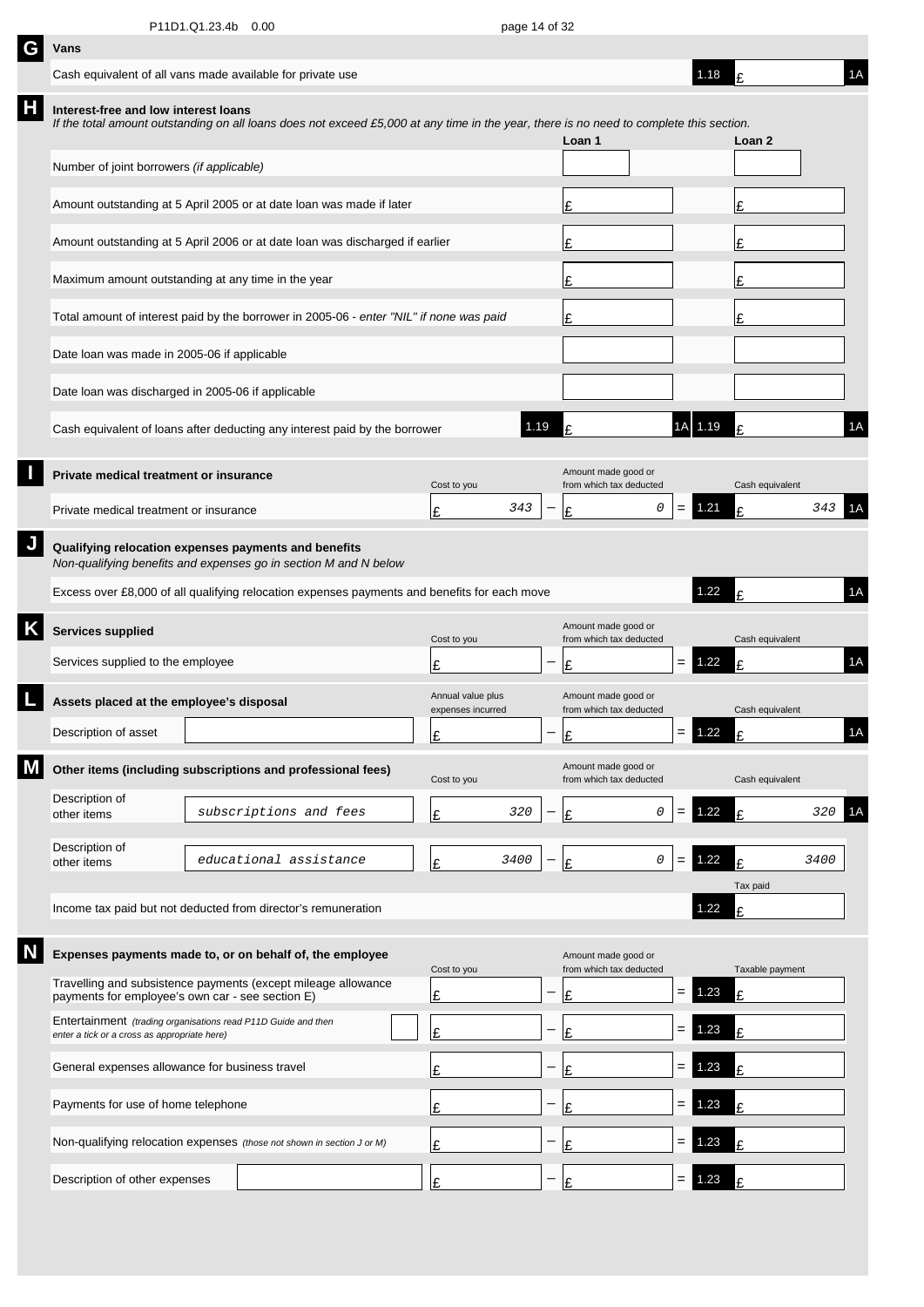### P11D1.Q1.23.4b 0.00 page 15 of 32

# **HM Revenue**

### **Note to employer Note to employee**

**Send the completed P11D and form P11D(b) to HM Revenue & Customs by 6 July 2006.** Complete this return for a director, or an employee who earned at a rate of £8,500 a year or more during the year 6 April 2005 to 5 April 2006. Do not include expenses and benefits covered by a dispensation or PAYE settlement agreement. Read the P11 Guide and booklet 480, Chapters 24 and 25, before you complete the form. You must give a copy of this information to the director or employee by 6 July 2006. The term employee is used to cover both directors and employees throughout the rest of this form.

## **& Customs** *P11D EXPENSES AND BENEFITS 2005-06*

| <b>Employer details</b><br>Employer name                                                                                                                                                                                                                       |                                           | <b>Employee details</b><br>Employee name                                  |                                                |           |                                                                           |           |
|----------------------------------------------------------------------------------------------------------------------------------------------------------------------------------------------------------------------------------------------------------------|-------------------------------------------|---------------------------------------------------------------------------|------------------------------------------------|-----------|---------------------------------------------------------------------------|-----------|
| SCRIBE AND CO                                                                                                                                                                                                                                                  |                                           | Mr Harry John James                                                       |                                                |           | If a director<br>tick here                                                |           |
| Employer PAYE reference                                                                                                                                                                                                                                        |                                           | Works number/department                                                   |                                                |           | National Insurance number                                                 |           |
| LAB13                                                                                                                                                                                                                                                          |                                           | 231704-46                                                                 |                                                | ZW878974D |                                                                           |           |
| Employers pay Class 1A National Insurance contributions on most benefits. These are shown in boxes which are brown and have a                                                                                                                                  |                                           |                                                                           |                                                |           |                                                                           | indicator |
| Assets transferred (cars, property, goods or other assets)                                                                                                                                                                                                     |                                           | Cost/ Market value                                                        | Amount made good or<br>from which tax deducted |           | Cash equivalent                                                           |           |
| Description of asset                                                                                                                                                                                                                                           |                                           | £                                                                         | Ι£                                             |           | $= 1.12$<br>£                                                             | 1A        |
| B<br>Payments made on behalf of employee                                                                                                                                                                                                                       |                                           |                                                                           |                                                |           |                                                                           |           |
| Description of payment                                                                                                                                                                                                                                         |                                           |                                                                           |                                                |           | 1.12<br>£                                                                 |           |
| Tax on notional payments not borne by employee within 90 days of receipt of each notional payment                                                                                                                                                              |                                           |                                                                           |                                                |           | 1.12                                                                      |           |
| C<br><b>Vouchers or credit cards</b>                                                                                                                                                                                                                           |                                           | Gross amount                                                              | Amount made good or<br>from which tax deducted |           | Cash equivalent                                                           |           |
| Value of vouchers and payments made using credit cards or tokens<br>(for qualifying childcare vouchers the excess over £50 a week)                                                                                                                             |                                           | 13000<br>Ι£                                                               | Ι£                                             | 0         | 1.13<br>£                                                                 | 13000     |
| D<br>Living accommodation                                                                                                                                                                                                                                      |                                           |                                                                           |                                                |           | Cash equivalent                                                           |           |
| Cash equivalent of accommodation provided for employee, or his/ her family or household                                                                                                                                                                        |                                           |                                                                           |                                                |           | 1.14<br>£                                                                 | 1A        |
| E<br>Mileage allowance and passenger payments<br>Amount of car and mileage allowances paid to employee for business travel in employee's own vehicle,<br>and passenger payments, in excess of maximum exempt amounts (See P11D Guide for 2005-06 exempt rates) |                                           |                                                                           |                                                |           | Taxable payment<br>1.15<br>¢                                              |           |
| Cars and car fuel If more than two cars were made available, either at the same time or in succession, please give details on a separate sheet<br>Make and Model<br>Date first registered                                                                      | Car 1<br>Vauxhall Vectra 2.0 CD<br>1/9/99 |                                                                           | Car 2                                          |           |                                                                           |           |
| Approved CO2 emissions figure for cars<br>registered on or after 1 January 1998 Tick<br>box if the car does not have an approved CO2 figure                                                                                                                    | 204<br>g/km                               | See P11D Guide for<br>details of cars that have<br>no approved C02 figure |                                                | g/km      | See P11D Guide for<br>details of cars that have<br>no approved C02 figure |           |
| Engine size                                                                                                                                                                                                                                                    | 1998<br>cс                                |                                                                           |                                                | cс        |                                                                           |           |
| Type of fuel or power used Please use the key<br>letter shown in the P11D Guide                                                                                                                                                                                | $\cal P$                                  |                                                                           |                                                |           |                                                                           |           |
| Dates car was available<br>Only enter a 'from' or 'to' date if the car was first made<br>available and/or ceased to be available in 2005-06                                                                                                                    | From                                      | to                                                                        | From                                           |           | to                                                                        |           |
| List price of car Including car and standard<br>accessories only: if there is no list price, or if it is a<br>classic car, employers see booklet 480                                                                                                           | 18195<br>Ŀ                                |                                                                           | Ŀ                                              |           |                                                                           |           |
| Accessories<br>All non-standard accessories,<br>see P11D Guide                                                                                                                                                                                                 | 0<br>£                                    |                                                                           | £                                              |           |                                                                           |           |
| Capital contributions (maximum £5,000)<br>the employee made towards the cost of<br>car or accessories                                                                                                                                                          | 0<br>Ŀ                                    |                                                                           | £                                              |           |                                                                           |           |
| Amount paid by employee for private use of<br>the car                                                                                                                                                                                                          | 0<br>Ι£                                   |                                                                           |                                                |           |                                                                           |           |
| Date free fuel was withdrawn<br>Tick if reinstated in year (see P11D Guide)                                                                                                                                                                                    |                                           |                                                                           |                                                |           |                                                                           |           |
| Cash equivalent of each car                                                                                                                                                                                                                                    | 4912.65<br>l£                             |                                                                           | £                                              |           |                                                                           |           |
| Total cash equivalent of all cars available<br>in 2005-06                                                                                                                                                                                                      |                                           |                                                                           |                                                |           | 1.16                                                                      | 4912.65   |
| Cash equivalent of fuel for each car                                                                                                                                                                                                                           | 3888<br>Ι£                                |                                                                           | Ι£                                             |           |                                                                           |           |
| Total cash equivalent of fuel for all cars available in 2005-06                                                                                                                                                                                                |                                           |                                                                           |                                                |           | 1.17                                                                      | 3888      |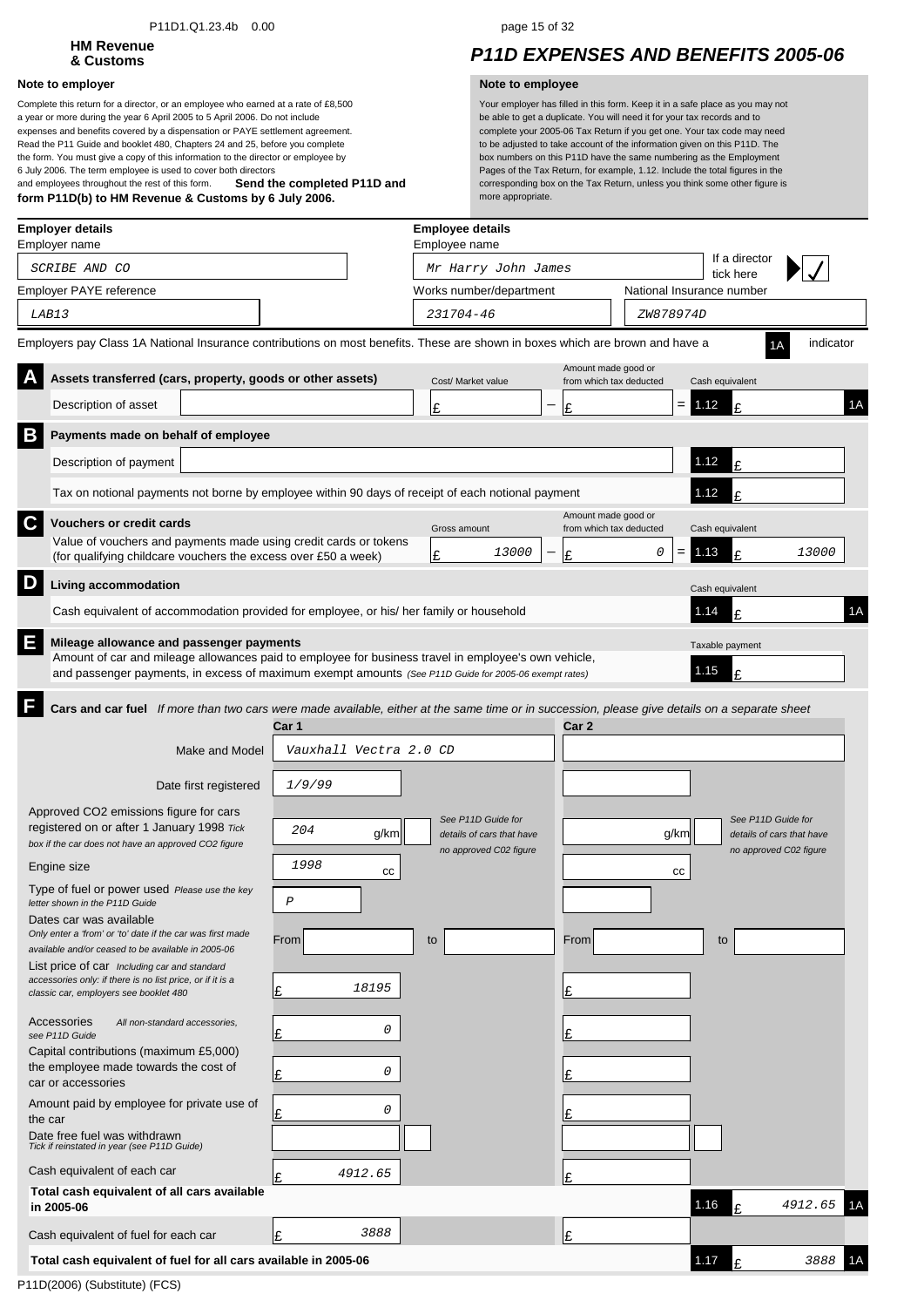| G | Vans                                                                                                                                                                            |           |                                        |                                                |     |          |                 |      |    |
|---|---------------------------------------------------------------------------------------------------------------------------------------------------------------------------------|-----------|----------------------------------------|------------------------------------------------|-----|----------|-----------------|------|----|
|   | Cash equivalent of all vans made available for private use                                                                                                                      |           |                                        |                                                |     | 1.18     |                 |      | 1A |
| Н | Interest-free and low interest loans<br>If the total amount outstanding on all loans does not exceed £5,000 at any time in the year, there is no need to complete this section. |           |                                        | Loan 1                                         |     |          | Loan 2          |      |    |
|   | Number of joint borrowers (if applicable)                                                                                                                                       |           |                                        | 1                                              |     |          |                 |      |    |
|   | Amount outstanding at 5 April 2005 or at date loan was made if later                                                                                                            |           |                                        | 22600<br>£                                     |     |          | £               |      |    |
|   | Amount outstanding at 5 April 2006 or at date loan was discharged if earlier                                                                                                    |           |                                        | 22600<br>£                                     |     |          | £               |      |    |
|   | Maximum amount outstanding at any time in the year                                                                                                                              |           |                                        | 22600<br>£                                     |     |          | £               |      |    |
|   | Total amount of interest paid by the borrower in 2005-06 - enter "NIL" if none was paid                                                                                         |           |                                        | 0<br>£                                         |     |          | £               |      |    |
|   | Date loan was made in 2005-06 if applicable                                                                                                                                     |           |                                        |                                                |     |          |                 |      |    |
|   | Date loan was discharged in 2005-06 if applicable                                                                                                                               |           |                                        | 31/07/05                                       |     |          |                 |      |    |
|   | Cash equivalent of loans after deducting any interest paid by the borrower                                                                                                      |           | 1.19                                   | 282.50                                         | 1A  | 1.19     | £               |      | 1A |
|   | Private medical treatment or insurance                                                                                                                                          |           | Cost to you                            | Amount made good or<br>from which tax deducted |     |          | Cash equivalent |      |    |
|   | Private medical treatment or insurance                                                                                                                                          |           | 1200<br>£                              | 0<br>£                                         | =   | 1.21     | £               | 1200 |    |
| J | Qualifying relocation expenses payments and benefits<br>Non-qualifying benefits and expenses go in section M and N below                                                        |           |                                        |                                                |     |          |                 |      |    |
|   | Excess over £8,000 of all qualifying relocation expenses payments and benefits for each move                                                                                    |           |                                        |                                                |     | 1.22     | £               |      | 1A |
| Κ | <b>Services supplied</b>                                                                                                                                                        |           | Cost to you                            | Amount made good or<br>from which tax deducted |     |          | Cash equivalent |      |    |
|   | Services supplied to the employee                                                                                                                                               |           | £                                      | £                                              | $=$ | 1.22     | £               |      | 1A |
|   | Assets placed at the employee's disposal                                                                                                                                        |           | Annual value plus<br>expenses incurred | Amount made good or<br>from which tax deducted |     |          | Cash equivalent |      |    |
|   | Description of asset                                                                                                                                                            |           | ¢                                      | $\mathbf{C}$                                   |     | $= 1.22$ | t               |      | 1A |
|   | Other items (including subscriptions and professional fees)                                                                                                                     |           | Cost to you                            | Amount made good or<br>from which tax deducted |     |          | Cash equivalent |      |    |
|   | Description of<br>other items                                                                                                                                                   |           | £                                      | £                                              | $=$ | 1.22     | £               |      | 1A |
|   | Description of<br>other items                                                                                                                                                   |           | £                                      | £                                              | $=$ | 1.22     | £               |      |    |
|   |                                                                                                                                                                                 |           |                                        |                                                |     |          | Tax paid        |      |    |
|   | Income tax paid but not deducted from director's remuneration                                                                                                                   |           |                                        |                                                |     | 1.22     | £               |      |    |
|   | Expenses payments made to, or on behalf of, the employee                                                                                                                        |           | Cost to you                            | Amount made good or<br>from which tax deducted |     |          | Taxable payment |      |    |
|   | Travelling and subsistence payments (except mileage allowance<br>payments for employee's own car - see section E)                                                               |           | £                                      | £                                              | $=$ | 1.23     | £               |      |    |
|   | Entertainment (trading organisations read P11D Guide and then<br>enter a tick or a cross as appropriate here)                                                                   |           | 480<br>Ŀ                               | 0<br>£                                         |     | 1.23     | £               | 480  |    |
|   | General expenses allowance for business travel                                                                                                                                  |           | 56<br>£                                | 0<br>£                                         |     | 1.23     | £               | 56   |    |
|   | Payments for use of home telephone                                                                                                                                              |           | £                                      | £                                              | $=$ | .23      | £               |      |    |
|   | Non-qualifying relocation expenses (those not shown in section J or M)                                                                                                          |           | £                                      | £                                              | $=$ | .23      | £               |      |    |
|   | Description of other expenses                                                                                                                                                   | Telephone | 165<br>£                               | 30<br>£                                        |     | 1.23     | F               | 135  |    |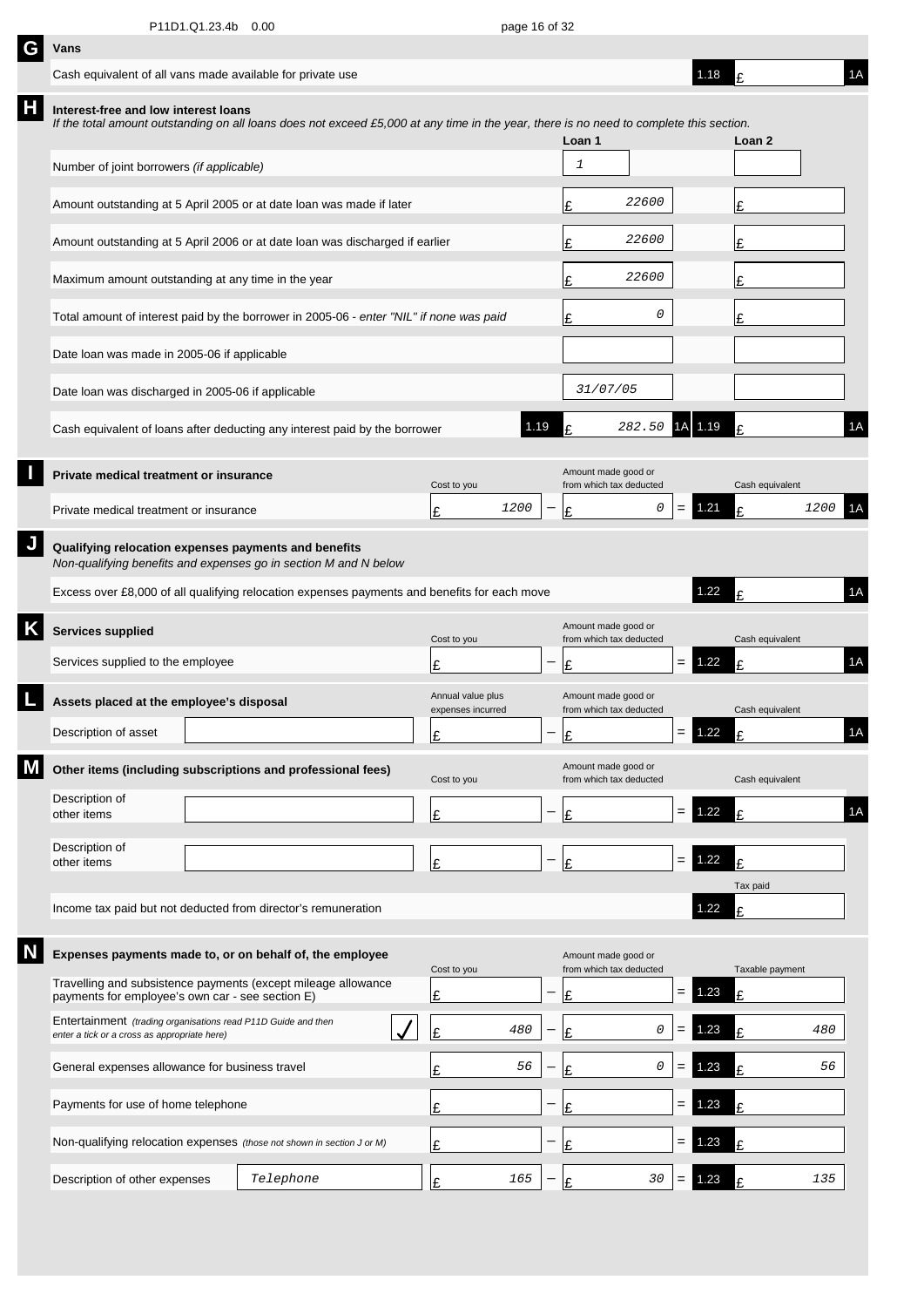### P11D1.Q1.23.4b 0.00 page 17 of 32

# **HM Revenue**

### **Note to employer Note to employee**

**Send the completed P11D and form P11D(b) to HM Revenue & Customs by 6 July 2006.** Complete this return for a director, or an employee who earned at a rate of £8,500 a year or more during the year 6 April 2005 to 5 April 2006. Do not include expenses and benefits covered by a dispensation or PAYE settlement agreement. Read the P11 Guide and booklet 480, Chapters 24 and 25, before you complete the form. You must give a copy of this information to the director or employee by 6 July 2006. The term employee is used to cover both directors and employees throughout the rest of this form.

## **& Customs** *P11D EXPENSES AND BENEFITS 2005-06*

|   | <b>Employer details</b><br>Employer name                                                                                                                                                                                                                  |                                       | <b>Employee details</b><br>Employee name                                  |                                                |           |                                                                           |           |    |
|---|-----------------------------------------------------------------------------------------------------------------------------------------------------------------------------------------------------------------------------------------------------------|---------------------------------------|---------------------------------------------------------------------------|------------------------------------------------|-----------|---------------------------------------------------------------------------|-----------|----|
|   | SCRIBE AND CO                                                                                                                                                                                                                                             |                                       | Mr Dean Martin                                                            |                                                |           | If a director<br>tick here                                                |           |    |
|   | Employer PAYE reference                                                                                                                                                                                                                                   |                                       | Works number/department                                                   |                                                |           | National Insurance number                                                 |           |    |
|   | LAB13                                                                                                                                                                                                                                                     |                                       | 231704-47                                                                 |                                                | JJ963774A |                                                                           |           |    |
|   | Employers pay Class 1A National Insurance contributions on most benefits. These are shown in boxes which are brown and have a                                                                                                                             |                                       |                                                                           |                                                |           |                                                                           | indicator |    |
|   | Assets transferred (cars, property, goods or other assets)                                                                                                                                                                                                |                                       | Cost/ Market value                                                        | Amount made good or<br>from which tax deducted |           | Cash equivalent                                                           |           |    |
|   | Description of asset                                                                                                                                                                                                                                      |                                       | £                                                                         | £                                              |           | $= 1.12$<br>£                                                             |           | 1A |
| B | Payments made on behalf of employee                                                                                                                                                                                                                       |                                       |                                                                           |                                                |           |                                                                           |           |    |
|   | Description of payment                                                                                                                                                                                                                                    |                                       |                                                                           |                                                |           | 1.12<br>£                                                                 |           |    |
|   | Tax on notional payments not borne by employee within 90 days of receipt of each notional payment                                                                                                                                                         |                                       |                                                                           |                                                |           | 1.12                                                                      |           |    |
| C | <b>Vouchers or credit cards</b>                                                                                                                                                                                                                           |                                       | Gross amount                                                              | Amount made good or<br>from which tax deducted |           | Cash equivalent                                                           |           |    |
|   | Value of vouchers and payments made using credit cards or tokens                                                                                                                                                                                          |                                       | 50                                                                        |                                                | 50<br>=   | 1.13<br>£                                                                 | 0         |    |
|   | (for qualifying childcare vouchers the excess over £50 a week)                                                                                                                                                                                            |                                       | Ι£                                                                        | Ι£                                             |           |                                                                           |           |    |
| D | Living accommodation                                                                                                                                                                                                                                      |                                       |                                                                           |                                                |           | Cash equivalent                                                           |           |    |
|   | Cash equivalent of accommodation provided for employee, or his/ her family or household                                                                                                                                                                   |                                       |                                                                           |                                                |           | 1.14<br>£                                                                 | 4800      | 1Α |
| E | Mileage allowance and passenger payments<br>Amount of car and mileage allowances paid to employee for business travel in employee's own vehicle,<br>and passenger payments, in excess of maximum exempt amounts (See P11D Guide for 2005-06 exempt rates) |                                       |                                                                           |                                                |           | Taxable payment<br>1.15<br>£                                              |           |    |
|   | Make and Model<br>Date first registered<br>Approved CO2 emissions figure for cars                                                                                                                                                                         | Car 1<br>Vauxhall Astra<br>01/09/2003 |                                                                           | Car 2                                          |           |                                                                           |           |    |
|   | registered on or after 1 January 1998 Tick<br>box if the car does not have an approved CO2 figure                                                                                                                                                         | 132<br>g/km                           | See P11D Guide for<br>details of cars that have<br>no approved C02 figure |                                                | g/km      | See P11D Guide for<br>details of cars that have<br>no approved C02 figure |           |    |
|   | Engine size                                                                                                                                                                                                                                               | cc                                    |                                                                           |                                                | cc        |                                                                           |           |    |
|   | Type of fuel or power used Please use the key<br>letter shown in the P11D Guide                                                                                                                                                                           | L                                     |                                                                           |                                                |           |                                                                           |           |    |
|   | Dates car was available<br>Only enter a 'from' or 'to' date if the car was first made<br>available and/or ceased to be available in 2005-06                                                                                                               | From                                  | to                                                                        | From                                           |           | to                                                                        |           |    |
|   | List price of car Including car and standard<br>accessories only: if there is no list price, or if it is a<br>classic car, employers see booklet 480                                                                                                      | 15245<br>£                            |                                                                           | Ŀ                                              |           |                                                                           |           |    |
|   | Accessories<br>All non-standard accessories,<br>see P11D Guide                                                                                                                                                                                            | 0.00<br>Ι£                            |                                                                           | Ι£                                             |           |                                                                           |           |    |
|   | Capital contributions (maximum £5,000)<br>the employee made towards the cost of<br>car or accessories                                                                                                                                                     | 2245<br>Ι£                            |                                                                           | Ι£                                             |           |                                                                           |           |    |
|   | Amount paid by employee for private use of<br>the car                                                                                                                                                                                                     | 0<br>Ι£                               |                                                                           |                                                |           |                                                                           |           |    |
|   | Date free fuel was withdrawn<br>Tick if reinstated in year (see P11D Guide)                                                                                                                                                                               | 31/12/05                              |                                                                           |                                                |           |                                                                           |           |    |
|   | Cash equivalent of each car                                                                                                                                                                                                                               | 1709.59<br>١£                         |                                                                           | £                                              |           |                                                                           |           |    |
|   | Total cash equivalent of all cars available<br>in 2005-06                                                                                                                                                                                                 |                                       |                                                                           |                                                |           | 1.16                                                                      | 1709.59   | 1A |
|   | Cash equivalent of fuel for each car                                                                                                                                                                                                                      | 1894<br>Ι£                            |                                                                           | Ι£                                             |           |                                                                           |           |    |
|   | Total cash equivalent of fuel for all cars available in 2005-06                                                                                                                                                                                           |                                       |                                                                           |                                                |           | 1.17<br>£                                                                 | 1894      | 1А |
|   |                                                                                                                                                                                                                                                           |                                       |                                                                           |                                                |           |                                                                           |           |    |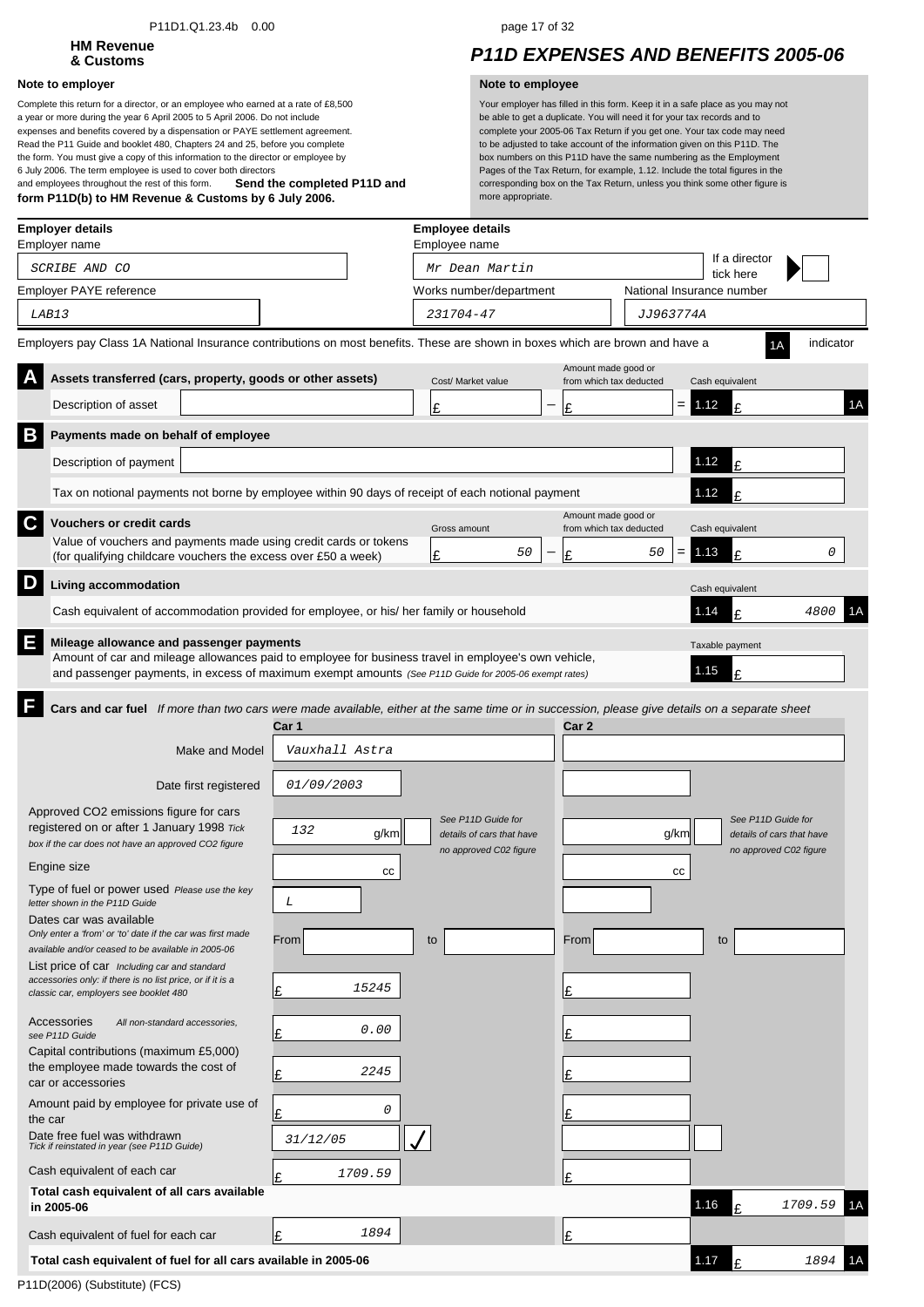| G | Vans                                                                                                                                                                            |       |  |                                        |      |                          |                                                |     |          |                 |         |    |
|---|---------------------------------------------------------------------------------------------------------------------------------------------------------------------------------|-------|--|----------------------------------------|------|--------------------------|------------------------------------------------|-----|----------|-----------------|---------|----|
|   | Cash equivalent of all vans made available for private use                                                                                                                      |       |  |                                        |      |                          |                                                |     | 1.18     | ١£              |         | 1A |
| Н | Interest-free and low interest loans<br>If the total amount outstanding on all loans does not exceed £5,000 at any time in the year, there is no need to complete this section. |       |  |                                        |      |                          | Loan 1                                         |     |          | Loan 2          |         |    |
|   | Number of joint borrowers (if applicable)                                                                                                                                       |       |  |                                        |      |                          |                                                |     |          |                 |         |    |
|   | Amount outstanding at 5 April 2005 or at date loan was made if later                                                                                                            |       |  |                                        |      |                          | £                                              |     |          | Ι£              |         |    |
|   | Amount outstanding at 5 April 2006 or at date loan was discharged if earlier                                                                                                    |       |  |                                        |      |                          | £                                              |     |          | Ι£              |         |    |
|   | Maximum amount outstanding at any time in the year                                                                                                                              |       |  |                                        |      |                          | £                                              |     |          | Ι£              |         |    |
|   | Total amount of interest paid by the borrower in 2005-06 - enter "NIL" if none was paid                                                                                         |       |  |                                        |      |                          | £                                              |     |          | £               |         |    |
|   | Date loan was made in 2005-06 if applicable                                                                                                                                     |       |  |                                        |      |                          |                                                |     |          |                 |         |    |
|   | Date loan was discharged in 2005-06 if applicable                                                                                                                               |       |  |                                        |      |                          |                                                |     |          |                 |         |    |
|   | Cash equivalent of loans after deducting any interest paid by the borrower                                                                                                      |       |  |                                        | 1.19 |                          |                                                |     | 1A 1.19  | £               |         | 1A |
|   | Private medical treatment or insurance                                                                                                                                          |       |  | Cost to you                            |      |                          | Amount made good or<br>from which tax deducted |     |          | Cash equivalent |         |    |
|   | Private medical treatment or insurance                                                                                                                                          |       |  | £                                      |      |                          | £                                              | $=$ | 1.21     | £               |         | 1A |
|   | Qualifying relocation expenses payments and benefits<br>Non-qualifying benefits and expenses go in section M and N below                                                        |       |  |                                        |      |                          |                                                |     |          |                 |         |    |
|   | Excess over £8,000 of all qualifying relocation expenses payments and benefits for each move                                                                                    |       |  |                                        |      |                          |                                                |     | 1.22     | £               |         | 1A |
| Κ | <b>Services supplied</b>                                                                                                                                                        |       |  | Cost to you                            |      |                          | Amount made good or<br>from which tax deducted |     |          | Cash equivalent |         |    |
|   | Services supplied to the employee                                                                                                                                               |       |  | £                                      |      |                          | £                                              | =   | 1.22     | £               |         | 1A |
|   | Assets placed at the employee's disposal                                                                                                                                        |       |  | Annual value plus<br>expenses incurred |      |                          | Amount made good or<br>from which tax deducted |     |          | Cash equivalent |         |    |
|   | Description of asset                                                                                                                                                            | other |  | Ŀ                                      | 1060 | $\overline{\phantom{m}}$ | 0.00<br>ءا                                     |     | $= 1.22$ | t.              | 1060 1A |    |
|   | Other items (including subscriptions and professional fees)                                                                                                                     |       |  | Cost to you                            |      |                          | Amount made good or<br>from which tax deducted |     |          | Cash equivalent |         |    |
|   | Description of<br>other items                                                                                                                                                   |       |  | £                                      |      | -                        | £                                              | $=$ | 1.22     | £               |         | 1A |
|   | Description of<br>other items                                                                                                                                                   |       |  | £                                      |      |                          | £                                              | $=$ | 1.22     | £               |         |    |
|   | Income tax paid but not deducted from director's remuneration                                                                                                                   |       |  |                                        |      |                          |                                                |     | 1.22     | Tax paid<br>Ŀ   |         |    |
|   |                                                                                                                                                                                 |       |  |                                        |      |                          |                                                |     |          |                 |         |    |
|   | Expenses payments made to, or on behalf of, the employee<br>Travelling and subsistence payments (except mileage allowance                                                       |       |  | Cost to you                            |      |                          | Amount made good or<br>from which tax deducted |     |          | Taxable payment |         |    |
|   | payments for employee's own car - see section E)<br>Entertainment (trading organisations read P11D Guide and then                                                               |       |  | £                                      |      |                          | £                                              | $=$ | 1.23     | £               |         |    |
|   | enter a tick or a cross as appropriate here)                                                                                                                                    |       |  | £                                      |      |                          | f                                              | =   | 1.23     | £               |         |    |
|   | General expenses allowance for business travel                                                                                                                                  |       |  | £                                      |      |                          |                                                |     | .23      | £               |         |    |
|   | Payments for use of home telephone                                                                                                                                              |       |  | £                                      |      |                          |                                                | =   | .23      | £               |         |    |
|   | Non-qualifying relocation expenses (those not shown in section J or M)                                                                                                          |       |  | £                                      |      |                          |                                                |     | .23      | £               |         |    |
|   | Description of other expenses                                                                                                                                                   |       |  | £                                      |      |                          | £                                              | $=$ | 1.23     | £               |         |    |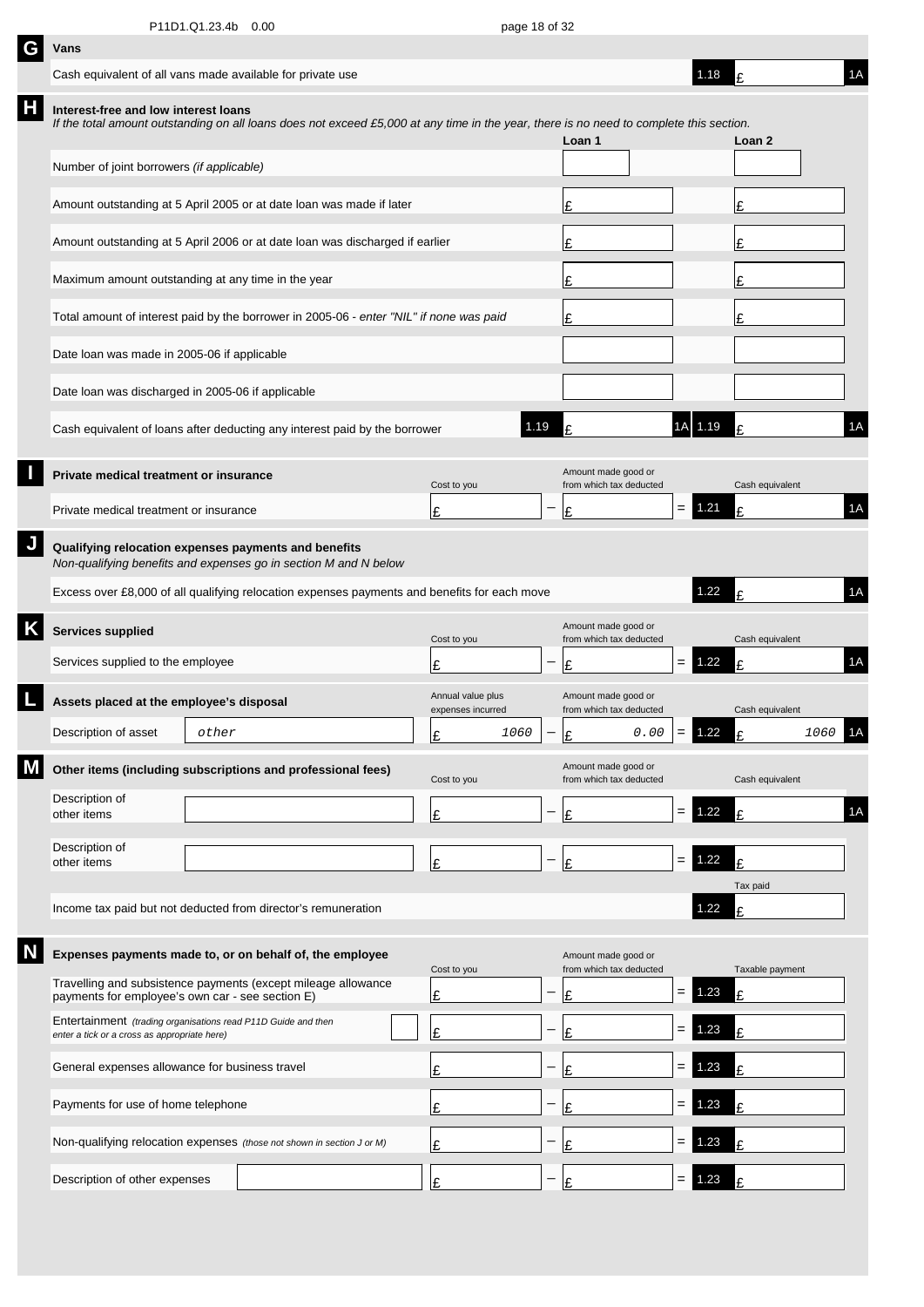### P11D1.Q1.23.4b 0.00 page 19 of 32

# **HM Revenue**

### **Note to employer Note to employee**

**Send the completed P11D and form P11D(b) to HM Revenue & Customs by 6 July 2006.** Complete this return for a director, or an employee who earned at a rate of £8,500 a year or more during the year 6 April 2005 to 5 April 2006. Do not include expenses and benefits covered by a dispensation or PAYE settlement agreement. Read the P11 Guide and booklet 480, Chapters 24 and 25, before you complete the form. You must give a copy of this information to the director or employee by 6 July 2006. The term employee is used to cover both directors and employees throughout the rest of this form.

## **& Customs** *P11D EXPENSES AND BENEFITS 2005-06*

| <b>Employer details</b><br>Employer name                                                                                                                                                                                                                       |                      | <b>Employee details</b><br>Employee name        |                  |                                                |                           |                                                 |           |  |
|----------------------------------------------------------------------------------------------------------------------------------------------------------------------------------------------------------------------------------------------------------------|----------------------|-------------------------------------------------|------------------|------------------------------------------------|---------------------------|-------------------------------------------------|-----------|--|
| SCRIBE AND CO                                                                                                                                                                                                                                                  |                      | Miss Kerry De Vere                              |                  |                                                | tick here                 | If a director                                   |           |  |
| Employer PAYE reference                                                                                                                                                                                                                                        |                      | Works number/department                         |                  |                                                | National Insurance number |                                                 |           |  |
| LAB13                                                                                                                                                                                                                                                          |                      | 231704-48                                       |                  | TH113874A                                      |                           |                                                 |           |  |
| Employers pay Class 1A National Insurance contributions on most benefits. These are shown in boxes which are brown and have a                                                                                                                                  |                      |                                                 |                  |                                                |                           |                                                 | indicator |  |
| Assets transferred (cars, property, goods or other assets)                                                                                                                                                                                                     |                      | Cost/ Market value                              |                  | Amount made good or<br>from which tax deducted | Cash equivalent           |                                                 |           |  |
| Description of asset                                                                                                                                                                                                                                           |                      | Ŀ                                               | Ι£               |                                                | $= 1.12$                  | $\mathbf{f}$                                    | 1A        |  |
| B<br>Payments made on behalf of employee                                                                                                                                                                                                                       |                      |                                                 |                  |                                                |                           |                                                 |           |  |
| Description of payment                                                                                                                                                                                                                                         |                      |                                                 |                  |                                                | 1.12                      | £                                               |           |  |
| Tax on notional payments not borne by employee within 90 days of receipt of each notional payment                                                                                                                                                              |                      |                                                 |                  |                                                | 1.12                      | £                                               |           |  |
| C<br><b>Vouchers or credit cards</b>                                                                                                                                                                                                                           |                      | Gross amount                                    |                  | Amount made good or<br>from which tax deducted | Cash equivalent           |                                                 |           |  |
| Value of vouchers and payments made using credit cards or tokens<br>(for qualifying childcare vouchers the excess over £50 a week)                                                                                                                             |                      | £                                               | Ι£               |                                                | $= 1.13$                  | £                                               |           |  |
| D<br>Living accommodation                                                                                                                                                                                                                                      |                      |                                                 |                  |                                                | Cash equivalent           |                                                 |           |  |
| Cash equivalent of accommodation provided for employee, or his/ her family or household                                                                                                                                                                        |                      |                                                 |                  |                                                | 1.14                      | £                                               | 1A        |  |
| E<br>Mileage allowance and passenger payments<br>Amount of car and mileage allowances paid to employee for business travel in employee's own vehicle,<br>and passenger payments, in excess of maximum exempt amounts (See P11D Guide for 2005-06 exempt rates) |                      |                                                 |                  |                                                | Taxable payment<br>1.15   | £                                               |           |  |
| F<br>Cars and car fuel If more than two cars were made available, either at the same time or in succession, please give details on a separate sheet<br>Car 1                                                                                                   |                      |                                                 | Car <sub>2</sub> |                                                |                           |                                                 |           |  |
| Make and Model                                                                                                                                                                                                                                                 | Volvo V70 TDI Estate |                                                 |                  | BMW series 3                                   |                           |                                                 |           |  |
| Date first registered<br><i>01/08/02</i>                                                                                                                                                                                                                       |                      |                                                 |                  | 01/03/03                                       |                           |                                                 |           |  |
| Approved CO2 emissions figure for cars<br>registered on or after 1 January 1998 Tick<br>185                                                                                                                                                                    | g/km                 | See P11D Guide for<br>details of cars that have |                  | 175                                            | g/km                      | See P11D Guide for<br>details of cars that have |           |  |
| box if the car does not have an approved CO2 figure                                                                                                                                                                                                            |                      | no approved C02 figure                          |                  | 1998                                           |                           | no approved C02 figure                          |           |  |
| Engine size<br>Type of fuel or power used Please use the key                                                                                                                                                                                                   | cc                   |                                                 |                  |                                                | СC                        |                                                 |           |  |
| D<br>letter shown in the P11D Guide                                                                                                                                                                                                                            |                      |                                                 | $\cal P$         |                                                |                           |                                                 |           |  |
| Dates car was available<br>Only enter a 'from' or 'to' date if the car was first made<br>From<br>available and/or ceased to be available in 2005-06                                                                                                            | 06/04/05             | to<br>24/09/05                                  | From             | 1/10/05                                        | to                        | 5/04/06                                         |           |  |
| List price of car Including car and standard<br>accessories only: if there is no list price, or if it is a<br>Ŀ<br>classic car, employers see booklet 480                                                                                                      | 16455                |                                                 | Ι£               | 22000                                          |                           |                                                 |           |  |
| Accessories<br>All non-standard accessories,                                                                                                                                                                                                                   | 0                    |                                                 |                  | 750                                            |                           |                                                 |           |  |
| Ι£<br>see P11D Guide<br>Capital contributions (maximum £5,000)                                                                                                                                                                                                 |                      |                                                 | Ι£               |                                                |                           |                                                 |           |  |
| the employee made towards the cost of<br>Ι£<br>car or accessories                                                                                                                                                                                              | 0.00                 |                                                 | Ι£               | 3000                                           |                           |                                                 |           |  |
| Amount paid by employee for private use of<br>Ι£<br>the car                                                                                                                                                                                                    | 0                    |                                                 |                  |                                                | 0                         |                                                 |           |  |
| Date free fuel was withdrawn<br>Tick if reinstated in year (see P11D Guide)                                                                                                                                                                                    |                      |                                                 |                  |                                                |                           |                                                 |           |  |
| Cash equivalent of each car<br>Ι£                                                                                                                                                                                                                              | 2093.62              |                                                 | Ι£               | 2226.07                                        |                           |                                                 |           |  |
| Total cash equivalent of all cars available<br>in 2005-06                                                                                                                                                                                                      |                      |                                                 |                  |                                                | 1.16                      | £                                               | 4319.69   |  |
| Cash equivalent of fuel for each car<br>Ι£                                                                                                                                                                                                                     | 1832                 |                                                 | l£               | 1623                                           |                           |                                                 |           |  |
| Total cash equivalent of fuel for all cars available in 2005-06                                                                                                                                                                                                |                      |                                                 |                  |                                                | 1.17                      | £                                               | 3455      |  |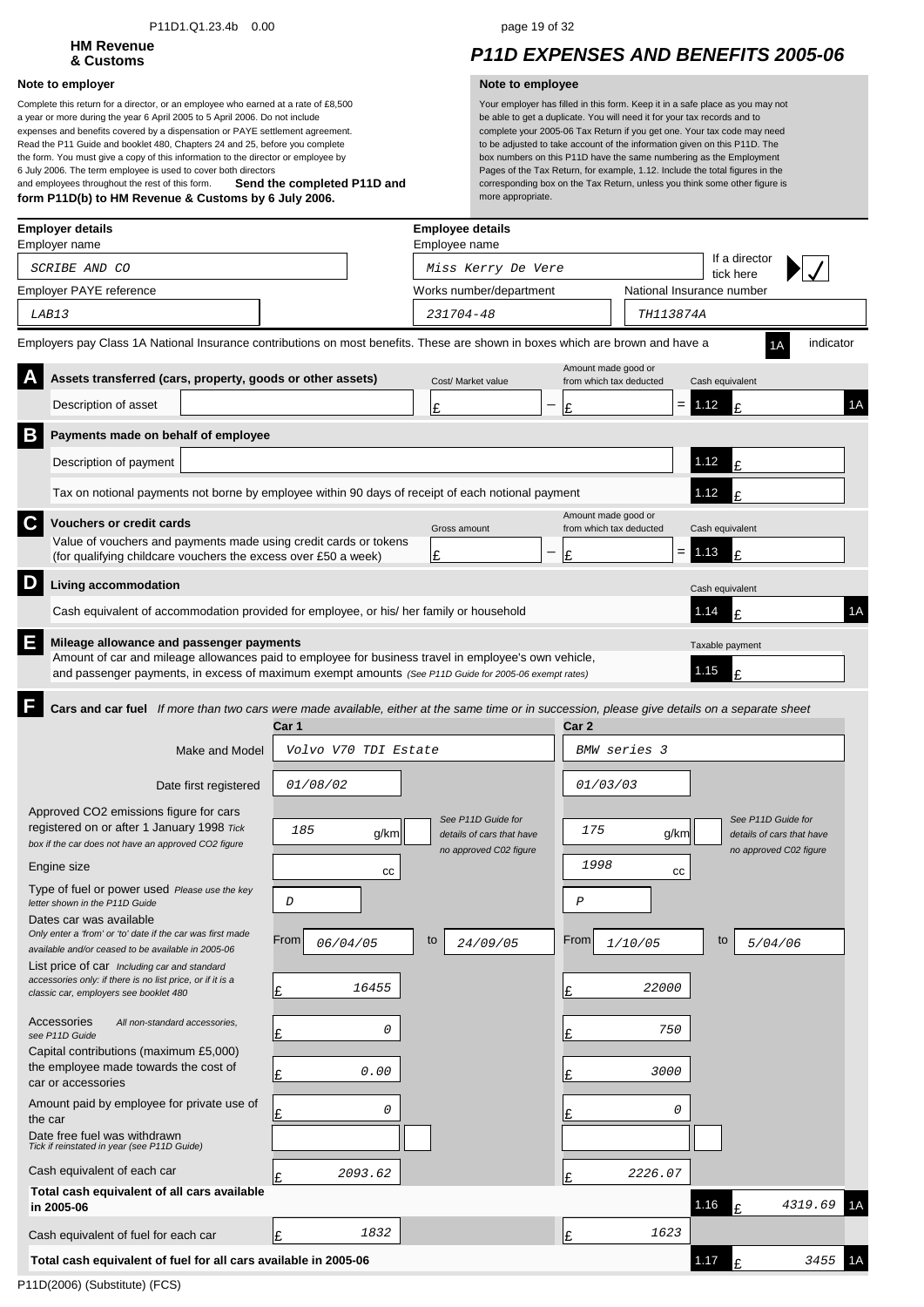| G | Vans                                                                                                              |                                                                                                                                         |                                        |                          |                                                |                   |          |                 |    |
|---|-------------------------------------------------------------------------------------------------------------------|-----------------------------------------------------------------------------------------------------------------------------------------|----------------------------------------|--------------------------|------------------------------------------------|-------------------|----------|-----------------|----|
|   | Cash equivalent of all vans made available for private use                                                        |                                                                                                                                         |                                        |                          |                                                |                   | 1.18     | ١F              | 1A |
| Н | Interest-free and low interest loans                                                                              | If the total amount outstanding on all loans does not exceed £5,000 at any time in the year, there is no need to complete this section. |                                        |                          | Loan 1                                         |                   |          | Loan 2          |    |
|   | Number of joint borrowers (if applicable)                                                                         |                                                                                                                                         |                                        |                          |                                                |                   |          |                 |    |
|   |                                                                                                                   | Amount outstanding at 5 April 2005 or at date loan was made if later                                                                    |                                        |                          | £                                              |                   |          | £               |    |
|   |                                                                                                                   | Amount outstanding at 5 April 2006 or at date loan was discharged if earlier                                                            |                                        |                          | £                                              |                   |          | £               |    |
|   | Maximum amount outstanding at any time in the year                                                                |                                                                                                                                         |                                        |                          | £                                              |                   |          | £               |    |
|   |                                                                                                                   | Total amount of interest paid by the borrower in 2005-06 - enter "NIL" if none was paid                                                 |                                        |                          | £                                              |                   |          | £               |    |
|   | Date loan was made in 2005-06 if applicable                                                                       |                                                                                                                                         |                                        |                          |                                                |                   |          |                 |    |
|   | Date loan was discharged in 2005-06 if applicable                                                                 |                                                                                                                                         |                                        |                          |                                                |                   |          |                 |    |
|   |                                                                                                                   | Cash equivalent of loans after deducting any interest paid by the borrower                                                              |                                        | 1.19                     | £                                              |                   | 1A 1.19  |                 | 1A |
|   | Private medical treatment or insurance                                                                            |                                                                                                                                         | Cost to you                            |                          | Amount made good or<br>from which tax deducted |                   |          | Cash equivalent |    |
|   | Private medical treatment or insurance                                                                            |                                                                                                                                         | Ι£                                     |                          | £                                              | $=$               | 1.21     | £               | 1A |
|   | Qualifying relocation expenses payments and benefits                                                              | Non-qualifying benefits and expenses go in section M and N below                                                                        |                                        |                          |                                                |                   |          |                 |    |
|   |                                                                                                                   | Excess over £8,000 of all qualifying relocation expenses payments and benefits for each move                                            |                                        |                          |                                                |                   | 1.22     | £               | 1A |
| Κ | Services supplied                                                                                                 |                                                                                                                                         | Cost to you                            |                          | Amount made good or<br>from which tax deducted |                   |          | Cash equivalent |    |
|   | Services supplied to the employee                                                                                 |                                                                                                                                         | £                                      |                          | £                                              | $=$               | 1.22     | t               | 1A |
|   | Assets placed at the employee's disposal                                                                          |                                                                                                                                         | Annual value plus<br>expenses incurred |                          | Amount made good or<br>from which tax deducted |                   |          | Cash equivalent |    |
|   | Description of asset                                                                                              |                                                                                                                                         | Ŀ                                      | $\overline{\phantom{0}}$ | ١c                                             |                   | $= 1.22$ | t.              | 1A |
|   |                                                                                                                   | Other items (including subscriptions and professional fees)                                                                             | Cost to you                            |                          | Amount made good or<br>from which tax deducted |                   |          | Cash equivalent |    |
|   | Description of<br>other items                                                                                     |                                                                                                                                         | £                                      |                          | £                                              | $=$               | 1.22     | £               | 1A |
|   | Description of<br>other items                                                                                     |                                                                                                                                         | £                                      | —                        | £                                              | $\qquad \qquad =$ | 1.22     | £               |    |
|   |                                                                                                                   | Income tax paid but not deducted from director's remuneration                                                                           |                                        |                          |                                                |                   | 1.22     | Tax paid<br>£   |    |
|   |                                                                                                                   |                                                                                                                                         |                                        |                          |                                                |                   |          |                 |    |
|   |                                                                                                                   | Expenses payments made to, or on behalf of, the employee<br>Travelling and subsistence payments (except mileage allowance               | Cost to you                            |                          | Amount made good or<br>from which tax deducted |                   |          | Taxable payment |    |
|   | payments for employee's own car - see section E)<br>Entertainment (trading organisations read P11D Guide and then |                                                                                                                                         | Ŀ                                      |                          | £                                              | $=$               | 1.23     | £               |    |
|   | enter a tick or a cross as appropriate here)                                                                      |                                                                                                                                         | Ι£                                     |                          | £                                              | $=$               | 1.23     | £               |    |
|   | General expenses allowance for business travel                                                                    |                                                                                                                                         | £                                      |                          | £                                              | $=$               | 1.23     | £               |    |
|   | Payments for use of home telephone                                                                                |                                                                                                                                         | £                                      |                          | £                                              | $=$               | 1.23     | £               |    |
|   |                                                                                                                   | Non-qualifying relocation expenses (those not shown in section J or M)                                                                  | £                                      |                          | £                                              | $=$               | 1.23     | t               |    |
|   | Description of other expenses                                                                                     |                                                                                                                                         | Ι£                                     |                          | £                                              | $=$               | 1.23     | F               |    |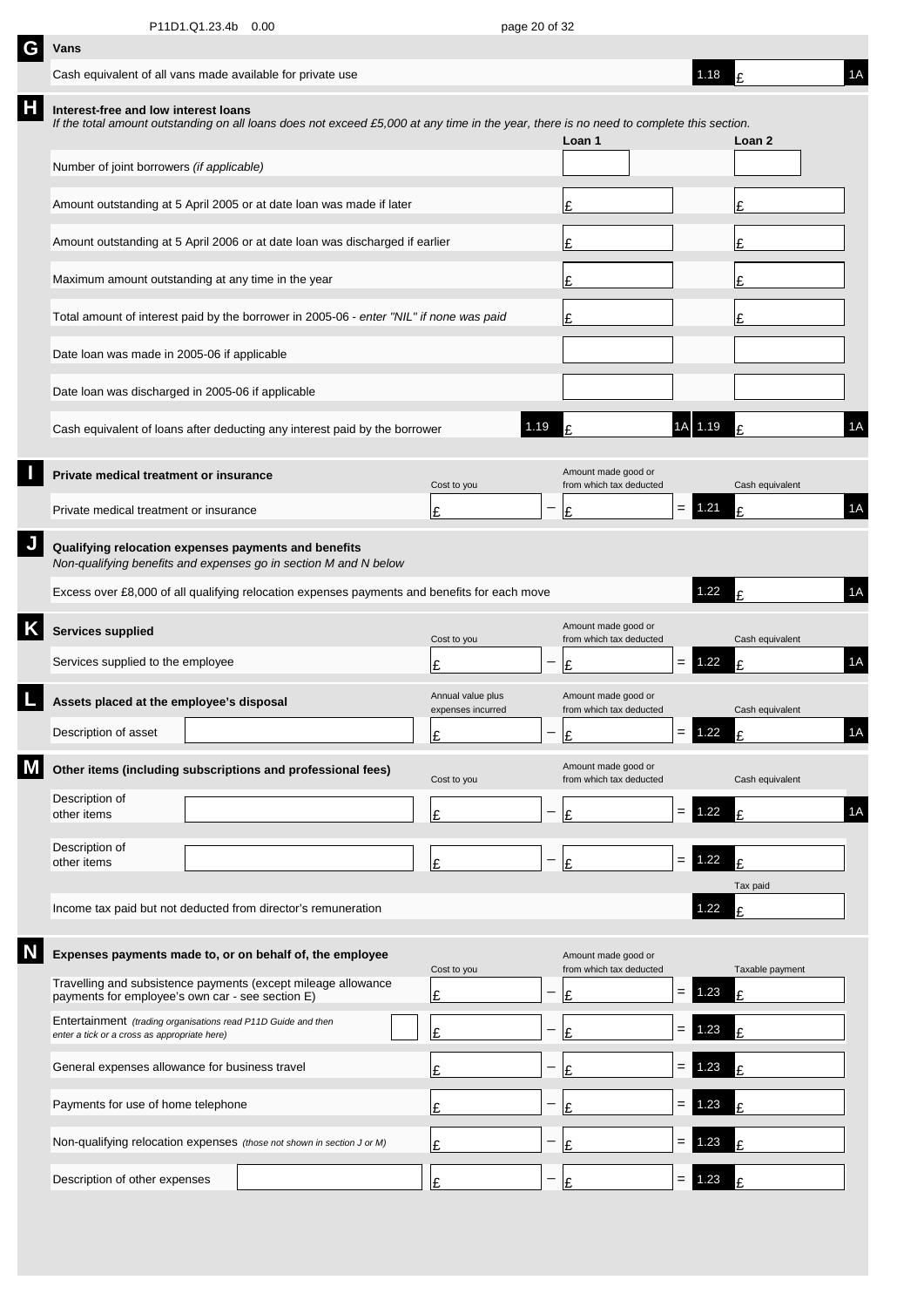### P11D1.Q1.23.4b 0.00 page 21 of 32

# **HM Revenue**

### **Note to employer Note to employee**

**Send the completed P11D and form P11D(b) to HM Revenue & Customs by 6 July 2006.** Complete this return for a director, or an employee who earned at a rate of £8,500 a year or more during the year 6 April 2005 to 5 April 2006. Do not include expenses and benefits covered by a dispensation or PAYE settlement agreement. Read the P11 Guide and booklet 480, Chapters 24 and 25, before you complete the form. You must give a copy of this information to the director or employee by 6 July 2006. The term employee is used to cover both directors and employees throughout the rest of this form.

## **& Customs** *P11D EXPENSES AND BENEFITS 2005-06*

| If a director<br>Mr James Cartwright<br>SCRIBE AND CO<br>tick here<br>National Insurance number<br>Works number/department<br>231704-49<br>LAB13<br>OH233874B<br>indicator<br>Amount made good or<br>Assets transferred (cars, property, goods or other assets)<br>Cost/ Market value<br>from which tax deducted<br>Cash equivalent<br>Description of asset<br>$= 1.12$<br>£<br>£<br>Ι£<br>B<br>Payments made on behalf of employee<br>1.12<br>Description of payment<br>private education<br>£<br>78<br>1.12<br>Tax on notional payments not borne by employee within 90 days of receipt of each notional payment<br>¢<br>Amount made good or<br>C.<br><b>Vouchers or credit cards</b><br>from which tax deducted<br>Gross amount<br>Cash equivalent<br>Value of vouchers and payments made using credit cards or tokens<br>$= 1.13$<br>£<br>—<br>£<br>Ι£<br>(for qualifying childcare vouchers the excess over £50 a week)<br>D<br>Living accommodation<br>Cash equivalent<br>Cash equivalent of accommodation provided for employee, or his/ her family or household<br>1.14<br>£<br>E<br>Mileage allowance and passenger payments<br>Taxable payment<br>Amount of car and mileage allowances paid to employee for business travel in employee's own vehicle,<br>1.15<br>£<br>and passenger payments, in excess of maximum exempt amounts (See P11D Guide for 2005-06 exempt rates)<br>Cars and car fuel If more than two cars were made available, either at the same time or in succession, please give details on a separate sheet<br>Car 1<br>Car 2<br>Make and Model<br>Date first registered<br>Approved CO2 emissions figure for cars<br>See P11D Guide for<br>See P11D Guide for<br>registered on or after 1 January 1998 Tick<br>g/km<br>g/km<br>details of cars that have<br>details of cars that have<br>box if the car does not have an approved CO2 figure<br>no approved C02 figure<br>no approved C02 figure | 1A<br>1A |
|--------------------------------------------------------------------------------------------------------------------------------------------------------------------------------------------------------------------------------------------------------------------------------------------------------------------------------------------------------------------------------------------------------------------------------------------------------------------------------------------------------------------------------------------------------------------------------------------------------------------------------------------------------------------------------------------------------------------------------------------------------------------------------------------------------------------------------------------------------------------------------------------------------------------------------------------------------------------------------------------------------------------------------------------------------------------------------------------------------------------------------------------------------------------------------------------------------------------------------------------------------------------------------------------------------------------------------------------------------------------------------------------------------------------------------------------------------------------------------------------------------------------------------------------------------------------------------------------------------------------------------------------------------------------------------------------------------------------------------------------------------------------------------------------------------------------------------------------------------------------------------------------------------------------------------|----------|
| Employer PAYE reference<br>Employers pay Class 1A National Insurance contributions on most benefits. These are shown in boxes which are brown and have a                                                                                                                                                                                                                                                                                                                                                                                                                                                                                                                                                                                                                                                                                                                                                                                                                                                                                                                                                                                                                                                                                                                                                                                                                                                                                                                                                                                                                                                                                                                                                                                                                                                                                                                                                                       |          |
|                                                                                                                                                                                                                                                                                                                                                                                                                                                                                                                                                                                                                                                                                                                                                                                                                                                                                                                                                                                                                                                                                                                                                                                                                                                                                                                                                                                                                                                                                                                                                                                                                                                                                                                                                                                                                                                                                                                                |          |
|                                                                                                                                                                                                                                                                                                                                                                                                                                                                                                                                                                                                                                                                                                                                                                                                                                                                                                                                                                                                                                                                                                                                                                                                                                                                                                                                                                                                                                                                                                                                                                                                                                                                                                                                                                                                                                                                                                                                |          |
|                                                                                                                                                                                                                                                                                                                                                                                                                                                                                                                                                                                                                                                                                                                                                                                                                                                                                                                                                                                                                                                                                                                                                                                                                                                                                                                                                                                                                                                                                                                                                                                                                                                                                                                                                                                                                                                                                                                                |          |
|                                                                                                                                                                                                                                                                                                                                                                                                                                                                                                                                                                                                                                                                                                                                                                                                                                                                                                                                                                                                                                                                                                                                                                                                                                                                                                                                                                                                                                                                                                                                                                                                                                                                                                                                                                                                                                                                                                                                |          |
|                                                                                                                                                                                                                                                                                                                                                                                                                                                                                                                                                                                                                                                                                                                                                                                                                                                                                                                                                                                                                                                                                                                                                                                                                                                                                                                                                                                                                                                                                                                                                                                                                                                                                                                                                                                                                                                                                                                                |          |
|                                                                                                                                                                                                                                                                                                                                                                                                                                                                                                                                                                                                                                                                                                                                                                                                                                                                                                                                                                                                                                                                                                                                                                                                                                                                                                                                                                                                                                                                                                                                                                                                                                                                                                                                                                                                                                                                                                                                |          |
|                                                                                                                                                                                                                                                                                                                                                                                                                                                                                                                                                                                                                                                                                                                                                                                                                                                                                                                                                                                                                                                                                                                                                                                                                                                                                                                                                                                                                                                                                                                                                                                                                                                                                                                                                                                                                                                                                                                                |          |
|                                                                                                                                                                                                                                                                                                                                                                                                                                                                                                                                                                                                                                                                                                                                                                                                                                                                                                                                                                                                                                                                                                                                                                                                                                                                                                                                                                                                                                                                                                                                                                                                                                                                                                                                                                                                                                                                                                                                |          |
|                                                                                                                                                                                                                                                                                                                                                                                                                                                                                                                                                                                                                                                                                                                                                                                                                                                                                                                                                                                                                                                                                                                                                                                                                                                                                                                                                                                                                                                                                                                                                                                                                                                                                                                                                                                                                                                                                                                                |          |
|                                                                                                                                                                                                                                                                                                                                                                                                                                                                                                                                                                                                                                                                                                                                                                                                                                                                                                                                                                                                                                                                                                                                                                                                                                                                                                                                                                                                                                                                                                                                                                                                                                                                                                                                                                                                                                                                                                                                |          |
|                                                                                                                                                                                                                                                                                                                                                                                                                                                                                                                                                                                                                                                                                                                                                                                                                                                                                                                                                                                                                                                                                                                                                                                                                                                                                                                                                                                                                                                                                                                                                                                                                                                                                                                                                                                                                                                                                                                                |          |
|                                                                                                                                                                                                                                                                                                                                                                                                                                                                                                                                                                                                                                                                                                                                                                                                                                                                                                                                                                                                                                                                                                                                                                                                                                                                                                                                                                                                                                                                                                                                                                                                                                                                                                                                                                                                                                                                                                                                |          |
|                                                                                                                                                                                                                                                                                                                                                                                                                                                                                                                                                                                                                                                                                                                                                                                                                                                                                                                                                                                                                                                                                                                                                                                                                                                                                                                                                                                                                                                                                                                                                                                                                                                                                                                                                                                                                                                                                                                                |          |
| Engine size<br>cc<br>cс<br>Type of fuel or power used Please use the key<br>letter shown in the P11D Guide<br>Dates car was available<br>Only enter a 'from' or 'to' date if the car was first made<br>From<br>From<br>to<br>to<br>available and/or ceased to be available in 2005-06<br>List price of car Including car and standard<br>accessories only: if there is no list price, or if it is a<br>£<br>£<br>classic car, employers see booklet 480<br>Accessories<br>All non-standard accessories,<br>Ŀ<br>£<br>see P11D Guide<br>Capital contributions (maximum £5,000)<br>the employee made towards the cost of<br>Ŀ<br>Ŀ<br>car or accessories<br>Amount paid by employee for private use of<br>Ι£<br>the car<br>Date free fuel was withdrawn<br>Tick if reinstated in year (see P11D Guide)                                                                                                                                                                                                                                                                                                                                                                                                                                                                                                                                                                                                                                                                                                                                                                                                                                                                                                                                                                                                                                                                                                                           |          |
| Cash equivalent of each car<br>Ι£                                                                                                                                                                                                                                                                                                                                                                                                                                                                                                                                                                                                                                                                                                                                                                                                                                                                                                                                                                                                                                                                                                                                                                                                                                                                                                                                                                                                                                                                                                                                                                                                                                                                                                                                                                                                                                                                                              |          |
| Total cash equivalent of all cars available<br>1.16<br>in 2005-06                                                                                                                                                                                                                                                                                                                                                                                                                                                                                                                                                                                                                                                                                                                                                                                                                                                                                                                                                                                                                                                                                                                                                                                                                                                                                                                                                                                                                                                                                                                                                                                                                                                                                                                                                                                                                                                              | 1A       |
| Cash equivalent of fuel for each car<br>Ι£<br>Ι£                                                                                                                                                                                                                                                                                                                                                                                                                                                                                                                                                                                                                                                                                                                                                                                                                                                                                                                                                                                                                                                                                                                                                                                                                                                                                                                                                                                                                                                                                                                                                                                                                                                                                                                                                                                                                                                                               |          |
| 1.17<br>Total cash equivalent of fuel for all cars available in 2005-06<br>£                                                                                                                                                                                                                                                                                                                                                                                                                                                                                                                                                                                                                                                                                                                                                                                                                                                                                                                                                                                                                                                                                                                                                                                                                                                                                                                                                                                                                                                                                                                                                                                                                                                                                                                                                                                                                                                   | 1A       |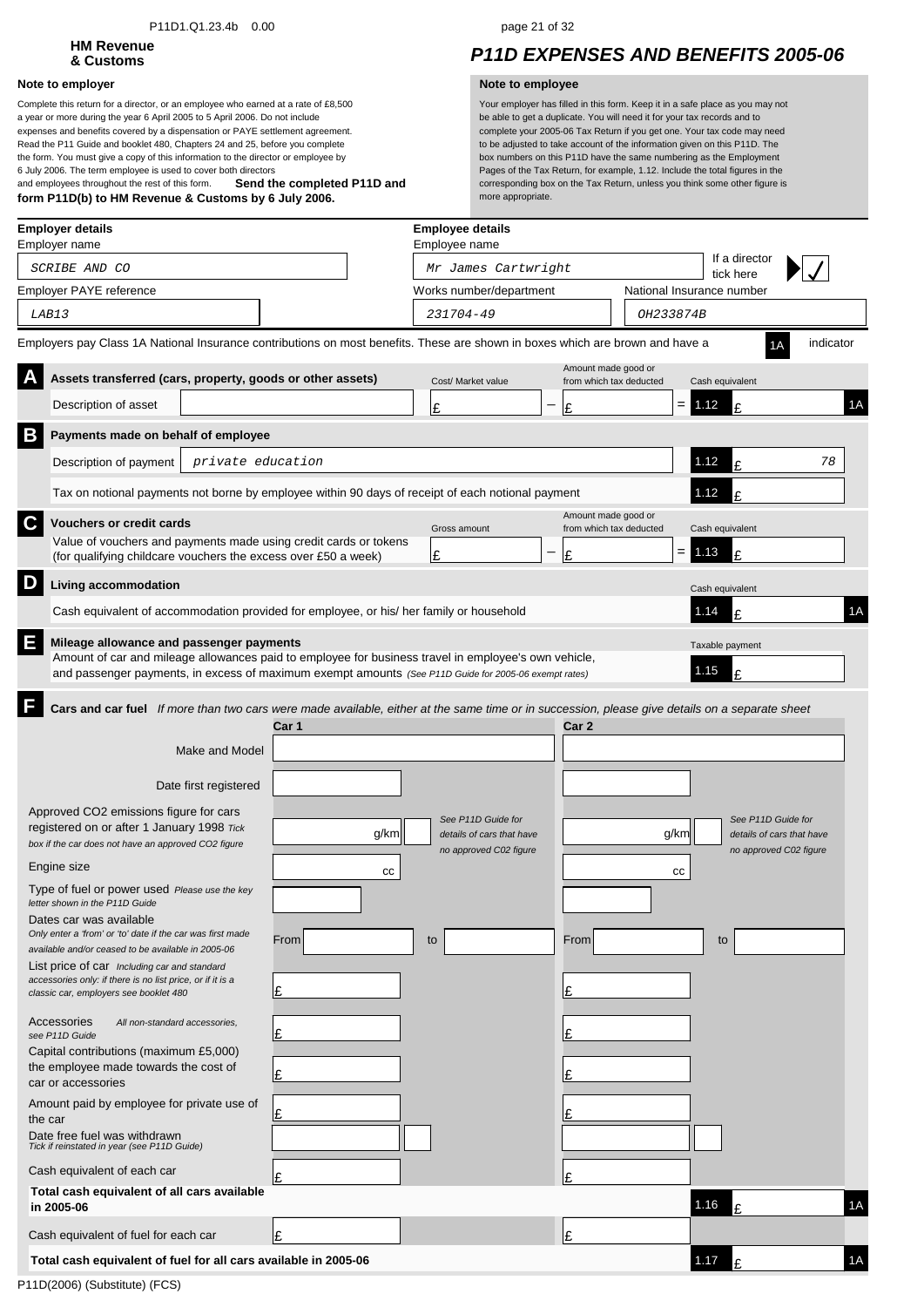| G | Vans                                                                                                          |                                                                                                                                         |                                        |                          |                                                |     |     |          |                 |      |    |
|---|---------------------------------------------------------------------------------------------------------------|-----------------------------------------------------------------------------------------------------------------------------------------|----------------------------------------|--------------------------|------------------------------------------------|-----|-----|----------|-----------------|------|----|
|   | Cash equivalent of all vans made available for private use                                                    |                                                                                                                                         |                                        |                          |                                                |     |     | 1.18     |                 |      | 1A |
| Н | Interest-free and low interest loans                                                                          | If the total amount outstanding on all loans does not exceed £5,000 at any time in the year, there is no need to complete this section. |                                        |                          | Loan 1                                         |     |     |          | Loan 2          |      |    |
|   | Number of joint borrowers (if applicable)                                                                     |                                                                                                                                         |                                        |                          |                                                |     |     |          |                 |      |    |
|   |                                                                                                               | Amount outstanding at 5 April 2005 or at date loan was made if later                                                                    |                                        |                          | £                                              |     |     |          | £               |      |    |
|   |                                                                                                               | Amount outstanding at 5 April 2006 or at date loan was discharged if earlier                                                            |                                        |                          | £                                              |     |     |          |                 |      |    |
|   | Maximum amount outstanding at any time in the year                                                            |                                                                                                                                         |                                        |                          | £                                              |     |     |          | £               |      |    |
|   |                                                                                                               | Total amount of interest paid by the borrower in 2005-06 - enter "NIL" if none was paid                                                 |                                        |                          | £                                              |     |     |          | £               |      |    |
|   | Date loan was made in 2005-06 if applicable                                                                   |                                                                                                                                         |                                        |                          |                                                |     |     |          |                 |      |    |
|   | Date loan was discharged in 2005-06 if applicable                                                             |                                                                                                                                         |                                        |                          |                                                |     |     |          |                 |      |    |
|   |                                                                                                               | Cash equivalent of loans after deducting any interest paid by the borrower                                                              |                                        | 1.19                     |                                                |     |     | 1.19     |                 |      | 1A |
|   | Private medical treatment or insurance                                                                        |                                                                                                                                         | Cost to you                            |                          | Amount made good or<br>from which tax deducted |     |     |          | Cash equivalent |      |    |
|   | Private medical treatment or insurance                                                                        |                                                                                                                                         | £                                      |                          | £                                              |     | $=$ | 1.21     | £               |      | 1A |
|   | Qualifying relocation expenses payments and benefits                                                          | Non-qualifying benefits and expenses go in section M and N below                                                                        |                                        |                          |                                                |     |     |          |                 |      |    |
|   |                                                                                                               | Excess over £8,000 of all qualifying relocation expenses payments and benefits for each move                                            |                                        |                          |                                                |     |     | 1.22     |                 |      | 1A |
|   | <b>Services supplied</b>                                                                                      |                                                                                                                                         | Cost to you                            |                          | Amount made good or<br>from which tax deducted |     |     |          | Cash equivalent |      |    |
|   | Services supplied to the employee                                                                             |                                                                                                                                         | F                                      | 1256                     | £                                              | 100 | =   | 1.22     | £               | 1156 | 1A |
|   | Assets placed at the employee's disposal                                                                      |                                                                                                                                         | Annual value plus<br>expenses incurred |                          | Amount made good or<br>from which tax deducted |     |     |          | Cash equivalent |      |    |
|   | Description of asset                                                                                          |                                                                                                                                         | £                                      | $\overline{\phantom{m}}$ | $\mathbf{C}$                                   |     |     | $= 1.22$ | t               |      | 1A |
|   |                                                                                                               | Other items (including subscriptions and professional fees)                                                                             | Cost to you                            |                          | Amount made good or<br>from which tax deducted |     |     |          | Cash equivalent |      |    |
|   | Description of<br>other items                                                                                 |                                                                                                                                         | £                                      |                          | £                                              |     | $=$ | 1.22     | £               |      | 1A |
|   | Description of<br>other items                                                                                 |                                                                                                                                         | Ι£                                     |                          | £                                              |     | $=$ | 1.22     | £               |      |    |
|   |                                                                                                               |                                                                                                                                         |                                        |                          |                                                |     |     |          | Tax paid        |      |    |
|   |                                                                                                               | Income tax paid but not deducted from director's remuneration                                                                           |                                        |                          |                                                |     |     | 1.22     | £               |      |    |
|   |                                                                                                               | Expenses payments made to, or on behalf of, the employee                                                                                | Cost to you                            |                          | Amount made good or<br>from which tax deducted |     |     |          | Taxable payment |      |    |
|   | payments for employee's own car - see section E)                                                              | Travelling and subsistence payments (except mileage allowance                                                                           | £                                      | 466                      | £                                              | 0   | $=$ | 1.23     | £               | 466  |    |
|   | Entertainment (trading organisations read P11D Guide and then<br>enter a tick or a cross as appropriate here) |                                                                                                                                         | £                                      |                          | £                                              |     | $=$ | 1.23     | £               |      |    |
|   | General expenses allowance for business travel                                                                |                                                                                                                                         | £                                      |                          | £                                              |     | $=$ | .23      | £               |      |    |
|   | Payments for use of home telephone                                                                            |                                                                                                                                         | £                                      |                          | £                                              |     | $=$ | .23      | £               |      |    |
|   |                                                                                                               | Non-qualifying relocation expenses (those not shown in section J or M)                                                                  | £                                      |                          | £                                              |     | $=$ | .23      | £               |      |    |
|   | Description of other expenses                                                                                 |                                                                                                                                         | F                                      |                          | F                                              |     |     | .23      |                 |      |    |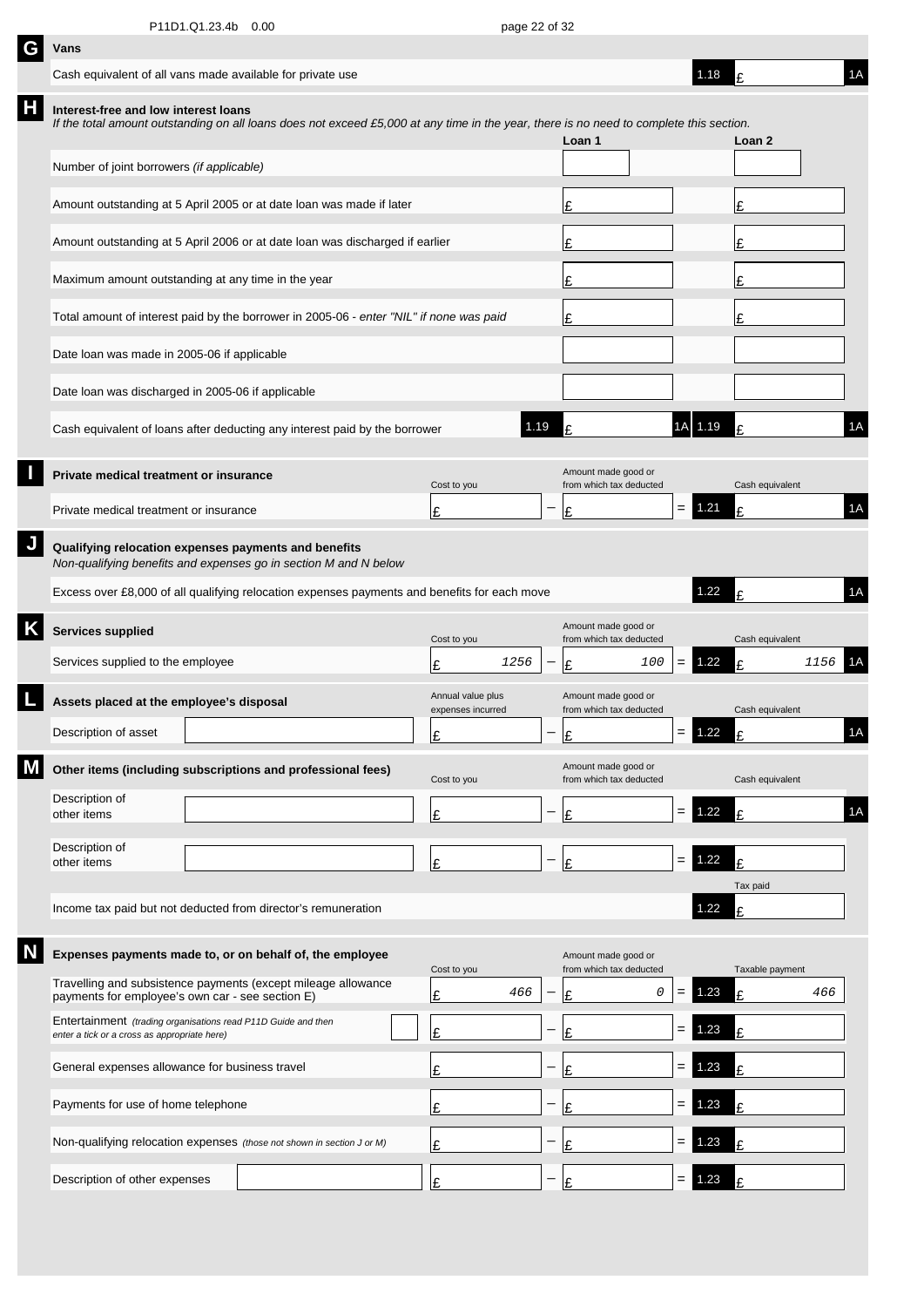### P11D1.Q1.23.4b 0.00 page 23 of 32

# **HM Revenue**

### **Note to employer Note to employee**

**Send the completed P11D and form P11D(b) to HM Revenue & Customs by 6 July 2006.** Complete this return for a director, or an employee who earned at a rate of £8,500 a year or more during the year 6 April 2005 to 5 April 2006. Do not include expenses and benefits covered by a dispensation or PAYE settlement agreement. Read the P11 Guide and booklet 480, Chapters 24 and 25, before you complete the form. You must give a copy of this information to the director or employee by 6 July 2006. The term employee is used to cover both directors and employees throughout the rest of this form.

## **& Customs** *P11D EXPENSES AND BENEFITS 2005-06*

|   | <b>Employer details</b><br>Employer name                                                                                                                                                                                                                                                            |                         |      | <b>Employee details</b><br>Employee name                                  |    |                                                |                           |                                                                           |           |
|---|-----------------------------------------------------------------------------------------------------------------------------------------------------------------------------------------------------------------------------------------------------------------------------------------------------|-------------------------|------|---------------------------------------------------------------------------|----|------------------------------------------------|---------------------------|---------------------------------------------------------------------------|-----------|
|   | SCRIBE AND CO                                                                                                                                                                                                                                                                                       |                         |      | Dr Mike-John Westwood                                                     |    |                                                |                           | If a director<br>tick here                                                |           |
|   | Employer PAYE reference                                                                                                                                                                                                                                                                             |                         |      | Works number/department                                                   |    |                                                | National Insurance number |                                                                           |           |
|   | LAB13                                                                                                                                                                                                                                                                                               |                         |      | 231704-50                                                                 |    |                                                | ME453874_                 |                                                                           |           |
|   | Employers pay Class 1A National Insurance contributions on most benefits. These are shown in boxes which are brown and have a                                                                                                                                                                       |                         |      |                                                                           |    |                                                |                           |                                                                           | indicator |
|   | Assets transferred (cars, property, goods or other assets)                                                                                                                                                                                                                                          |                         |      | Cost/ Market value                                                        |    | Amount made good or<br>from which tax deducted | Cash equivalent           |                                                                           |           |
|   | Description of asset                                                                                                                                                                                                                                                                                |                         |      | £                                                                         | Ι£ |                                                | $= 1.12$                  | £                                                                         | 1A        |
| B | Payments made on behalf of employee                                                                                                                                                                                                                                                                 |                         |      |                                                                           |    |                                                |                           |                                                                           |           |
|   | Description of payment                                                                                                                                                                                                                                                                              |                         |      |                                                                           |    |                                                | 1.12                      | £                                                                         |           |
|   | Tax on notional payments not borne by employee within 90 days of receipt of each notional payment                                                                                                                                                                                                   |                         |      |                                                                           |    |                                                | 1.12                      | t                                                                         |           |
| C | <b>Vouchers or credit cards</b>                                                                                                                                                                                                                                                                     |                         |      | Gross amount                                                              |    | Amount made good or<br>from which tax deducted | Cash equivalent           |                                                                           |           |
|   | Value of vouchers and payments made using credit cards or tokens<br>(for qualifying childcare vouchers the excess over £50 a week)                                                                                                                                                                  |                         |      | Ι£                                                                        | £  |                                                | $= 1.13$                  | £                                                                         |           |
| D |                                                                                                                                                                                                                                                                                                     |                         |      |                                                                           |    |                                                |                           |                                                                           |           |
|   | Living accommodation<br>Cash equivalent of accommodation provided for employee, or his/ her family or household                                                                                                                                                                                     |                         |      |                                                                           |    |                                                | Cash equivalent<br>1.14   | £                                                                         | 1A        |
| Ε | Mileage allowance and passenger payments<br>Amount of car and mileage allowances paid to employee for business travel in employee's own vehicle,<br>and passenger payments, in excess of maximum exempt amounts (See P11D Guide for 2005-06 exempt rates)                                           |                         |      |                                                                           |    |                                                | Taxable payment<br>1.15   | ١£                                                                        |           |
|   | Cars and car fuel If more than two cars were made available, either at the same time or in succession, please give details on a separate sheet                                                                                                                                                      | Car 1<br>Make and Model |      |                                                                           |    | Car 2                                          |                           |                                                                           |           |
|   | Date first registered                                                                                                                                                                                                                                                                               |                         |      |                                                                           |    |                                                |                           |                                                                           |           |
|   | Approved CO2 emissions figure for cars<br>registered on or after 1 January 1998 Tick<br>box if the car does not have an approved CO2 figure                                                                                                                                                         |                         | g/km | See P11D Guide for<br>details of cars that have<br>no approved C02 figure |    |                                                | g/km                      | See P11D Guide for<br>details of cars that have<br>no approved C02 figure |           |
|   | Engine size                                                                                                                                                                                                                                                                                         |                         | cc   |                                                                           |    |                                                | cс                        |                                                                           |           |
|   | Type of fuel or power used Please use the key<br>letter shown in the P11D Guide                                                                                                                                                                                                                     |                         |      |                                                                           |    |                                                |                           |                                                                           |           |
|   | Dates car was available<br>Only enter a 'from' or 'to' date if the car was first made<br>available and/or ceased to be available in 2005-06<br>List price of car Including car and standard<br>accessories only: if there is no list price, or if it is a<br>classic car, employers see booklet 480 | From<br>£               |      | to                                                                        | £  | From                                           | to                        |                                                                           |           |
|   | Accessories<br>All non-standard accessories,<br>see P11D Guide<br>Capital contributions (maximum £5,000)<br>the employee made towards the cost of<br>car or accessories                                                                                                                             | £<br>£                  |      |                                                                           | £  |                                                |                           |                                                                           |           |
|   | Amount paid by employee for private use of<br>the car<br>Date free fuel was withdrawn                                                                                                                                                                                                               | £                       |      |                                                                           |    |                                                |                           |                                                                           |           |
|   | Tick if reinstated in year (see P11D Guide)                                                                                                                                                                                                                                                         |                         |      |                                                                           |    |                                                |                           |                                                                           |           |
|   | Cash equivalent of each car<br>Total cash equivalent of all cars available<br>in 2005-06                                                                                                                                                                                                            |                         |      |                                                                           | £  |                                                | 1.16                      | £                                                                         | 1A        |
|   | Cash equivalent of fuel for each car                                                                                                                                                                                                                                                                |                         |      |                                                                           |    |                                                |                           |                                                                           |           |
|   | Total cash equivalent of fuel for all cars available in 2005-06                                                                                                                                                                                                                                     | £                       |      |                                                                           | Ι£ |                                                | 1.17                      | £                                                                         | 1A        |
|   | P11D(2006) (Substitute) (FCS)                                                                                                                                                                                                                                                                       |                         |      |                                                                           |    |                                                |                           |                                                                           |           |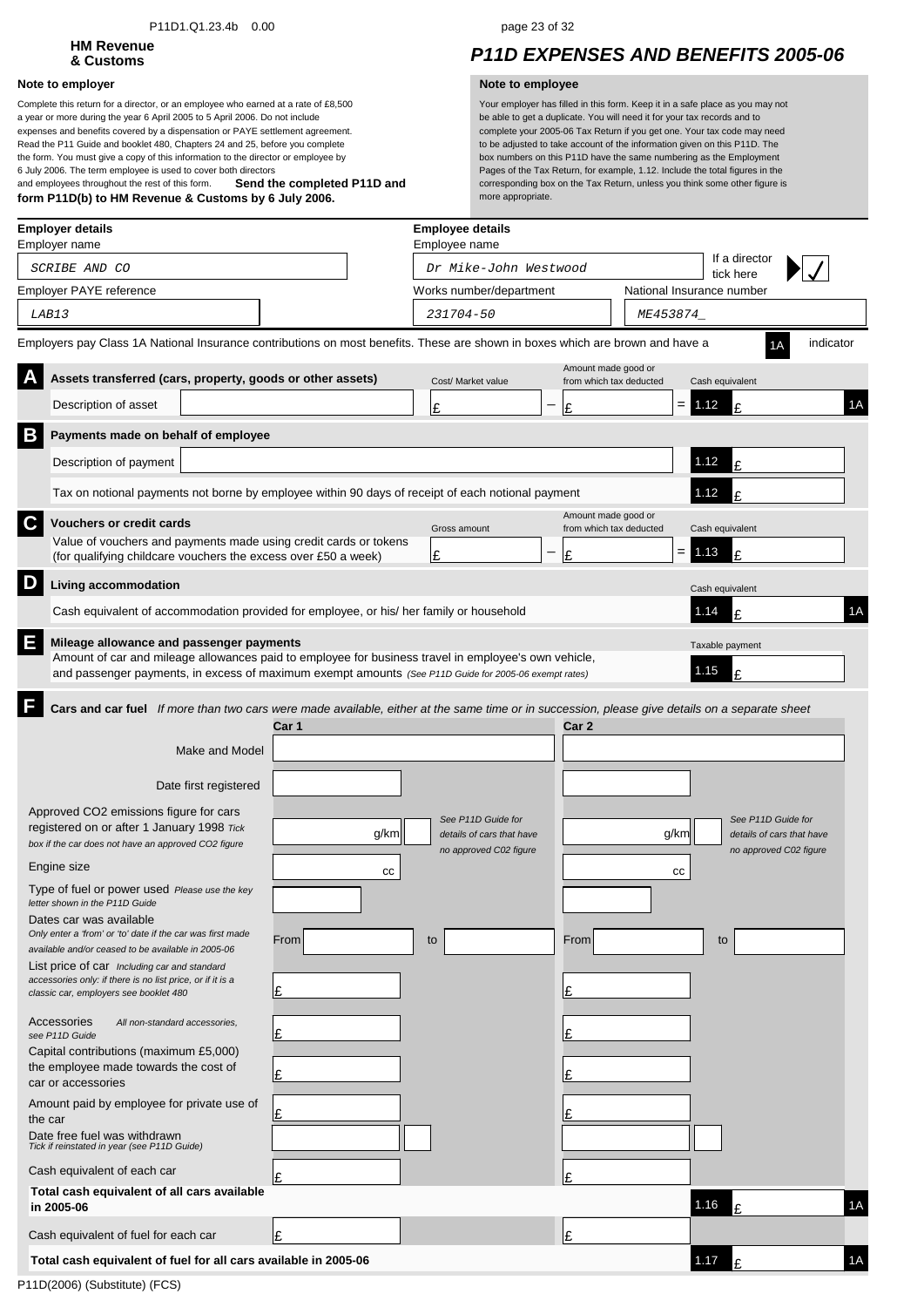| G | Vans                                                                                                          |                                                                                                                                         |                                        |                   |                                                |     |         |                 |      |    |
|---|---------------------------------------------------------------------------------------------------------------|-----------------------------------------------------------------------------------------------------------------------------------------|----------------------------------------|-------------------|------------------------------------------------|-----|---------|-----------------|------|----|
|   | Cash equivalent of all vans made available for private use                                                    |                                                                                                                                         |                                        |                   |                                                |     | 1.18    | ¢               | 500  | 1A |
| Н | Interest-free and low interest loans                                                                          | If the total amount outstanding on all loans does not exceed £5,000 at any time in the year, there is no need to complete this section. |                                        |                   | Loan 1                                         |     |         | Loan 2          |      |    |
|   | Number of joint borrowers (if applicable)                                                                     |                                                                                                                                         |                                        |                   |                                                |     |         |                 |      |    |
|   |                                                                                                               | Amount outstanding at 5 April 2005 or at date loan was made if later                                                                    |                                        |                   | £                                              |     |         | £               |      |    |
|   |                                                                                                               | Amount outstanding at 5 April 2006 or at date loan was discharged if earlier                                                            |                                        | £                 |                                                |     | £       |                 |      |    |
|   | Maximum amount outstanding at any time in the year                                                            |                                                                                                                                         |                                        |                   | £                                              |     |         | £               |      |    |
|   |                                                                                                               | Total amount of interest paid by the borrower in 2005-06 - enter "NIL" if none was paid                                                 |                                        |                   | £                                              |     |         | £               |      |    |
|   | Date loan was made in 2005-06 if applicable                                                                   |                                                                                                                                         |                                        |                   |                                                |     |         |                 |      |    |
|   | Date loan was discharged in 2005-06 if applicable                                                             |                                                                                                                                         |                                        |                   |                                                |     |         |                 |      |    |
|   |                                                                                                               | Cash equivalent of loans after deducting any interest paid by the borrower                                                              | 1.19                                   |                   | £                                              |     | 1A 1.19 | £               |      | 1A |
|   | Private medical treatment or insurance                                                                        |                                                                                                                                         | Cost to you                            |                   | Amount made good or<br>from which tax deducted |     |         | Cash equivalent |      |    |
|   | Private medical treatment or insurance                                                                        |                                                                                                                                         | 500<br>£                               |                   | 0<br>£                                         | $=$ | 1.21    | £               | 500  | 1Α |
| J | Qualifying relocation expenses payments and benefits                                                          | Non-qualifying benefits and expenses go in section M and N below                                                                        |                                        |                   |                                                |     |         |                 |      |    |
|   |                                                                                                               | Excess over £8,000 of all qualifying relocation expenses payments and benefits for each move                                            |                                        |                   |                                                |     | 1.22    |                 | 4500 |    |
| Κ | <b>Services supplied</b>                                                                                      |                                                                                                                                         | Cost to you                            |                   | Amount made good or<br>from which tax deducted |     |         | Cash equivalent |      |    |
|   | Services supplied to the employee                                                                             |                                                                                                                                         | £                                      |                   | £                                              | $=$ | 1.22    | £               |      | 1A |
|   | Assets placed at the employee's disposal                                                                      |                                                                                                                                         | Annual value plus<br>expenses incurred |                   | Amount made good or<br>from which tax deducted |     |         | Cash equivalent |      |    |
|   | Description of asset                                                                                          |                                                                                                                                         | £                                      | $\qquad \qquad -$ | $\mathbf{C}$                                   |     | 122     | $\sim$          |      | 1A |
|   |                                                                                                               | Other items (including subscriptions and professional fees)                                                                             | Cost to you                            |                   | Amount made good or<br>from which tax deducted |     |         | Cash equivalent |      |    |
|   | Description of<br>other items                                                                                 | educational assistance CL1A                                                                                                             | 1200<br>£                              |                   | 0<br>£                                         | =   | 1.22    | £               | 1200 | 1A |
|   | Description of<br>other items                                                                                 |                                                                                                                                         | £                                      |                   | £                                              | $=$ | 1.22    | £               |      |    |
|   |                                                                                                               | Income tax paid but not deducted from director's remuneration                                                                           |                                        |                   |                                                |     | 1.22    | Tax paid<br>£   |      |    |
|   |                                                                                                               |                                                                                                                                         |                                        |                   |                                                |     |         |                 |      |    |
|   |                                                                                                               | Expenses payments made to, or on behalf of, the employee<br>Travelling and subsistence payments (except mileage allowance               | Cost to you                            |                   | Amount made good or<br>from which tax deducted |     |         | Taxable payment |      |    |
|   | payments for employee's own car - see section E)                                                              |                                                                                                                                         | £                                      |                   | £                                              | $=$ | 1.23    | £               |      |    |
|   | Entertainment (trading organisations read P11D Guide and then<br>enter a tick or a cross as appropriate here) |                                                                                                                                         | 766<br>£                               |                   | 0<br>£                                         |     | 1.23    | t               | 766  |    |
|   | General expenses allowance for business travel                                                                |                                                                                                                                         | £                                      |                   | £                                              | =   | 1.23    | £               |      |    |
|   | Payments for use of home telephone                                                                            |                                                                                                                                         | £                                      |                   | £                                              | =   | 1.23    | £               |      |    |
|   |                                                                                                               | Non-qualifying relocation expenses (those not shown in section J or M)                                                                  | £                                      |                   | £                                              | =   | .23     |                 |      |    |
|   | Description of other expenses                                                                                 |                                                                                                                                         | £                                      |                   | £                                              |     | 1.23    |                 |      |    |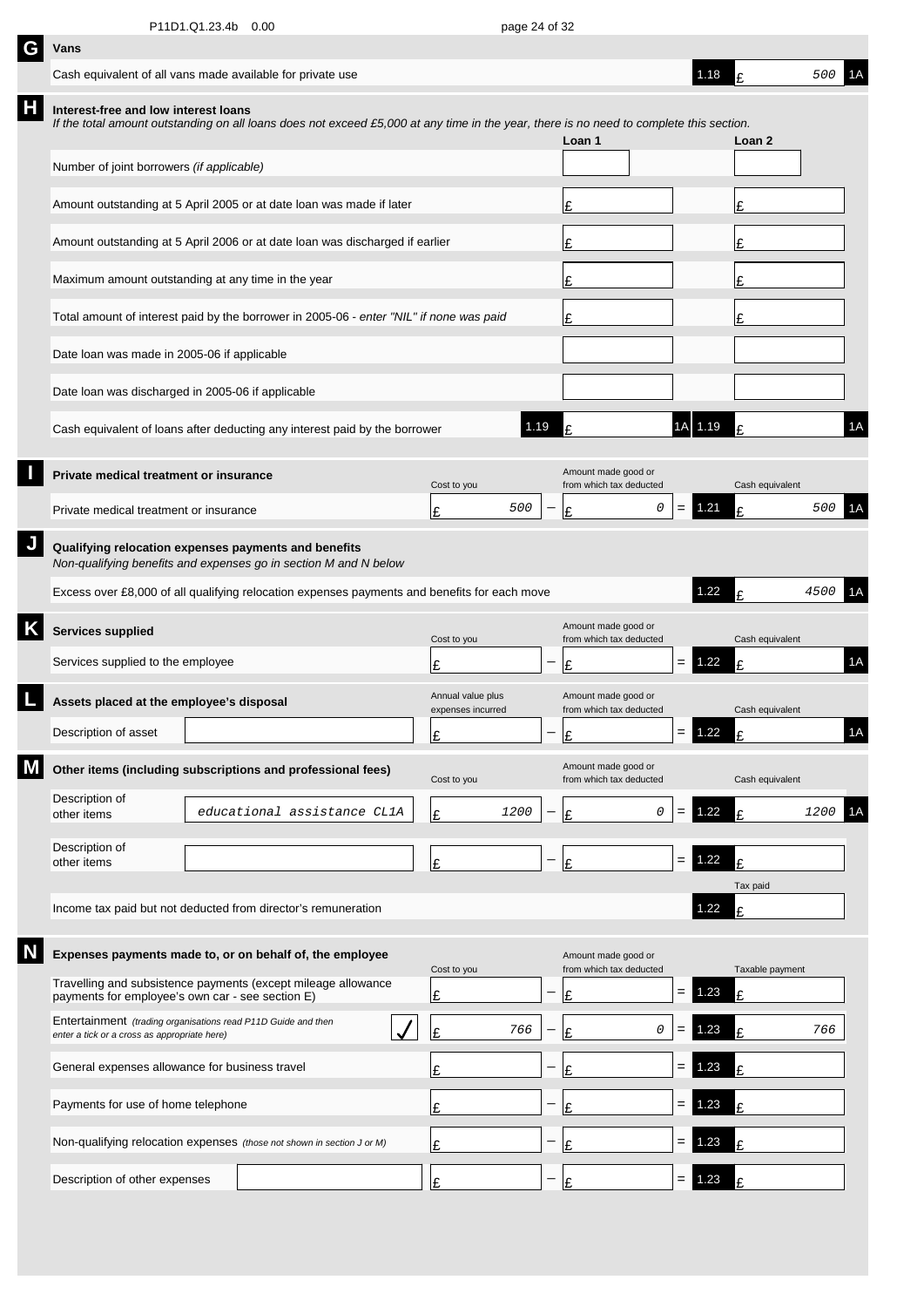### P11D1.Q1.23.4b 0.00 page 25 of 32

# **HM Revenue**

### **Note to employer Note to employee**

**Send the completed P11D and form P11D(b) to HM Revenue & Customs by 6 July 2006.** Complete this return for a director, or an employee who earned at a rate of £8,500 a year or more during the year 6 April 2005 to 5 April 2006. Do not include expenses and benefits covered by a dispensation or PAYE settlement agreement. Read the P11 Guide and booklet 480, Chapters 24 and 25, before you complete the form. You must give a copy of this information to the director or employee by 6 July 2006. The term employee is used to cover both directors and employees throughout the rest of this form.

## **& Customs** *P11D EXPENSES AND BENEFITS 2005-06*

|   | Employer details<br>Employer name                                                                                                                                                                                                                         |                   | <b>Employee details</b><br>Employee name |                     |                           |                              |           |    |
|---|-----------------------------------------------------------------------------------------------------------------------------------------------------------------------------------------------------------------------------------------------------------|-------------------|------------------------------------------|---------------------|---------------------------|------------------------------|-----------|----|
|   | SCRIBE AND CO                                                                                                                                                                                                                                             |                   | Ms Jennifer Sarah Wood                   |                     |                           | If a director<br>tick here   |           |    |
|   | Employer PAYE reference                                                                                                                                                                                                                                   |                   | Works number/department                  |                     | National Insurance number |                              |           |    |
|   | LAB13                                                                                                                                                                                                                                                     |                   | 231704-51                                |                     | AB364579A                 |                              |           |    |
|   | Employers pay Class 1A National Insurance contributions on most benefits. These are shown in boxes which are brown and have a                                                                                                                             |                   |                                          |                     |                           |                              | indicator |    |
|   | Assets transferred (cars, property, goods or other assets)                                                                                                                                                                                                |                   | Cost/ Market value                       | Amount made good or | from which tax deducted   | Cash equivalent              |           |    |
|   | Description of asset                                                                                                                                                                                                                                      |                   | £                                        | £                   | $=$                       | 1.12<br>£                    |           | 1A |
| B | Payments made on behalf of employee                                                                                                                                                                                                                       |                   |                                          |                     |                           |                              |           |    |
|   | Description of payment                                                                                                                                                                                                                                    |                   |                                          |                     |                           | 1.12<br>£                    |           |    |
|   | Tax on notional payments not borne by employee within 90 days of receipt of each notional payment                                                                                                                                                         |                   |                                          |                     |                           | 1.12<br>F                    |           |    |
| C | <b>Vouchers or credit cards</b>                                                                                                                                                                                                                           |                   | Gross amount                             | Amount made good or | from which tax deducted   | Cash equivalent              |           |    |
|   | Value of vouchers and payments made using credit cards or tokens                                                                                                                                                                                          |                   | £                                        | £                   | $= 1.13$                  | £                            |           |    |
| D | (for qualifying childcare vouchers the excess over £50 a week)                                                                                                                                                                                            |                   |                                          |                     |                           |                              |           |    |
|   | Living accommodation                                                                                                                                                                                                                                      |                   |                                          |                     |                           | Cash equivalent              |           |    |
|   | Cash equivalent of accommodation provided for employee, or his/ her family or household                                                                                                                                                                   |                   |                                          |                     |                           | 1.14<br>¢                    |           | 1A |
| Ε | Mileage allowance and passenger payments<br>Amount of car and mileage allowances paid to employee for business travel in employee's own vehicle,<br>and passenger payments, in excess of maximum exempt amounts (See P11D Guide for 2005-06 exempt rates) |                   |                                          |                     |                           | Taxable payment<br>1.15<br>£ |           |    |
|   | Cars and car fuel If more than two cars were made available, either at the same time or in succession, please give details on a separate sheet                                                                                                            |                   |                                          |                     |                           |                              |           |    |
|   |                                                                                                                                                                                                                                                           | Car 1             |                                          | Car 2               |                           |                              |           |    |
|   | Make and Model                                                                                                                                                                                                                                            | Ford Mondeo       |                                          |                     |                           |                              |           |    |
|   | Date first registered                                                                                                                                                                                                                                     | 31/01/97          |                                          |                     |                           |                              |           |    |
|   | Approved CO2 emissions figure for cars                                                                                                                                                                                                                    |                   | See P11D Guide for                       |                     |                           | See P11D Guide for           |           |    |
|   | registered on or after 1 January 1998 Tick<br>box if the car does not have an approved CO2 figure                                                                                                                                                         | g/km              | details of cars that have                |                     | g/km                      | details of cars that have    |           |    |
|   | Engine size                                                                                                                                                                                                                                               | <i>1800</i><br>СC | no approved C02 figure                   |                     | cс                        | no approved C02 figure       |           |    |
|   | Type of fuel or power used Please use the key                                                                                                                                                                                                             |                   |                                          |                     |                           |                              |           |    |
|   | letter shown in the P11D Guide<br>Dates car was available                                                                                                                                                                                                 |                   |                                          |                     |                           |                              |           |    |
|   | Only enter a 'from' or 'to' date if the car was first made<br>available and/or ceased to be available in 2005-06                                                                                                                                          | From              | to                                       | From                |                           | to                           |           |    |
|   | List price of car Including car and standard<br>accessories only: if there is no list price, or if it is a                                                                                                                                                |                   |                                          |                     |                           |                              |           |    |
|   | classic car, employers see booklet 480                                                                                                                                                                                                                    | 12045<br>Ŀ        |                                          | Ŀ                   |                           |                              |           |    |
|   | Accessories<br>All non-standard accessories,<br>see P11D Guide                                                                                                                                                                                            | 0<br>Ι£           |                                          | Ι£                  |                           |                              |           |    |
|   | Capital contributions (maximum £5,000)<br>the employee made towards the cost of                                                                                                                                                                           |                   |                                          |                     |                           |                              |           |    |
|   | car or accessories                                                                                                                                                                                                                                        | 0<br>Ŀ            |                                          |                     |                           |                              |           |    |
|   | Amount paid by employee for private use of<br>the car                                                                                                                                                                                                     | 500<br>Ι£         |                                          |                     |                           |                              |           |    |
|   | Date free fuel was withdrawn<br>Tick if reinstated in year (see P11D Guide)                                                                                                                                                                               | 01/02/06          |                                          |                     |                           |                              |           |    |
|   | Cash equivalent of each car                                                                                                                                                                                                                               | 2149.90<br>Ι£     |                                          | £                   |                           |                              |           |    |
|   | Total cash equivalent of all cars available<br>in 2005-06                                                                                                                                                                                                 |                   |                                          |                     |                           | 1.16<br>£                    | 2149.90   |    |
|   | Cash equivalent of fuel for each car                                                                                                                                                                                                                      | 2621<br>Ŀ         |                                          | Ι£                  |                           |                              |           |    |
|   | Total cash equivalent of fuel for all cars available in 2005-06                                                                                                                                                                                           |                   |                                          |                     |                           | 1.17<br>£                    | 2621      | 1Α |
|   |                                                                                                                                                                                                                                                           |                   |                                          |                     |                           |                              |           |    |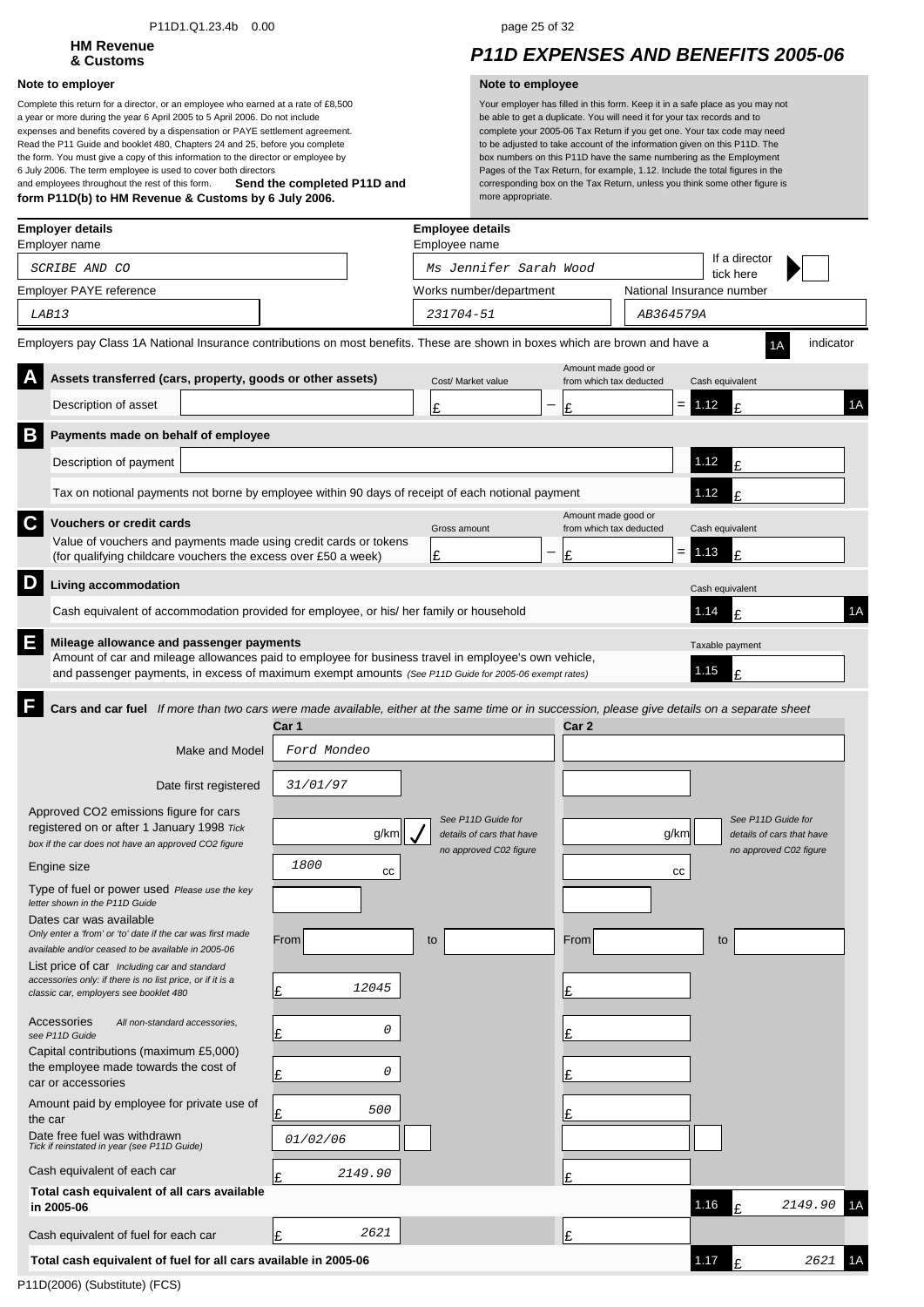| G | Vans                                                                                                          |       |                                                                                                                                         |  |                                        |                          |                                                |           |     |          |                 |     |    |
|---|---------------------------------------------------------------------------------------------------------------|-------|-----------------------------------------------------------------------------------------------------------------------------------------|--|----------------------------------------|--------------------------|------------------------------------------------|-----------|-----|----------|-----------------|-----|----|
|   | Cash equivalent of all vans made available for private use                                                    |       |                                                                                                                                         |  |                                        |                          |                                                |           |     | 1.18     | F               |     | 1A |
| Н | Interest-free and low interest loans                                                                          |       | If the total amount outstanding on all loans does not exceed £5,000 at any time in the year, there is no need to complete this section. |  |                                        |                          | Loan 1                                         |           |     |          | Loan 2          |     |    |
|   | Number of joint borrowers (if applicable)                                                                     |       |                                                                                                                                         |  |                                        |                          |                                                |           |     |          |                 |     |    |
|   |                                                                                                               |       | Amount outstanding at 5 April 2005 or at date loan was made if later                                                                    |  |                                        |                          | £                                              |           |     |          | £               |     |    |
|   |                                                                                                               |       | Amount outstanding at 5 April 2006 or at date loan was discharged if earlier                                                            |  |                                        | £                        |                                                |           |     | £        |                 |     |    |
|   | Maximum amount outstanding at any time in the year                                                            |       |                                                                                                                                         |  |                                        |                          | £                                              |           |     |          | £               |     |    |
|   |                                                                                                               |       | Total amount of interest paid by the borrower in 2005-06 - enter "NIL" if none was paid                                                 |  |                                        |                          | £                                              |           |     |          | £               |     |    |
|   | Date loan was made in 2005-06 if applicable                                                                   |       |                                                                                                                                         |  |                                        |                          |                                                |           |     |          |                 |     |    |
|   | Date loan was discharged in 2005-06 if applicable                                                             |       |                                                                                                                                         |  |                                        |                          |                                                |           |     |          |                 |     |    |
|   |                                                                                                               |       | Cash equivalent of loans after deducting any interest paid by the borrower                                                              |  |                                        | 1.19                     |                                                |           |     | 1A 1.19  | F               |     | 1A |
|   | Private medical treatment or insurance                                                                        |       |                                                                                                                                         |  | Cost to you                            |                          | Amount made good or<br>from which tax deducted |           |     |          | Cash equivalent |     |    |
|   | Private medical treatment or insurance                                                                        |       |                                                                                                                                         |  | £                                      |                          | Ι£                                             |           | $=$ | 1.21     | £               |     | 1A |
|   | Qualifying relocation expenses payments and benefits                                                          |       | Non-qualifying benefits and expenses go in section M and N below                                                                        |  |                                        |                          |                                                |           |     |          |                 |     |    |
|   |                                                                                                               |       | Excess over £8,000 of all qualifying relocation expenses payments and benefits for each move                                            |  |                                        |                          |                                                |           |     | 1.22     | Ŀ               |     | 1A |
| Κ | <b>Services supplied</b>                                                                                      |       |                                                                                                                                         |  | Cost to you                            |                          | Amount made good or<br>from which tax deducted |           |     |          | Cash equivalent |     |    |
|   | Services supplied to the employee                                                                             |       |                                                                                                                                         |  | 276<br>£                               |                          | £                                              | 0         | $=$ | 1.22     | ١£              | 276 | 1A |
|   | Assets placed at the employee's disposal                                                                      |       |                                                                                                                                         |  | Annual value plus<br>expenses incurred |                          | Amount made good or<br>from which tax deducted |           |     |          | Cash equivalent |     |    |
|   | Description of asset                                                                                          | other |                                                                                                                                         |  | 756<br>c                               | $\overline{\phantom{0}}$ | ءا                                             | $\circ$ 1 |     | $= 1.22$ | t.              | 756 | 1A |
|   |                                                                                                               |       | Other items (including subscriptions and professional fees)                                                                             |  | Cost to you                            |                          | Amount made good or<br>from which tax deducted |           |     |          | Cash equivalent |     |    |
|   | Description of<br>other items                                                                                 |       |                                                                                                                                         |  | £                                      |                          | £                                              |           | $=$ | 1.22     | £               |     | 1A |
|   | Description of<br>other items                                                                                 |       |                                                                                                                                         |  | Ι£                                     | —                        | £                                              |           | $=$ | 1.22     | £               |     |    |
|   |                                                                                                               |       | Income tax paid but not deducted from director's remuneration                                                                           |  |                                        |                          |                                                |           |     | 1.22     | Tax paid<br>£   |     |    |
|   |                                                                                                               |       |                                                                                                                                         |  |                                        |                          |                                                |           |     |          |                 |     |    |
|   |                                                                                                               |       | Expenses payments made to, or on behalf of, the employee<br>Travelling and subsistence payments (except mileage allowance               |  | Cost to you                            |                          | Amount made good or<br>from which tax deducted |           |     |          | Taxable payment |     |    |
|   | payments for employee's own car - see section E)                                                              |       |                                                                                                                                         |  | £                                      |                          | £                                              |           | $=$ | 1.23     | £               |     |    |
|   | Entertainment (trading organisations read P11D Guide and then<br>enter a tick or a cross as appropriate here) |       |                                                                                                                                         |  | £                                      |                          | £                                              |           | $=$ | 1.23     | £               |     |    |
|   | General expenses allowance for business travel                                                                |       |                                                                                                                                         |  | £                                      |                          | £                                              |           | $=$ | 1.23     | F               |     |    |
|   | Payments for use of home telephone                                                                            |       |                                                                                                                                         |  | £                                      |                          | £                                              |           | $=$ | 1.23     | £               |     |    |
|   |                                                                                                               |       |                                                                                                                                         |  |                                        |                          |                                                |           |     |          |                 |     |    |
|   |                                                                                                               |       | Non-qualifying relocation expenses (those not shown in section J or M)                                                                  |  | Ι£                                     |                          | £                                              |           | =   | 1.23     | F               |     |    |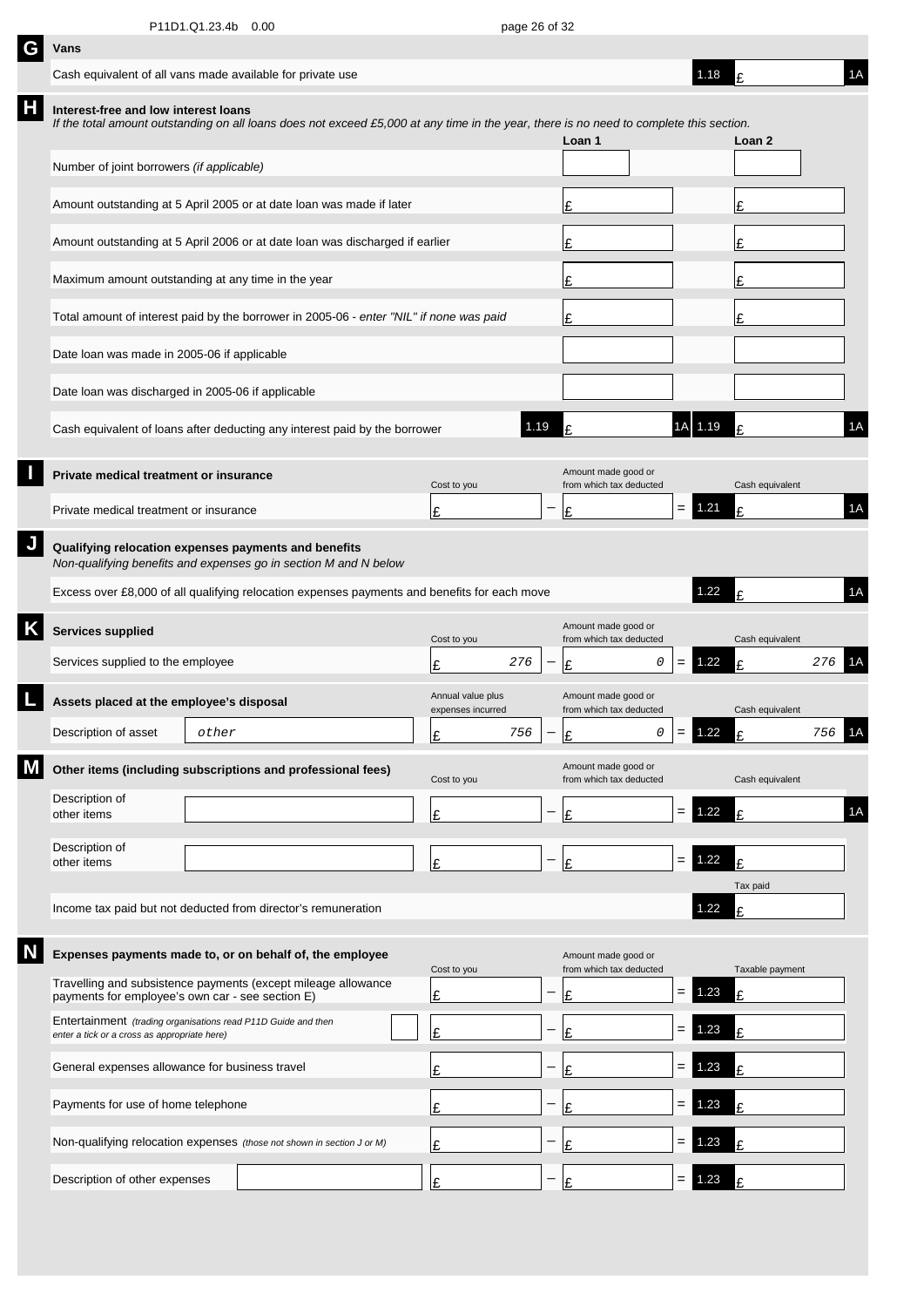### P11D1.Q1.23.4b 0.00 page 27 of 32

# **HM Revenue**

### **Note to employer Note to employee**

**Send the completed P11D and form P11D(b) to HM Revenue & Customs by 6 July 2006.** Complete this return for a director, or an employee who earned at a rate of £8,500 a year or more during the year 6 April 2005 to 5 April 2006. Do not include expenses and benefits covered by a dispensation or PAYE settlement agreement. Read the P11 Guide and booklet 480, Chapters 24 and 25, before you complete the form. You must give a copy of this information to the director or employee by 6 July 2006. The term employee is used to cover both directors and employees throughout the rest of this form.

## **& Customs** *P11D EXPENSES AND BENEFITS 2005-06*

|         | <b>Employer details</b><br>Employer name                                                                                                                                                                                                                  |                       |                 |         |    | <b>Employee details</b><br>Employee name |                                                |                           |             |                           |           |    |
|---------|-----------------------------------------------------------------------------------------------------------------------------------------------------------------------------------------------------------------------------------------------------------|-----------------------|-----------------|---------|----|------------------------------------------|------------------------------------------------|---------------------------|-------------|---------------------------|-----------|----|
|         | SCRIBE AND CO                                                                                                                                                                                                                                             |                       |                 |         |    | Sir Andrew Marks                         |                                                |                           |             | If a director             |           |    |
|         | Employer PAYE reference                                                                                                                                                                                                                                   |                       |                 |         |    | Works number/department                  |                                                | National Insurance number |             | tick here                 |           |    |
|         | LAB13                                                                                                                                                                                                                                                     |                       |                 |         |    | 231704-52                                |                                                | KL374500B                 |             |                           |           |    |
|         | Employers pay Class 1A National Insurance contributions on most benefits. These are shown in boxes which are brown and have a                                                                                                                             |                       |                 |         |    |                                          |                                                |                           |             |                           | indicator |    |
|         | Assets transferred (cars, property, goods or other assets)                                                                                                                                                                                                |                       |                 |         |    | Cost/ Market value                       | Amount made good or<br>from which tax deducted |                           |             | Cash equivalent           |           |    |
|         | Description of asset                                                                                                                                                                                                                                      | property              |                 |         | Ι£ | 25000                                    | Ι£                                             | 5000                      | 1.12<br>$=$ | t                         | 20000     | ١A |
| Β       | Payments made on behalf of employee                                                                                                                                                                                                                       |                       |                 |         |    |                                          |                                                |                           |             |                           |           |    |
|         | Description of payment                                                                                                                                                                                                                                    |                       |                 |         |    |                                          |                                                |                           | 1.12        | £                         |           |    |
|         | Tax on notional payments not borne by employee within 90 days of receipt of each notional payment                                                                                                                                                         |                       |                 |         |    |                                          |                                                |                           | 1.12        | t                         |           |    |
| C       | <b>Vouchers or credit cards</b>                                                                                                                                                                                                                           |                       |                 |         |    |                                          | Amount made good or                            |                           |             |                           |           |    |
|         | Value of vouchers and payments made using credit cards or tokens<br>(for qualifying childcare vouchers the excess over £50 a week)                                                                                                                        |                       |                 |         | £  | Gross amount                             | from which tax deducted<br>£                   |                           | 1.13<br>$=$ | Cash equivalent<br>F      |           |    |
| D       | Living accommodation                                                                                                                                                                                                                                      |                       |                 |         |    |                                          |                                                |                           |             |                           |           |    |
|         | Cash equivalent of accommodation provided for employee, or his/ her family or household                                                                                                                                                                   |                       |                 |         |    |                                          |                                                |                           | 1.14        | Cash equivalent<br>t      |           | 1A |
| E       |                                                                                                                                                                                                                                                           |                       |                 |         |    |                                          |                                                |                           |             |                           |           |    |
|         | Mileage allowance and passenger payments<br>Amount of car and mileage allowances paid to employee for business travel in employee's own vehicle,<br>and passenger payments, in excess of maximum exempt amounts (See P11D Guide for 2005-06 exempt rates) |                       |                 |         |    |                                          |                                                |                           | 1.15        | Taxable payment<br>t      | 725       |    |
|         | Cars and car fuel If more than two cars were made available, either at the same time or in succession, please give details on a separate sheet                                                                                                            |                       |                 |         |    |                                          |                                                |                           |             |                           |           |    |
|         |                                                                                                                                                                                                                                                           |                       | Car 1           |         |    |                                          | Car 2                                          |                           |             |                           |           |    |
|         |                                                                                                                                                                                                                                                           | <b>Make and Model</b> | Lexus iS 200S   |         |    |                                          |                                                |                           |             |                           |           |    |
|         |                                                                                                                                                                                                                                                           | Date first registered | 21/12/99        |         |    |                                          |                                                |                           |             |                           |           |    |
|         | Approved CO2 emissions figure for cars                                                                                                                                                                                                                    |                       |                 |         |    | See P11D Guide for                       |                                                |                           |             | See P11D Guide for        |           |    |
|         | registered on or after 1 January 1998 Tick<br>box if the car does not have an approved CO2 figure                                                                                                                                                         |                       | 190             | g/km    |    | details of cars that have                |                                                |                           | g/km        | details of cars that have |           |    |
|         | Engine size                                                                                                                                                                                                                                               |                       | 2200            | cc      |    | no approved C02 figure                   |                                                |                           | $_{\rm cc}$ | no approved C02 figure    |           |    |
|         | Type of fuel or power used Please use the key<br>letter shown in the P11D Guide                                                                                                                                                                           |                       | $\cal P$        |         |    |                                          |                                                |                           |             |                           |           |    |
|         | Dates car was available                                                                                                                                                                                                                                   |                       |                 |         |    |                                          |                                                |                           |             |                           |           |    |
|         | Only enter a 'from' or 'to' date if the car was first made<br>available and/or ceased to be available in 2005-06                                                                                                                                          |                       | From<br>31/7/05 |         | to | 28/2/06                                  | From                                           |                           |             | to                        |           |    |
|         | List price of car Including car and standard<br>accessories only: if there is no list price, or if it is a                                                                                                                                                |                       |                 |         |    |                                          |                                                |                           |             |                           |           |    |
|         | classic car, employers see booklet 480                                                                                                                                                                                                                    |                       | Ι£              | 20750   |    |                                          | £                                              |                           |             |                           |           |    |
|         | Accessories<br>All non-standard accessories.<br>see P11D Guide                                                                                                                                                                                            |                       | £               | 0.00    |    |                                          | £                                              |                           |             |                           |           |    |
|         | Capital contributions (maximum £5,000)                                                                                                                                                                                                                    |                       |                 |         |    |                                          |                                                |                           |             |                           |           |    |
|         | the employee made towards the cost of<br>car or accessories                                                                                                                                                                                               |                       | £               | 0.00    |    |                                          | £                                              |                           |             |                           |           |    |
| the car | Amount paid by employee for private use of                                                                                                                                                                                                                |                       | £               | 0.00    |    |                                          | £                                              |                           |             |                           |           |    |
|         | Date free fuel was withdrawn<br>Tick if reinstated in year (see P11D Guide)                                                                                                                                                                               |                       |                 |         |    |                                          |                                                |                           |             |                           |           |    |
|         | Cash equivalent of each car                                                                                                                                                                                                                               |                       | £               | 3027.23 |    |                                          | £                                              |                           |             |                           |           |    |
|         | Total cash equivalent of all cars available<br>in 2005-06                                                                                                                                                                                                 |                       |                 |         |    |                                          |                                                |                           | 1.16        | t                         | 3027.23   |    |
|         | Cash equivalent of fuel for each car                                                                                                                                                                                                                      |                       | £               | 2101    |    |                                          | £                                              |                           |             |                           |           |    |
|         | Total cash equivalent of fuel for all cars available in 2005-06                                                                                                                                                                                           |                       |                 |         |    |                                          |                                                |                           | 1.17        | £                         | 2101      |    |
|         |                                                                                                                                                                                                                                                           |                       |                 |         |    |                                          |                                                |                           |             |                           |           |    |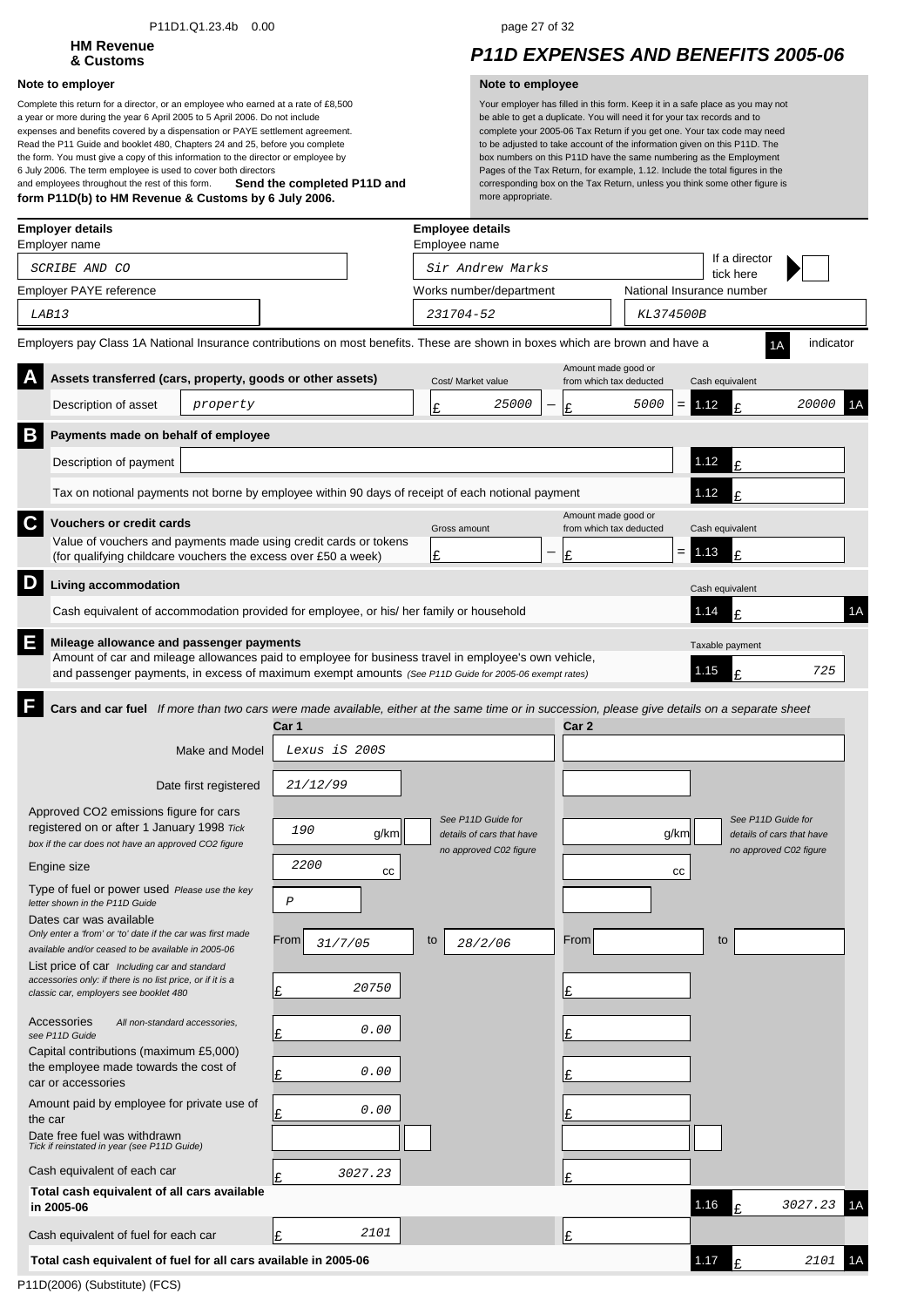|   | Vans                                                                                                                                                                            |  |  |                                        |                          |                                                |                   |          |                 |     |  |
|---|---------------------------------------------------------------------------------------------------------------------------------------------------------------------------------|--|--|----------------------------------------|--------------------------|------------------------------------------------|-------------------|----------|-----------------|-----|--|
|   | Cash equivalent of all vans made available for private use                                                                                                                      |  |  |                                        |                          |                                                |                   | 1.18     | ١F              | 1A  |  |
| Н | Interest-free and low interest loans<br>If the total amount outstanding on all loans does not exceed £5,000 at any time in the year, there is no need to complete this section. |  |  |                                        |                          | Loan 1                                         |                   |          | Loan 2          |     |  |
|   | Number of joint borrowers (if applicable)                                                                                                                                       |  |  |                                        |                          |                                                |                   |          |                 |     |  |
|   | Amount outstanding at 5 April 2005 or at date loan was made if later                                                                                                            |  |  |                                        |                          | £                                              |                   |          | £               |     |  |
|   | Amount outstanding at 5 April 2006 or at date loan was discharged if earlier                                                                                                    |  |  |                                        |                          | £                                              |                   |          | £               |     |  |
|   | Maximum amount outstanding at any time in the year                                                                                                                              |  |  |                                        |                          | £                                              |                   |          | £               |     |  |
|   | Total amount of interest paid by the borrower in 2005-06 - enter "NIL" if none was paid                                                                                         |  |  |                                        |                          | £                                              |                   |          | £               |     |  |
|   | Date loan was made in 2005-06 if applicable                                                                                                                                     |  |  |                                        |                          |                                                |                   |          |                 |     |  |
|   | Date loan was discharged in 2005-06 if applicable                                                                                                                               |  |  |                                        |                          |                                                |                   |          |                 |     |  |
|   | Cash equivalent of loans after deducting any interest paid by the borrower                                                                                                      |  |  | 1.19                                   |                          | £                                              |                   | 1A 1.19  |                 | 1A  |  |
|   | Private medical treatment or insurance                                                                                                                                          |  |  | Cost to you                            |                          | Amount made good or<br>from which tax deducted |                   |          | Cash equivalent |     |  |
|   | Private medical treatment or insurance                                                                                                                                          |  |  | Ι£                                     |                          | £                                              | $=$               | 1.21     | £               | 1A  |  |
|   | Qualifying relocation expenses payments and benefits<br>Non-qualifying benefits and expenses go in section M and N below                                                        |  |  |                                        |                          |                                                |                   |          |                 |     |  |
|   | Excess over £8,000 of all qualifying relocation expenses payments and benefits for each move                                                                                    |  |  |                                        |                          |                                                |                   | 1.22     | £               | 1A  |  |
|   |                                                                                                                                                                                 |  |  |                                        |                          |                                                |                   |          |                 |     |  |
| Κ | Services supplied                                                                                                                                                               |  |  | Cost to you                            |                          | Amount made good or<br>from which tax deducted |                   |          | Cash equivalent |     |  |
|   | Services supplied to the employee                                                                                                                                               |  |  | £                                      |                          | £                                              | $=$               | 1.22     | t               | 1A  |  |
|   | Assets placed at the employee's disposal                                                                                                                                        |  |  | Annual value plus<br>expenses incurred |                          | Amount made good or<br>from which tax deducted |                   |          | Cash equivalent |     |  |
|   | Description of asset                                                                                                                                                            |  |  | Ŀ                                      | $\overline{\phantom{0}}$ | ١c                                             |                   | $= 1.22$ | t.              | 1A  |  |
|   | Other items (including subscriptions and professional fees)                                                                                                                     |  |  | Cost to you                            |                          | Amount made good or<br>from which tax deducted |                   |          | Cash equivalent |     |  |
|   | Description of<br>other items                                                                                                                                                   |  |  | £                                      |                          | £                                              | $=$               | 1.22     | £               | 1A  |  |
|   | Description of<br>other items                                                                                                                                                   |  |  |                                        |                          | £                                              | $\qquad \qquad =$ | 1.22     | £               |     |  |
|   |                                                                                                                                                                                 |  |  | £                                      |                          |                                                |                   |          | Tax paid        |     |  |
|   | Income tax paid but not deducted from director's remuneration                                                                                                                   |  |  |                                        |                          |                                                |                   | 1.22     | £               |     |  |
|   | Expenses payments made to, or on behalf of, the employee                                                                                                                        |  |  | Cost to you                            |                          | Amount made good or<br>from which tax deducted |                   |          | Taxable payment |     |  |
|   | Travelling and subsistence payments (except mileage allowance<br>payments for employee's own car - see section E)                                                               |  |  | Ŀ                                      |                          | £                                              | $=$               | 1.23     | £               |     |  |
|   | Entertainment (trading organisations read P11D Guide and then<br>enter a tick or a cross as appropriate here)                                                                   |  |  | Ι£                                     |                          | £                                              | $=$               | 1.23     | £               |     |  |
|   | General expenses allowance for business travel                                                                                                                                  |  |  | £                                      |                          | £                                              | $=$               | 1.23     | t               |     |  |
|   | Payments for use of home telephone                                                                                                                                              |  |  | £                                      |                          | £                                              | $=$               | 1.23     | £               |     |  |
|   | Non-qualifying relocation expenses (those not shown in section J or M)                                                                                                          |  |  | 600<br>Ι£                              |                          | 0.00<br>£                                      | $=$               | 1.23     | £               | 600 |  |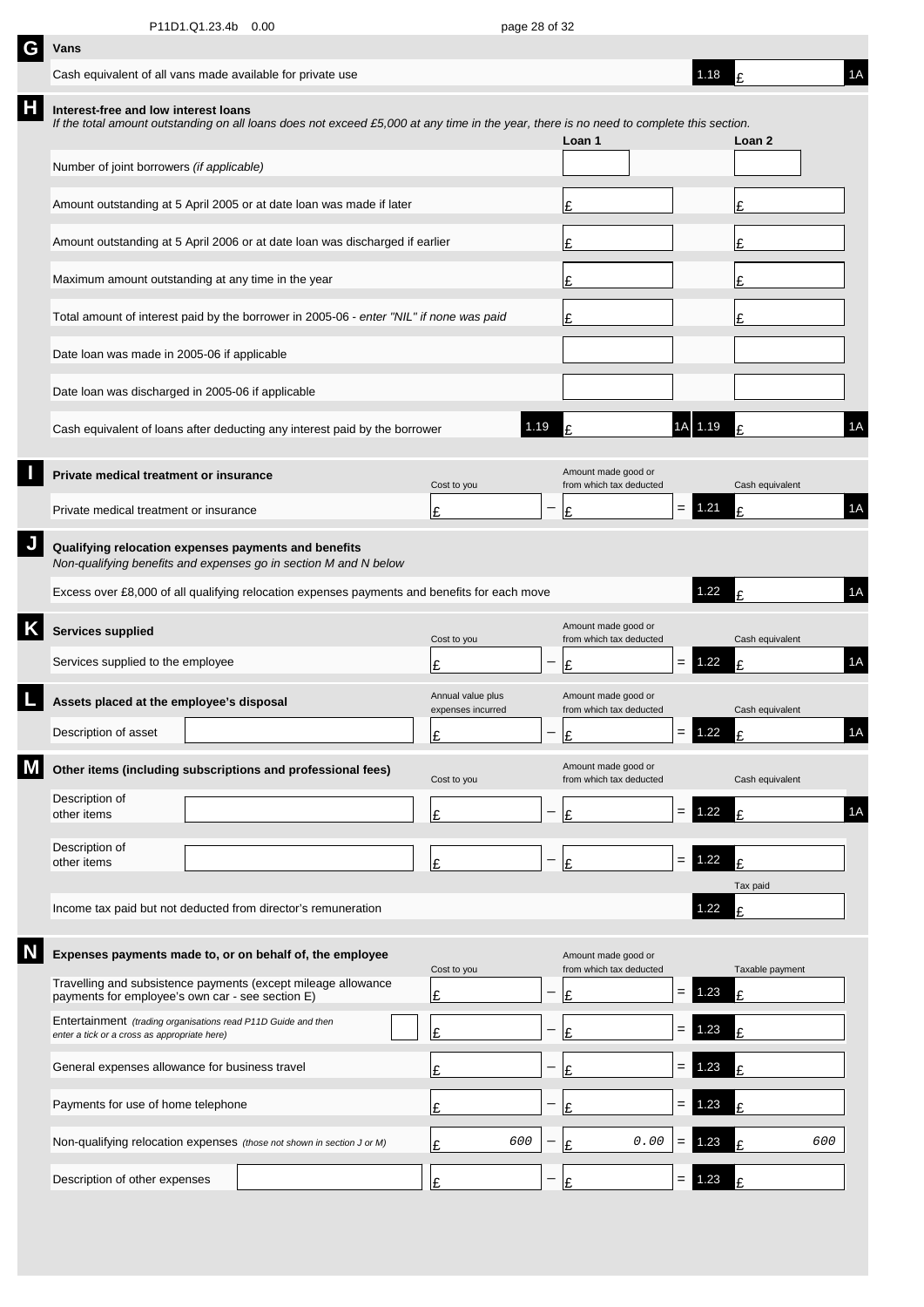### P11D1.Q1.23.4b 0.00 page 29 of 32

# **HM Revenue**

### **Note to employer Note to employee**

**Send the completed P11D and form P11D(b) to HM Revenue & Customs by 6 July 2006.** Complete this return for a director, or an employee who earned at a rate of £8,500 a year or more during the year 6 April 2005 to 5 April 2006. Do not include expenses and benefits covered by a dispensation or PAYE settlement agreement. Read the P11 Guide and booklet 480, Chapters 24 and 25, before you complete the form. You must give a copy of this information to the director or employee by 6 July 2006. The term employee is used to cover both directors and employees throughout the rest of this form.

## **& Customs** *P11D EXPENSES AND BENEFITS 2005-06*

| <b>Employer details</b><br>Employer name                                                                                                                                                                                                                       |      | <b>Employee details</b><br>Employee name |       |                                                |                                        |                           |
|----------------------------------------------------------------------------------------------------------------------------------------------------------------------------------------------------------------------------------------------------------------|------|------------------------------------------|-------|------------------------------------------------|----------------------------------------|---------------------------|
| SCRIBE AND CO                                                                                                                                                                                                                                                  |      | Paula Robinson                           |       |                                                | If a director                          |                           |
| Employer PAYE reference                                                                                                                                                                                                                                        |      | Works number/department                  |       |                                                | tick here<br>National Insurance number |                           |
| LAB13                                                                                                                                                                                                                                                          |      |                                          |       | NOT KNOWN                                      |                                        |                           |
| Employers pay Class 1A National Insurance contributions on most benefits. These are shown in boxes which are brown and have a                                                                                                                                  |      |                                          |       |                                                |                                        | indicator<br>1Α           |
| Assets transferred (cars, property, goods or other assets)                                                                                                                                                                                                     |      | Cost/ Market value                       |       | Amount made good or<br>from which tax deducted | Cash equivalent                        |                           |
| Description of asset                                                                                                                                                                                                                                           |      | £                                        | £     |                                                | $=$<br>1.12                            | 1A                        |
| B<br>Payments made on behalf of employee                                                                                                                                                                                                                       |      |                                          |       |                                                |                                        |                           |
| Description of payment                                                                                                                                                                                                                                         |      |                                          |       |                                                | 1.12<br>f                              |                           |
| Tax on notional payments not borne by employee within 90 days of receipt of each notional payment                                                                                                                                                              |      |                                          |       |                                                | 1.12                                   |                           |
| C<br><b>Vouchers or credit cards</b>                                                                                                                                                                                                                           |      |                                          |       | Amount made good or                            |                                        |                           |
| Value of vouchers and payments made using credit cards or tokens                                                                                                                                                                                               |      | Gross amount<br>Ι£                       |       | from which tax deducted                        | Cash equivalent<br>1.13<br>£           |                           |
| (for qualifying childcare vouchers the excess over £50 a week)                                                                                                                                                                                                 |      |                                          | £     |                                                |                                        |                           |
| D<br>Living accommodation                                                                                                                                                                                                                                      |      |                                          |       |                                                | Cash equivalent                        |                           |
| Cash equivalent of accommodation provided for employee, or his/ her family or household                                                                                                                                                                        |      |                                          |       |                                                | 1.14<br>¢                              | 3300                      |
| Ε<br>Mileage allowance and passenger payments<br>Amount of car and mileage allowances paid to employee for business travel in employee's own vehicle,<br>and passenger payments, in excess of maximum exempt amounts (See P11D Guide for 2005-06 exempt rates) |      |                                          |       |                                                | Taxable payment<br>1.15<br>£           |                           |
| Cars and car fuel If more than two cars were made available, either at the same time or in succession, please give details on a separate sheet                                                                                                                 |      |                                          |       |                                                |                                        |                           |
| Car 1                                                                                                                                                                                                                                                          |      |                                          | Car 2 |                                                |                                        |                           |
| Make and Model                                                                                                                                                                                                                                                 |      |                                          |       |                                                |                                        |                           |
| Date first registered                                                                                                                                                                                                                                          |      |                                          |       |                                                |                                        |                           |
| Approved CO2 emissions figure for cars                                                                                                                                                                                                                         |      | See P11D Guide for                       |       |                                                |                                        | See P11D Guide for        |
| registered on or after 1 January 1998 Tick<br>box if the car does not have an approved CO2 figure                                                                                                                                                              | g/km | details of cars that have                |       |                                                | g/km                                   | details of cars that have |
| Engine size                                                                                                                                                                                                                                                    | cc   | no approved C02 figure                   |       |                                                | СC                                     | no approved C02 figure    |
| Type of fuel or power used Please use the key                                                                                                                                                                                                                  |      |                                          |       |                                                |                                        |                           |
| letter shown in the P11D Guide<br>Dates car was available                                                                                                                                                                                                      |      |                                          |       |                                                |                                        |                           |
| Only enter a 'from' or 'to' date if the car was first made<br>From<br>available and/or ceased to be available in 2005-06                                                                                                                                       |      | to                                       | From  |                                                | to                                     |                           |
| List price of car Including car and standard                                                                                                                                                                                                                   |      |                                          |       |                                                |                                        |                           |
| accessories only: if there is no list price, or if it is a<br>£<br>classic car, employers see booklet 480                                                                                                                                                      |      |                                          | £     |                                                |                                        |                           |
| Accessories<br>All non-standard accessories,<br>Ι£<br>see P11D Guide                                                                                                                                                                                           |      |                                          | £     |                                                |                                        |                           |
| Capital contributions (maximum £5,000)<br>the employee made towards the cost of                                                                                                                                                                                |      |                                          |       |                                                |                                        |                           |
| £<br>car or accessories                                                                                                                                                                                                                                        |      |                                          | £     |                                                |                                        |                           |
| Amount paid by employee for private use of<br>£<br>the car                                                                                                                                                                                                     |      |                                          | Ι£    |                                                |                                        |                           |
| Date free fuel was withdrawn<br>Tick if reinstated in year (see P11D Guide)                                                                                                                                                                                    |      |                                          |       |                                                |                                        |                           |
| Cash equivalent of each car<br>£                                                                                                                                                                                                                               |      |                                          | £     |                                                |                                        |                           |
| Total cash equivalent of all cars available<br>in 2005-06                                                                                                                                                                                                      |      |                                          |       |                                                | 1.16                                   | 1A                        |
| Ι£<br>Cash equivalent of fuel for each car                                                                                                                                                                                                                     |      |                                          | £     |                                                |                                        |                           |
| Total cash equivalent of fuel for all cars available in 2005-06                                                                                                                                                                                                |      |                                          |       |                                                | 1.17                                   | 1A                        |
|                                                                                                                                                                                                                                                                |      |                                          |       |                                                |                                        |                           |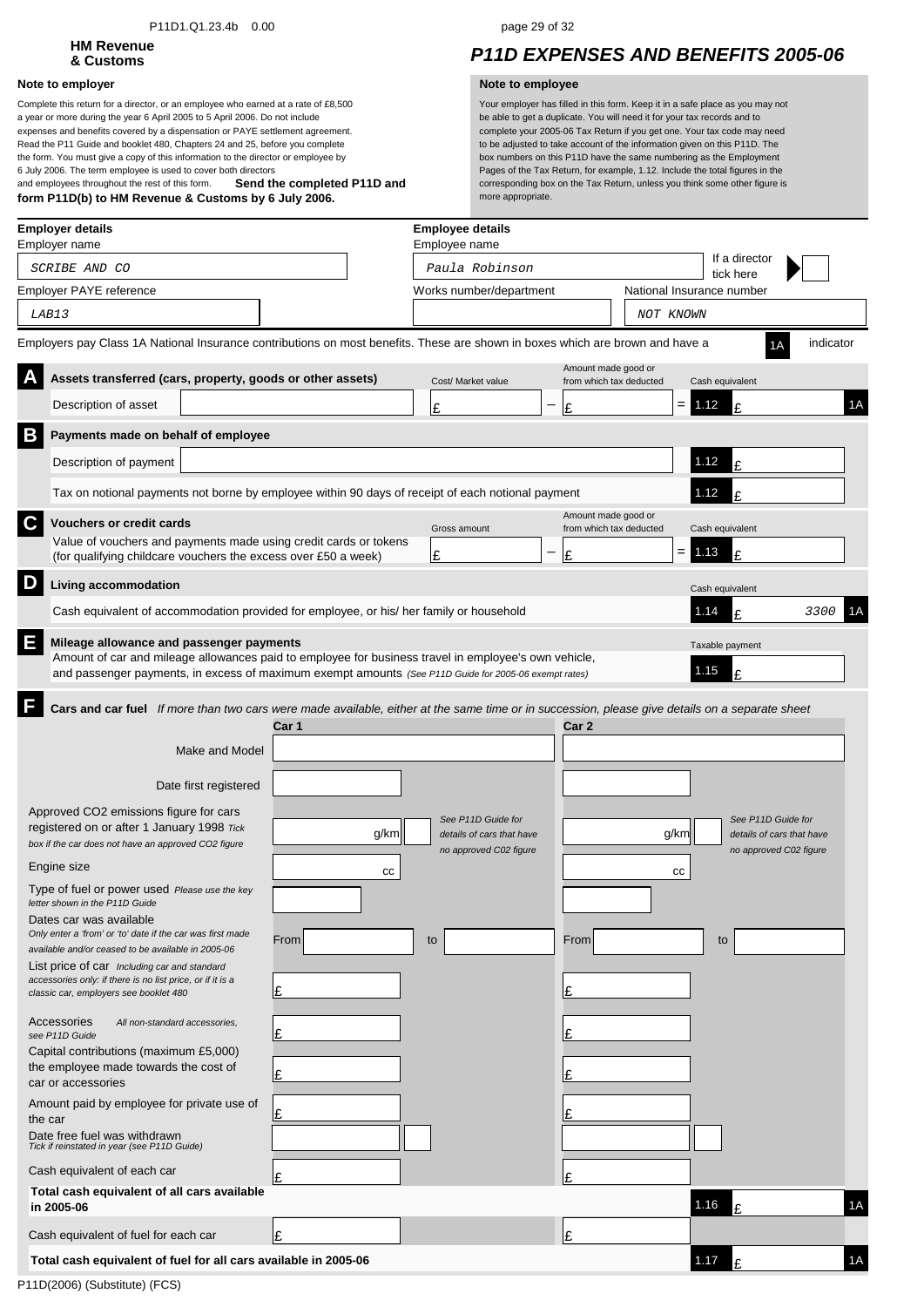| G | Vans                                                                                                          |                                                                                                                                         |                                        |                   |                                                |     |          |                 |     |    |
|---|---------------------------------------------------------------------------------------------------------------|-----------------------------------------------------------------------------------------------------------------------------------------|----------------------------------------|-------------------|------------------------------------------------|-----|----------|-----------------|-----|----|
|   | Cash equivalent of all vans made available for private use                                                    |                                                                                                                                         |                                        |                   |                                                |     | 1.18     |                 | 500 | 1A |
| Н | Interest-free and low interest loans                                                                          | If the total amount outstanding on all loans does not exceed £5,000 at any time in the year, there is no need to complete this section. |                                        |                   | Loan 1                                         |     |          | Loan 2          |     |    |
|   | Number of joint borrowers (if applicable)                                                                     |                                                                                                                                         |                                        |                   |                                                |     |          |                 |     |    |
|   |                                                                                                               | Amount outstanding at 5 April 2005 or at date loan was made if later                                                                    |                                        |                   | Ι£                                             |     |          | £               |     |    |
|   |                                                                                                               | Amount outstanding at 5 April 2006 or at date loan was discharged if earlier                                                            |                                        |                   | Ι£                                             |     |          |                 |     |    |
|   | Maximum amount outstanding at any time in the year                                                            |                                                                                                                                         |                                        |                   | Ι£                                             |     |          |                 |     |    |
|   |                                                                                                               | Total amount of interest paid by the borrower in 2005-06 - enter "NIL" if none was paid                                                 |                                        |                   | l£                                             |     |          | £               |     |    |
|   | Date loan was made in 2005-06 if applicable                                                                   |                                                                                                                                         |                                        |                   |                                                |     |          |                 |     |    |
|   | Date loan was discharged in 2005-06 if applicable                                                             |                                                                                                                                         |                                        |                   |                                                |     |          |                 |     |    |
|   |                                                                                                               | Cash equivalent of loans after deducting any interest paid by the borrower                                                              |                                        | 1.19              |                                                |     | 1.19     |                 |     | 1A |
|   | Private medical treatment or insurance                                                                        |                                                                                                                                         | Cost to you                            |                   | Amount made good or<br>from which tax deducted |     |          | Cash equivalent |     |    |
|   | Private medical treatment or insurance                                                                        |                                                                                                                                         | £                                      |                   | l£                                             | $=$ | 1.21     | £               |     | 1A |
|   | Qualifying relocation expenses payments and benefits                                                          | Non-qualifying benefits and expenses go in section M and N below                                                                        |                                        |                   |                                                |     |          |                 |     |    |
|   |                                                                                                               | Excess over £8,000 of all qualifying relocation expenses payments and benefits for each move                                            |                                        |                   |                                                |     | 1.22     | £               |     | 1A |
|   | <b>Services supplied</b>                                                                                      |                                                                                                                                         | Cost to you                            |                   | Amount made good or<br>from which tax deducted |     |          | Cash equivalent |     |    |
|   | Services supplied to the employee                                                                             |                                                                                                                                         | £                                      |                   | £                                              | $=$ | 1.22     | F               |     | 1A |
|   | Assets placed at the employee's disposal                                                                      |                                                                                                                                         | Annual value plus<br>expenses incurred |                   | Amount made good or<br>from which tax deducted |     |          | Cash equivalent |     |    |
|   | Description of asset                                                                                          |                                                                                                                                         | t                                      | $\qquad \qquad -$ | ١c                                             |     | $= 1.22$ | t.              |     | 1A |
|   |                                                                                                               | Other items (including subscriptions and professional fees)                                                                             | Cost to you                            |                   | Amount made good or<br>from which tax deducted |     |          | Cash equivalent |     |    |
|   | Description of<br>other items                                                                                 |                                                                                                                                         | £                                      |                   | Ι£                                             | $=$ | 1.22     | £               |     | 1A |
|   | Description of<br>other items                                                                                 |                                                                                                                                         | Ι£                                     |                   | Ι£                                             | $=$ | 1.22     | £               |     |    |
|   |                                                                                                               |                                                                                                                                         |                                        |                   |                                                |     |          | Tax paid        |     |    |
|   |                                                                                                               | Income tax paid but not deducted from director's remuneration                                                                           |                                        |                   |                                                |     | 1.22     | £               |     |    |
|   |                                                                                                               | Expenses payments made to, or on behalf of, the employee                                                                                | Cost to you                            |                   | Amount made good or<br>from which tax deducted |     |          | Taxable payment |     |    |
|   | payments for employee's own car - see section E)                                                              | Travelling and subsistence payments (except mileage allowance                                                                           | £                                      |                   | F                                              | $=$ | .23      | £               |     |    |
|   | Entertainment (trading organisations read P11D Guide and then<br>enter a tick or a cross as appropriate here) |                                                                                                                                         | £                                      |                   | ι£                                             | $=$ | 1.23     | £               |     |    |
|   | General expenses allowance for business travel                                                                |                                                                                                                                         | 150<br>£                               |                   | 0<br>£                                         | $=$ | .23      | £               | 150 |    |
|   | Payments for use of home telephone                                                                            |                                                                                                                                         | Ŀ                                      |                   | £                                              | $=$ | .23      | £               |     |    |
|   |                                                                                                               | Non-qualifying relocation expenses (those not shown in section J or M)                                                                  | Ι£                                     |                   | £                                              | $=$ | .23      | £               |     |    |
|   | Description of other expenses                                                                                 |                                                                                                                                         | £                                      |                   | ¢                                              | =   | .23      |                 |     |    |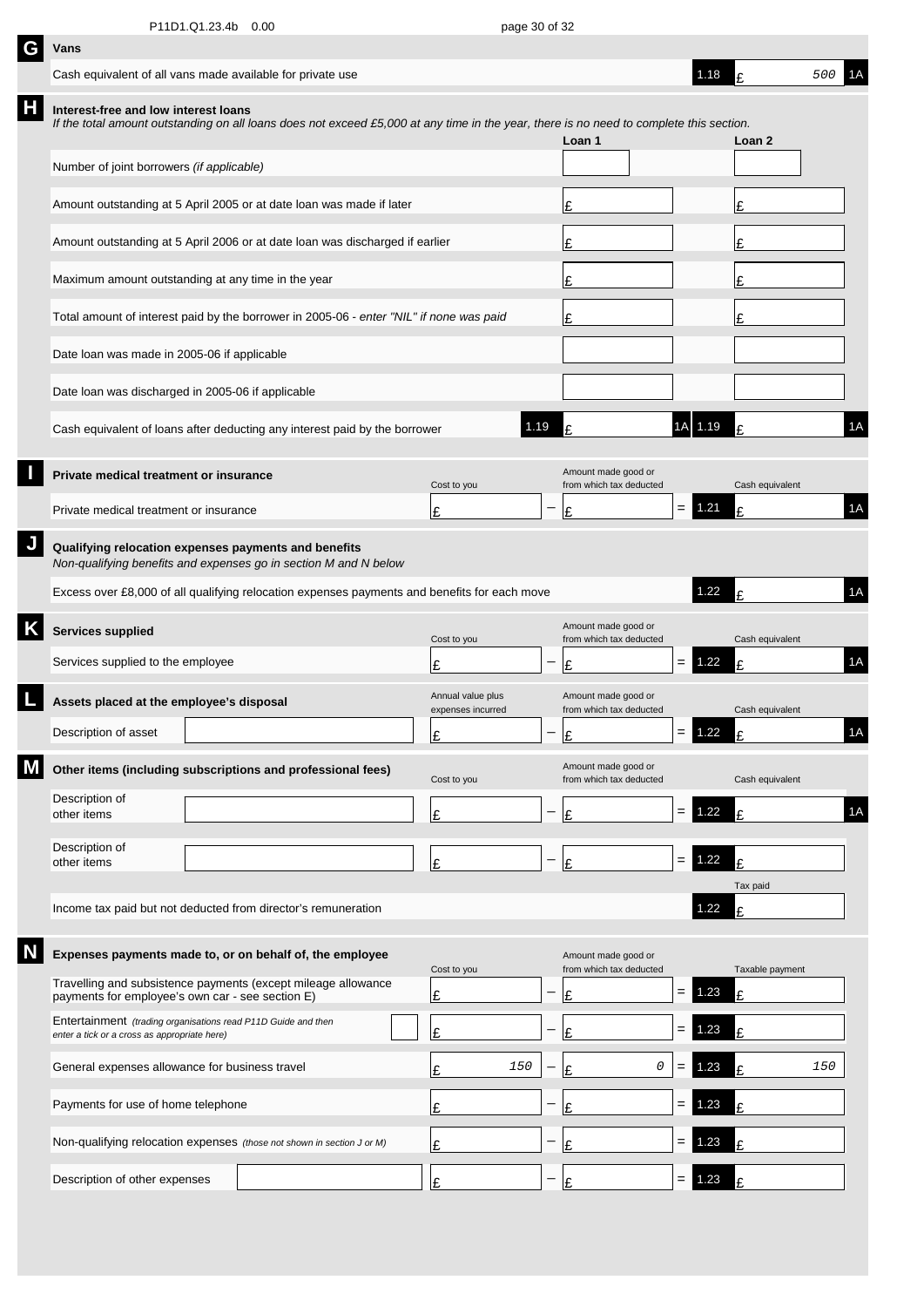### P11D1.Q1.23.4b 0.00 page 31 of 32

# **HM Revenue**

### **Note to employer Note to employee**

**Send the completed P11D and form P11D(b) to HM Revenue & Customs by 6 July 2006.** Complete this return for a director, or an employee who earned at a rate of £8,500 a year or more during the year 6 April 2005 to 5 April 2006. Do not include expenses and benefits covered by a dispensation or PAYE settlement agreement. Read the P11 Guide and booklet 480, Chapters 24 and 25, before you complete the form. You must give a copy of this information to the director or employee by 6 July 2006. The term employee is used to cover both directors and employees throughout the rest of this form.

## **& Customs** *P11D EXPENSES AND BENEFITS 2005-06*

| Employer details<br>Employer name                                                                                                                                                                                                                                                                                                                                                                                                                                                                                                                                                                                                                                                                                                                                                                                                                                                                                                                 |                                                 | <b>Employee details</b><br>Employee name                                        |                                                |                              |                                                                           |
|---------------------------------------------------------------------------------------------------------------------------------------------------------------------------------------------------------------------------------------------------------------------------------------------------------------------------------------------------------------------------------------------------------------------------------------------------------------------------------------------------------------------------------------------------------------------------------------------------------------------------------------------------------------------------------------------------------------------------------------------------------------------------------------------------------------------------------------------------------------------------------------------------------------------------------------------------|-------------------------------------------------|---------------------------------------------------------------------------------|------------------------------------------------|------------------------------|---------------------------------------------------------------------------|
| SCRIBE AND CO                                                                                                                                                                                                                                                                                                                                                                                                                                                                                                                                                                                                                                                                                                                                                                                                                                                                                                                                     |                                                 | Mr Luke Sky-Walker                                                              |                                                | If a director<br>tick here   |                                                                           |
| Employer PAYE reference                                                                                                                                                                                                                                                                                                                                                                                                                                                                                                                                                                                                                                                                                                                                                                                                                                                                                                                           |                                                 | Works number/department                                                         |                                                | National Insurance number    |                                                                           |
| LAB13                                                                                                                                                                                                                                                                                                                                                                                                                                                                                                                                                                                                                                                                                                                                                                                                                                                                                                                                             |                                                 | 231704-53                                                                       |                                                | TH113829_                    |                                                                           |
| Employers pay Class 1A National Insurance contributions on most benefits. These are shown in boxes which are brown and have a                                                                                                                                                                                                                                                                                                                                                                                                                                                                                                                                                                                                                                                                                                                                                                                                                     |                                                 |                                                                                 |                                                |                              | indicator                                                                 |
| A<br>Assets transferred (cars, property, goods or other assets)                                                                                                                                                                                                                                                                                                                                                                                                                                                                                                                                                                                                                                                                                                                                                                                                                                                                                   |                                                 | Cost/ Market value                                                              | Amount made good or<br>from which tax deducted | Cash equivalent              |                                                                           |
| Description of asset                                                                                                                                                                                                                                                                                                                                                                                                                                                                                                                                                                                                                                                                                                                                                                                                                                                                                                                              |                                                 | £                                                                               | Ι£                                             | $= 1.12$<br>£                | 1A                                                                        |
| B<br>Payments made on behalf of employee                                                                                                                                                                                                                                                                                                                                                                                                                                                                                                                                                                                                                                                                                                                                                                                                                                                                                                          |                                                 |                                                                                 |                                                |                              |                                                                           |
| Description of payment<br>season tickets                                                                                                                                                                                                                                                                                                                                                                                                                                                                                                                                                                                                                                                                                                                                                                                                                                                                                                          |                                                 |                                                                                 |                                                | 1.12<br>£                    | 300                                                                       |
| Tax on notional payments not borne by employee within 90 days of receipt of each notional payment                                                                                                                                                                                                                                                                                                                                                                                                                                                                                                                                                                                                                                                                                                                                                                                                                                                 |                                                 |                                                                                 |                                                | 1.12<br>£                    |                                                                           |
| $\mathbf c$<br><b>Vouchers or credit cards</b>                                                                                                                                                                                                                                                                                                                                                                                                                                                                                                                                                                                                                                                                                                                                                                                                                                                                                                    |                                                 | Gross amount                                                                    | Amount made good or<br>from which tax deducted | Cash equivalent              |                                                                           |
| Value of vouchers and payments made using credit cards or tokens<br>(for qualifying childcare vouchers the excess over £50 a week)                                                                                                                                                                                                                                                                                                                                                                                                                                                                                                                                                                                                                                                                                                                                                                                                                |                                                 | £                                                                               | Ι£                                             | $= 1.13$<br>£                |                                                                           |
| D<br><b>Living accommodation</b>                                                                                                                                                                                                                                                                                                                                                                                                                                                                                                                                                                                                                                                                                                                                                                                                                                                                                                                  |                                                 |                                                                                 |                                                | Cash equivalent              |                                                                           |
| Cash equivalent of accommodation provided for employee, or his/ her family or household                                                                                                                                                                                                                                                                                                                                                                                                                                                                                                                                                                                                                                                                                                                                                                                                                                                           |                                                 |                                                                                 |                                                | 1.14<br>£                    | 1A                                                                        |
| E<br>Mileage allowance and passenger payments<br>Amount of car and mileage allowances paid to employee for business travel in employee's own vehicle,<br>and passenger payments, in excess of maximum exempt amounts (See P11D Guide for 2005-06 exempt rates)                                                                                                                                                                                                                                                                                                                                                                                                                                                                                                                                                                                                                                                                                    |                                                 |                                                                                 |                                                | Taxable payment<br>1.15<br>£ |                                                                           |
| Make and Model<br>Date first registered<br>Approved CO2 emissions figure for cars<br>registered on or after 1 January 1998 Tick<br>box if the car does not have an approved CO2 figure<br>Engine size<br>Type of fuel or power used Please use the key<br>letter shown in the P11D Guide<br>Dates car was available<br>Only enter a 'from' or 'to' date if the car was first made<br>available and/or ceased to be available in 2005-06<br>List price of car Including car and standard<br>accessories only: if there is no list price, or if it is a<br>classic car, employers see booklet 480<br>Accessories<br>All non-standard accessories,<br>see P11D Guide<br>Capital contributions (maximum £5,000)<br>the employee made towards the cost of<br>car or accessories<br>Amount paid by employee for private use of<br>the car<br>Date free fuel was withdrawn<br>Tick if reinstated in year (see P11D Guide)<br>Cash equivalent of each car | Car 1<br>g/km<br>CС<br>From<br>£<br>£<br>£<br>£ | See P11D Guide for<br>details of cars that have<br>no approved C02 figure<br>to | Car 2<br>From<br>Ŀ<br>Ι£<br>l£                 | g/km<br>СC<br>to             | See P11D Guide for<br>details of cars that have<br>no approved C02 figure |
| Total cash equivalent of all cars available<br>in 2005-06                                                                                                                                                                                                                                                                                                                                                                                                                                                                                                                                                                                                                                                                                                                                                                                                                                                                                         |                                                 |                                                                                 |                                                | 1.16<br>£                    | 1A                                                                        |
|                                                                                                                                                                                                                                                                                                                                                                                                                                                                                                                                                                                                                                                                                                                                                                                                                                                                                                                                                   |                                                 |                                                                                 |                                                |                              |                                                                           |
| Cash equivalent of fuel for each car                                                                                                                                                                                                                                                                                                                                                                                                                                                                                                                                                                                                                                                                                                                                                                                                                                                                                                              | £                                               |                                                                                 | l£                                             |                              |                                                                           |